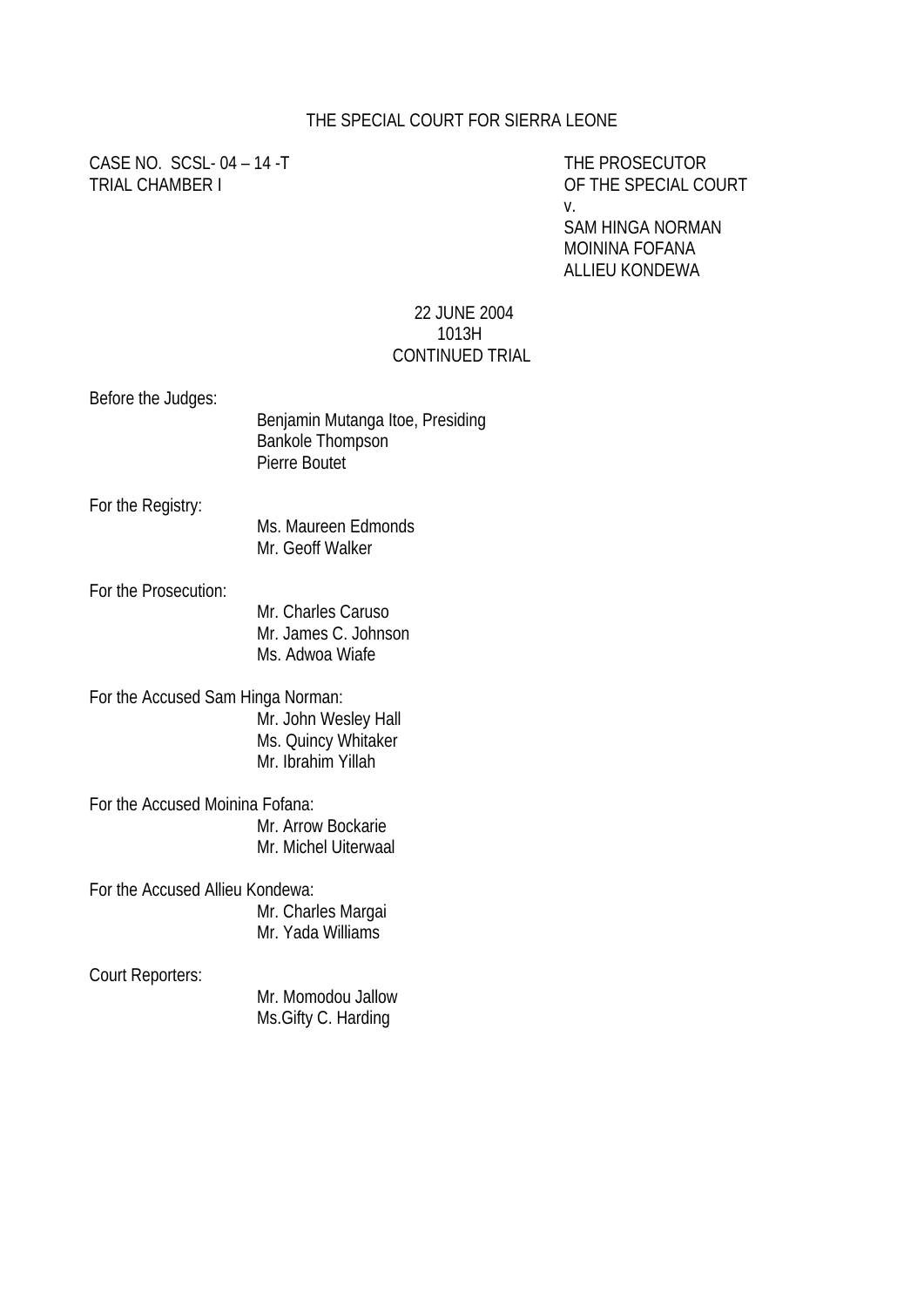# I N D E X

## WITNESSES

| For the Prosecution: |  |
|----------------------|--|
| WITNESS TF2-012      |  |
|                      |  |
|                      |  |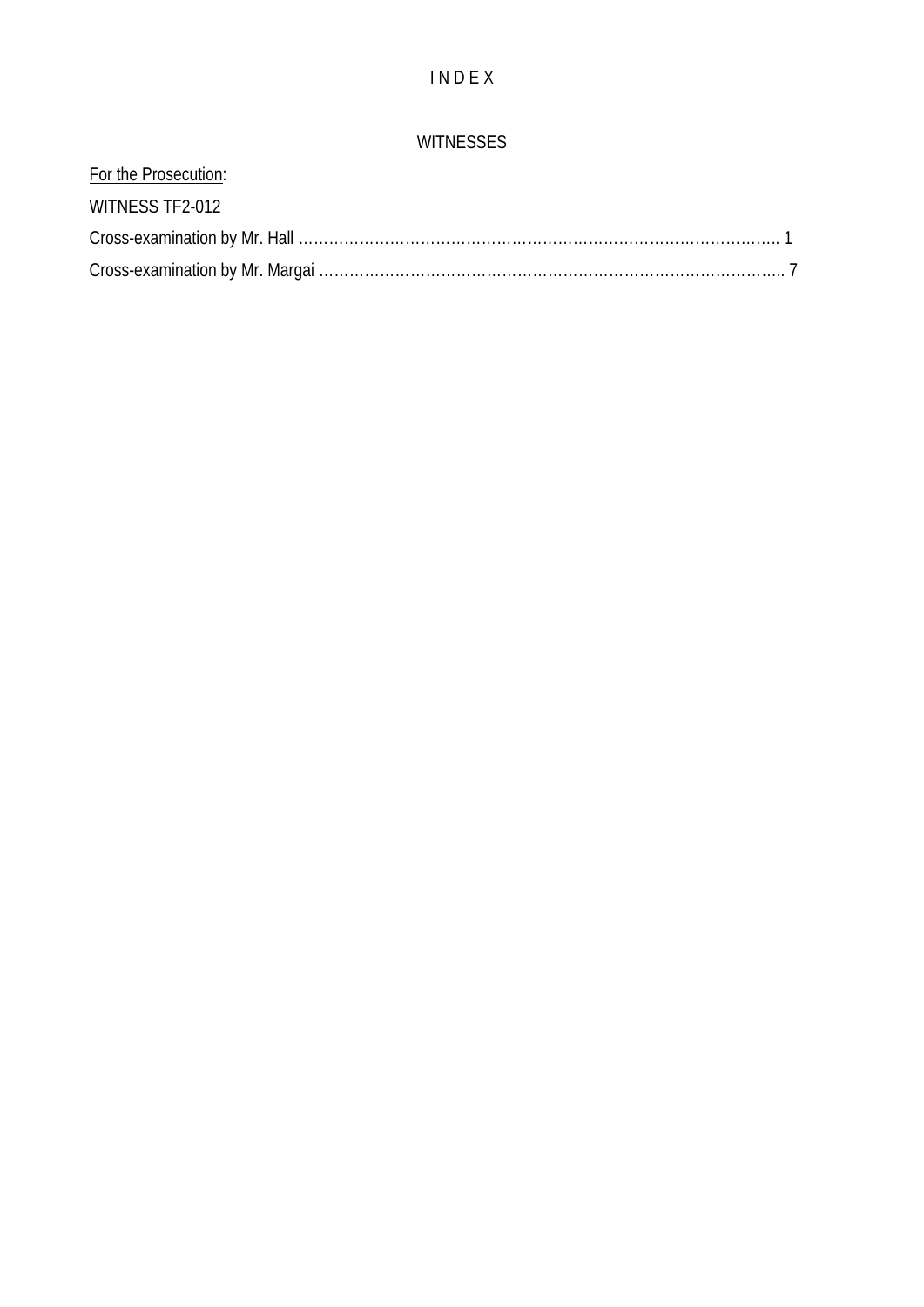| 1  | MS. EDMONDS:                                                                                           |
|----|--------------------------------------------------------------------------------------------------------|
| 2  | All persons having anything to do before this Special Court Trial Chamber draw near and give your      |
| 3  | attendance.                                                                                            |
| 4  | MR. PRESIDENT:                                                                                         |
| 5  | We are resuming the session and I take it that appearances are as before. And the interpreters are     |
| 6  | reminded that they are still on their oath.                                                            |
| 7  | MR. HALL:                                                                                              |
| 8  | May it please the Court, I have something concerning our cross-examination, please.                    |
| 9  | MR. PRESIDENT:                                                                                         |
| 10 | Yes.                                                                                                   |
| 11 | MR. HALL:                                                                                              |
| 12 | The Prosecutor provided us this morning, as he should, the receipts for the subsistence allowances     |
| 13 | paid to the witness and we -- I asked the witness on cross-examination whether or not he had           |
| 14 | received any funds at all from the Prosecution for testifying. And they provided us receipts to show   |
| 15 | that he did, in fact, do so and I would like to cross-examine the witness concerning just this limited |
| 16 | issue, further sensitive new evidence which came in our hands this morning.                            |
| 17 | MR. PRESIDENT:                                                                                         |
| 18 | Prosecution?                                                                                           |
| 19 | MR. CARUSO:                                                                                            |
| 20 | What has been stated is correct, Your Honour. We have no objection to this cross-examination so        |
| 21 | long as it is limited to the new material in possession of counsel.                                    |
| 22 | MR. PRESIDENT:                                                                                         |
| 23 | Right. Mr. Hall, you can go on.                                                                        |
| 24 | MR. HALL:                                                                                              |
| 25 | Thank you, Your Honour.                                                                                |
| 26 | WITNESS TF2-012                                                                                        |
| 27 | CROSS-EXAMINATION (continued)                                                                          |
| 28 | BY MR. HALL:                                                                                           |
| 29 | Mr. Witness, you remember yesterday when you were here testifying and we asked you concerning<br>Q.    |
| 30 | did you receive any funds for testifying. Do you remember that?                                        |
| 31 | Yes, I could remember.<br>А.                                                                           |
| 32 | So as a witness in this case you've received 10,000 Leones a day for your attendance?<br>Q.            |
| 33 | I'm not learned but they gave me.<br>А.                                                                |
| 34 | MR. PRESIDENT:                                                                                         |
| 35 | They give you -- is it -- they give you. Is it -- answer the question. Is it 10,000 per day? 10,000    |
| 36 | Leones, not dollars anyway.                                                                            |
| 37 |                                                                                                        |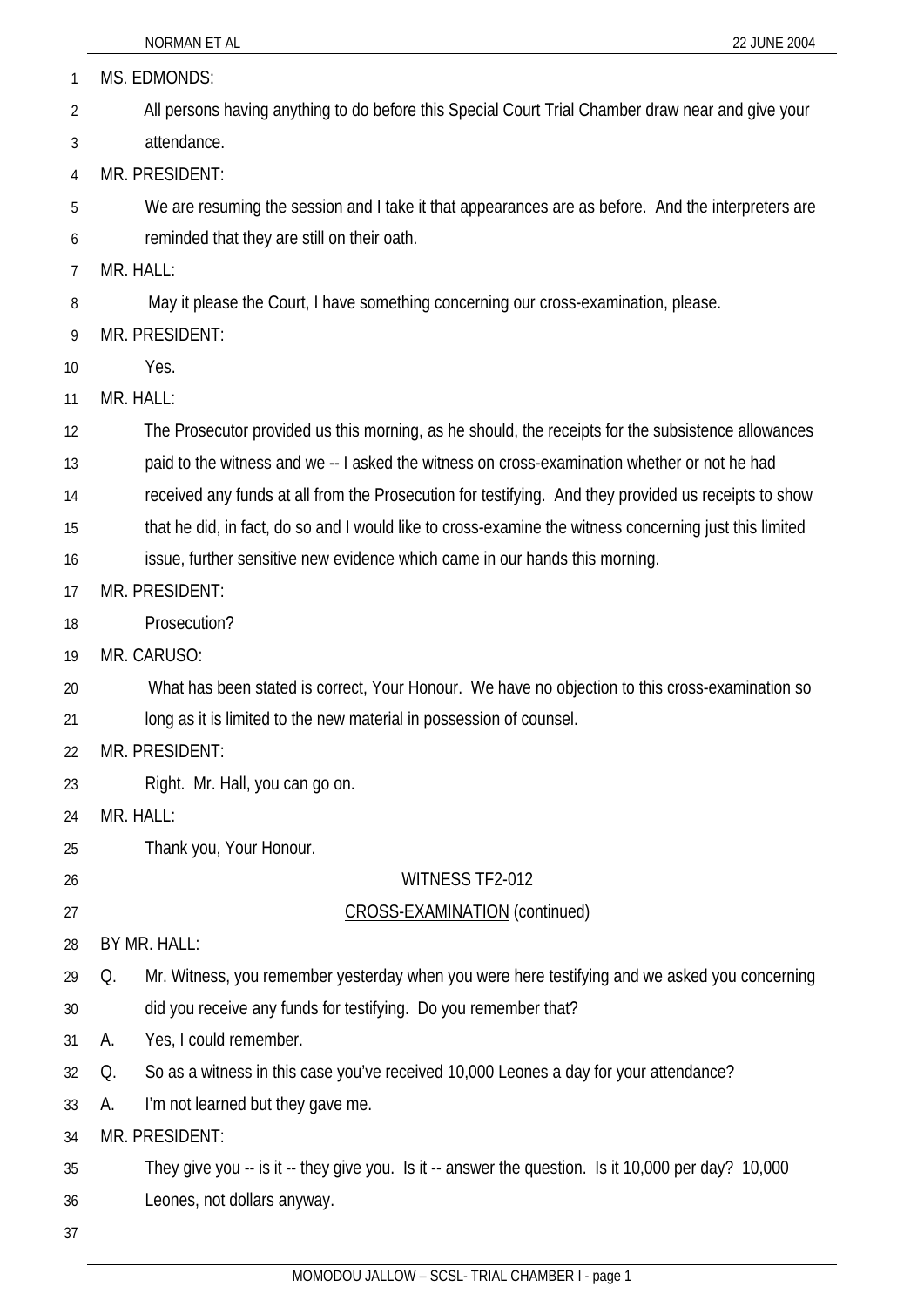| 1  | THE WITNESS:                                                                                              |
|----|-----------------------------------------------------------------------------------------------------------|
| 2  | Yes, they give me money that I use to find food, at least something I can feed myself with.               |
| 3  | MR. HALL:                                                                                                 |
| 4  | And they pay --                                                                                           |
| 5  | MR. PRESIDENT:                                                                                            |
| 6  | Mr. Hall, please. The transcriber (sic) is not getting the translations. Can you just hold on a while?    |
| 7  | Just sit down a while. Please, sit down. Please, test the equipment. The transcriber (sic) is not         |
| 8  | getting the translation. Court management, can you ensure that a technician is here on a permanent        |
| 9  | basis so that he will be able to take care of all these technical and electronic difficulties.            |
| 10 |                                                                                                           |
| 11 | Can we go on? Yes, Mr. Hall, please.                                                                      |
| 12 | MR. HALL:                                                                                                 |
| 13 | Thank you, Your Honour.                                                                                   |
| 14 | BY MR. HALL:                                                                                              |
| 15 | Mr. Witness, you were paid 10,000 Leones for the month you've been here every day; is that correct?<br>Q. |
| 16 | Yes, they give me money. Yes, they give me money.<br>А.                                                   |
| 17 | And the five day --<br>Q.                                                                                 |
| 18 | MR. PRESIDENT:                                                                                            |
| 19 | Excuse me, Mr. Hall, please. I want this witness to answer this question.                                 |
| 20 |                                                                                                           |
| 21 | They give you money. How much money? They are saying it is 10,000, do you receive 10,000?                 |
| 22 | Answer the question please.                                                                               |
| 23 | THE WITNESS:                                                                                              |
| 24 | Is not every day that they give me money. Sometimes when I am indoors they take money to me for           |
| 25 | my feeding.                                                                                               |
| 26 | MR. PRESIDENT:                                                                                            |
| 27 | Mr. Hall, please, continue.                                                                               |
| 28 | BY MR. HALL:                                                                                              |
| 29 | Would they pay you weekly, sometimes 30,000 Leones at a time?<br>Q.                                       |
| 30 | Yes, they give it to me weekly.<br>А.                                                                     |
| 31 | And I have a receipt for 40,000 Leones paid at one time. Do you remember that?<br>Q.                      |
| 32 | Yes.<br>А.                                                                                                |
| 33 | Another receipt for 200,000, do you remember that?<br>Q.                                                  |
| 34 | Yes.<br>А.                                                                                                |
| 35 | Do you also remember yesterday --<br>Q.                                                                   |
| 36 | MR. PRESIDENT:                                                                                            |
| 37 | Hold on, please. You said 200,000 Leones?                                                                 |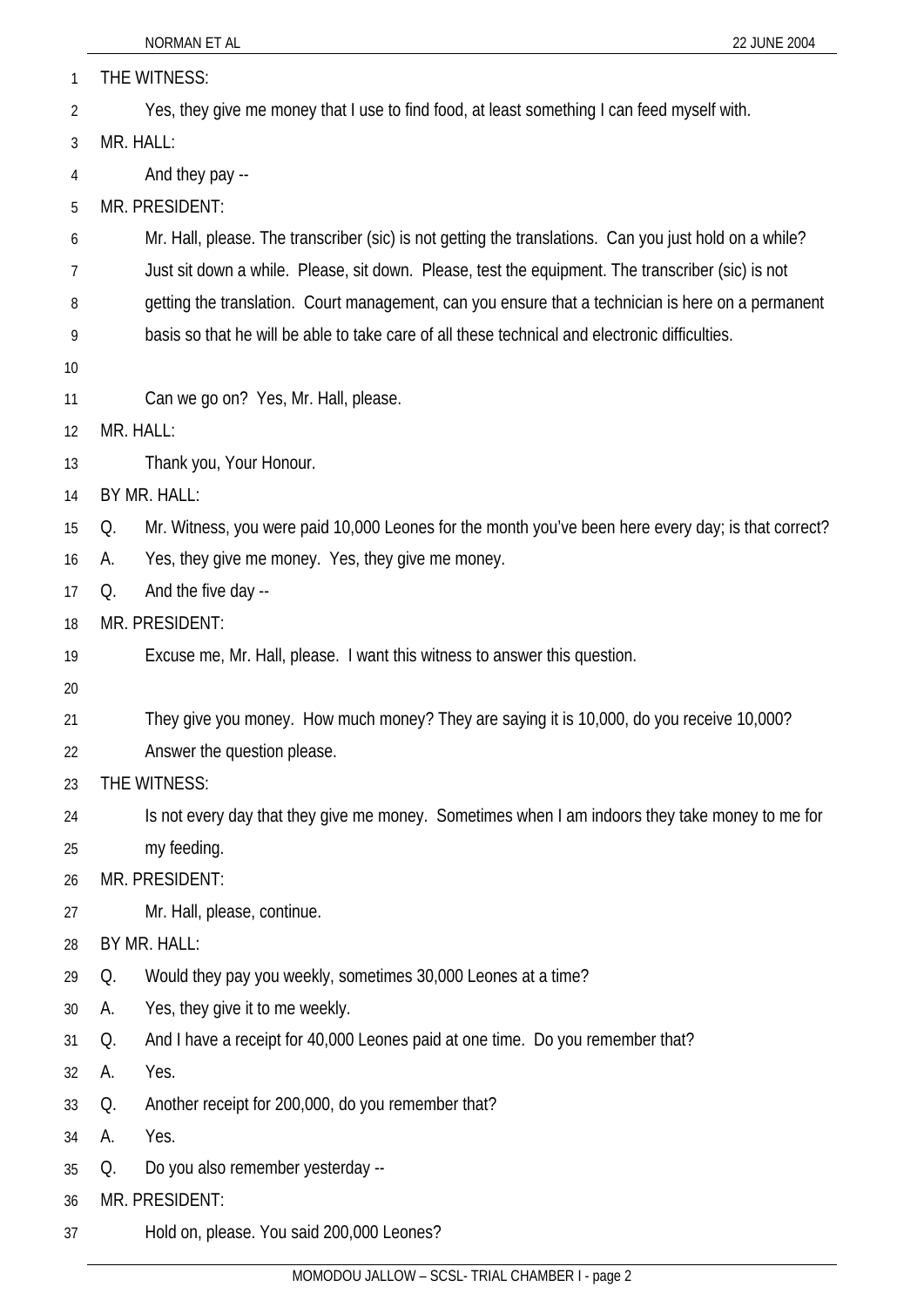|  |  | MR. HALL: |  |
|--|--|-----------|--|
|--|--|-----------|--|

- 2 Yes, in a separate payment.
- 3 MR. PRESIDENT:
- 4 Please, go ahead.
- 5 BY MR. HALL:
- 6 Q. Also, Mr. Witness, do you remember yesterday I asked you how you were taking care of your family
- 7 when you are here and you said you had family to do that. Do you remember that?
- 8 A. Yes.
- 9 10 Q. And this is a fact that on May 12<sup>th</sup> the Prosecution paid you 300,000 Leones for family assistance and to take care of your farm?
- 11 A. Yes.
- 12 13 Q. So if my math is correct you have been paid a total of 660,000 Leones so far and there are still more payments to come?
- 14 A. Well, I have not been recording it.
- 15 Q. But you do agree that you will receive more money?
- 16 17 A. Well, I don't understand that one because they've not told me that's exactly what they were going to do.
- 18 Q. One of the receipts says payment is based on 2000 per person in your family and as 12 dependants,
- 19 its 24,000 Leones a day whilst you were gone, and this was dated May 12. If you've been here for a
- 20 month and your family is getting 24,000 Leones a –
- 21 THE MENDE INTERPRETER:
- 22 Can he take it slowly?
- 23 JUDGE BOUTET:
- 24 25 It is very difficult for the translator to translate that. You have a very, very long question. If you won't mind bringing it back by segments.
- 26 MR. HALL:
- 27 Thank you, Your Honour.
- 28 BY MR. HALL:
- 29 30 Q. Mr. Witness on May 12th, they paid you 24,000 per day for your family whist you were gone; is that correct?
- 31 A. When I have been here?
- 32 Q. Whenever you are away from home?
- 33 A. How much are you talking about?
- 34 Q. A receipt says 24,000 Leones per person in you fam -- excuse me, for your family, 12 dependants per
- 35 day whilst you were gone for a seven-day period. Then they paid you 132,000 for the farm, a total of
- 36 300,000 in one payment. If that is true, are you going to receive 720,000 leones more just for family
- 37 subsistence for your month you've been here to testify?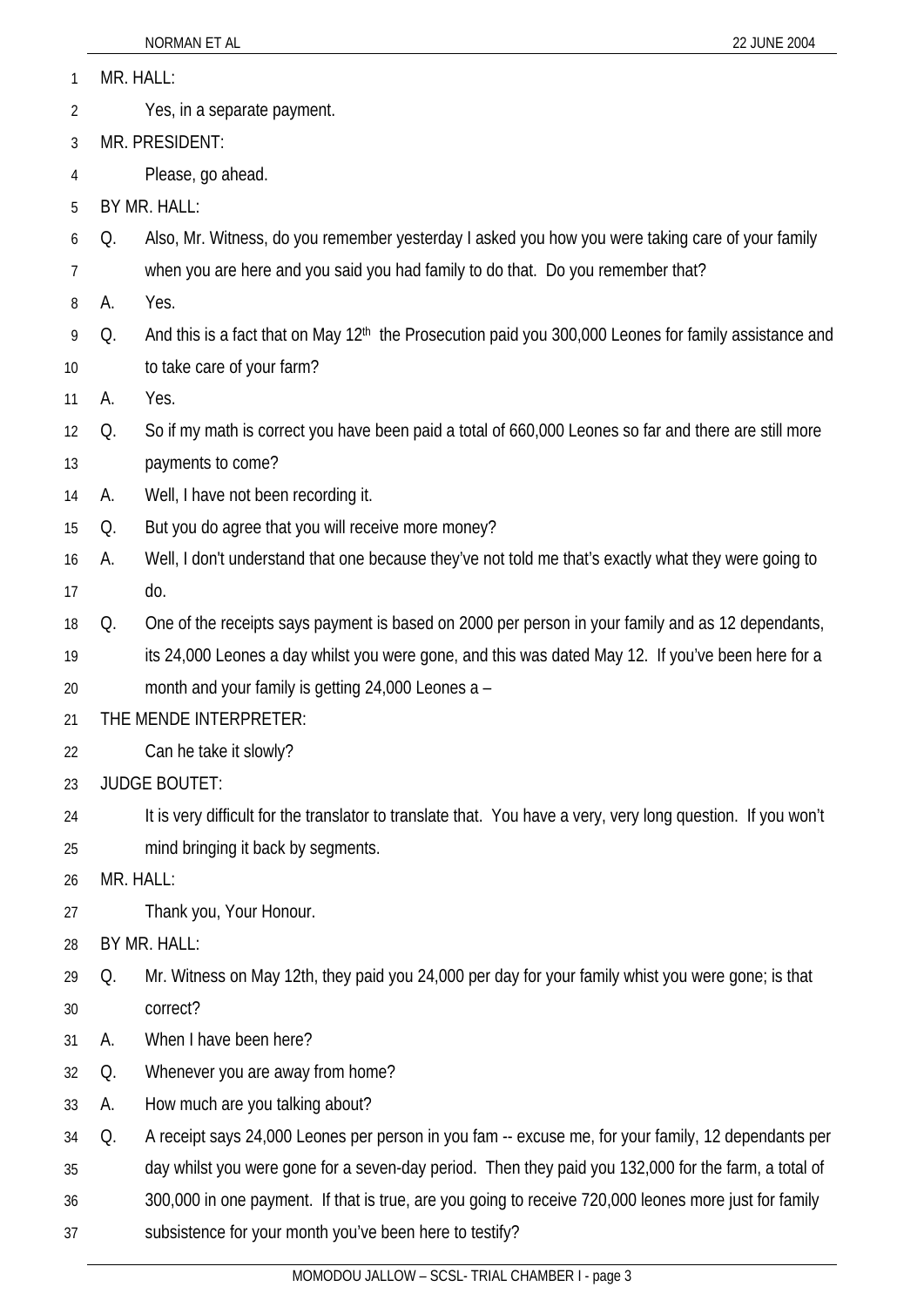- 1 A. Well, I don't know except that they are saying it now.
- 2 3 4 5 6 7 8 9 10 11 12 13 14 15 16 17 18 19 20 21 22 23 24 25 26 27 28 29 30 31 32 33 34 35 36 37 MR. HALL: Thank you. JUDGE BOUTET: You have completed your questions this morning, Mr. Hall, with respect to these payments? MR. HALL: With respect to the payments, one last question. BY MR. HALL: Q. When we asked you this yesterday, why did you not respond -- MR. PRESIDENT: Please, we would like -- we would like -- you see, we want to move orderly, Mister -- I mean, you have to make sure that when you finished and you are granted leave exceptionally to cross-examine that you exhaust -- any way, you can't at any time you stand, you know, ask one more question. Again, don't you think you need leave, you know, to ask that one more question? We have to ensure, you know, the parity of the procedure and ensure that, you know, there is no disparity in the treatment, you know, of either the Defence or the Prosecution. So, I don't know -- MR. HALL: With respect, Your Honour, but I thought I wouldn't put any more to this witness. MR. PRESIDENT: Because the leave that was granted, it was very exceptional. So, go ahead please, but let this not continue. MR. HALL: It's the last question, Your Honour. BY MR. HALL: Q. We asked you about these payments yesterday, you did not volunteer that. Could you tell us why? A. Are you asking me if I can tell the Court why I didn't answer yesterday? Q. Yes, I am? A. Yes, I'm not here -- I was here to testify. I didn't know I was going to talk about any monetary matters. What I knew is what I spoke about and that is exactly what I did yesterday. That is why I didn't answer the question. Q. The question was put to you directly and you just choose not to answer it, is that it? A. When you ask me a question, I can only answer the question that I'm able to answer. If I'm not able to answer a particular question, I won't answer it. Q. You were paid 600,000 Leones and you just forgot it? A. No, I can't forget about money matters. Q. You swore to tell the truth when you came in here, did you not? A. Yes.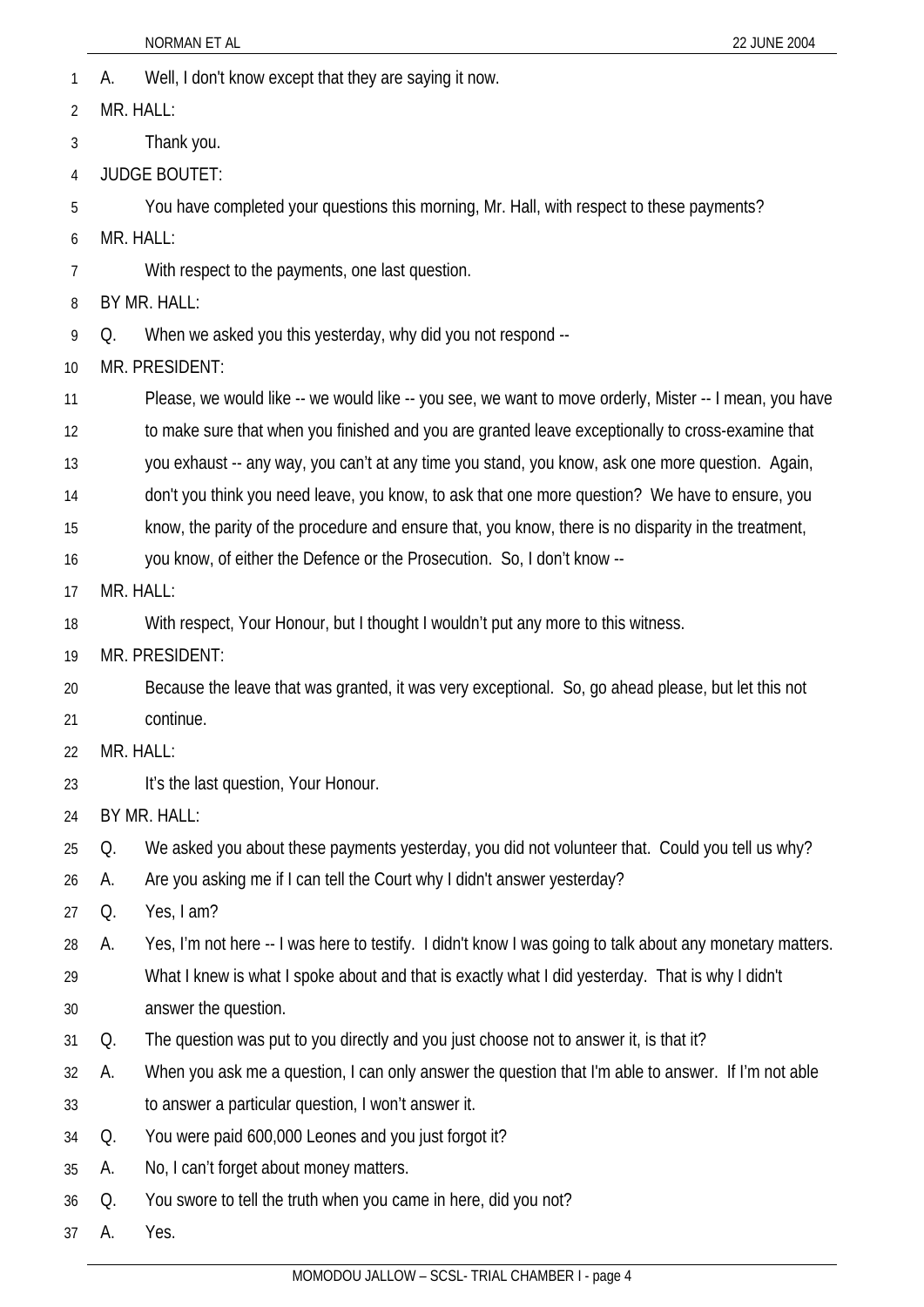- 1 Q. You also swore to tell the whole truth, did you not?
- 2 A. Yes.
- 3 Q. When you were asked about the money you did not tell the whole truth; did you not?
- 4 A. Yes, I can't just answer a question like that.
- 5 MR. HALL:
- 6 That's all I have, Your Honour. Thank you.

7 JUDGE BOUTET:

8 9 10 11 12 13 14 15 16 17 18 19 20 21 22 Thank you. Mr. Margai, before you proceed with the cross-examination of the witness as you have indicated yesterday, I would like to inform you of what this Chamber considers to be the appropriate procedure when dealing with cross-examination on prior inconsistent statements. As a matter of law, this Trial Chamber considers that where a party seeks to cross-examine a witness on prior inconsistent statement they may seek permission to do so from the Trial Chamber in circumstances where the prior statement constitutes an old statement that has been recorded by someone else, for example, investigators for the Prosecution upon interviewing the witness and is not signed by the witness. The Trial Chamber directs counsel to provide the witness with the copy of this statement, or to read the portion from the statement to which it intends to rely, and to seek from the witness whether or not he or she adopts this portion of the statement as his or her own. Counsel may then proceed to cross-examine the witness whether on the basis of the witness has accepted the statement as being his or her own, or on the basis that the witness has denied the statement. The portion of the statement relied upon by counsel may then be admitted in evidence as a means to impeach the credibility of the witness where the Trial Chamber determines that it bears relevance and, the Trial Chamber will then determine what weight to place upon it.

23

24 25 So this is for your guidance this morning, and I will add that the Court will issue further guidelines on this matter in the future. Thank you.

26 MR. MARGAI:

- 27 28 My Lord, if I may -- sorry, much obliged, My Lord. If I may seek further clarification I take it from what Your Lordship has said that the caution only applies to statements not signed by the witness.
- 29 JUDGE BOUTET:
- 30 It applies to any statement.
- 31 MR. MARGAI:
- 32 Whether signed or not.
- 33 JUDGE BOUTET:
- 34 Whether signed or not.
- 35 MR. MARGAI:

36 Very well. And further more, My Lords, may I further seek clarification as to what Your Lordships

37 regard as statement, with regard to the -- or in relation to the witness?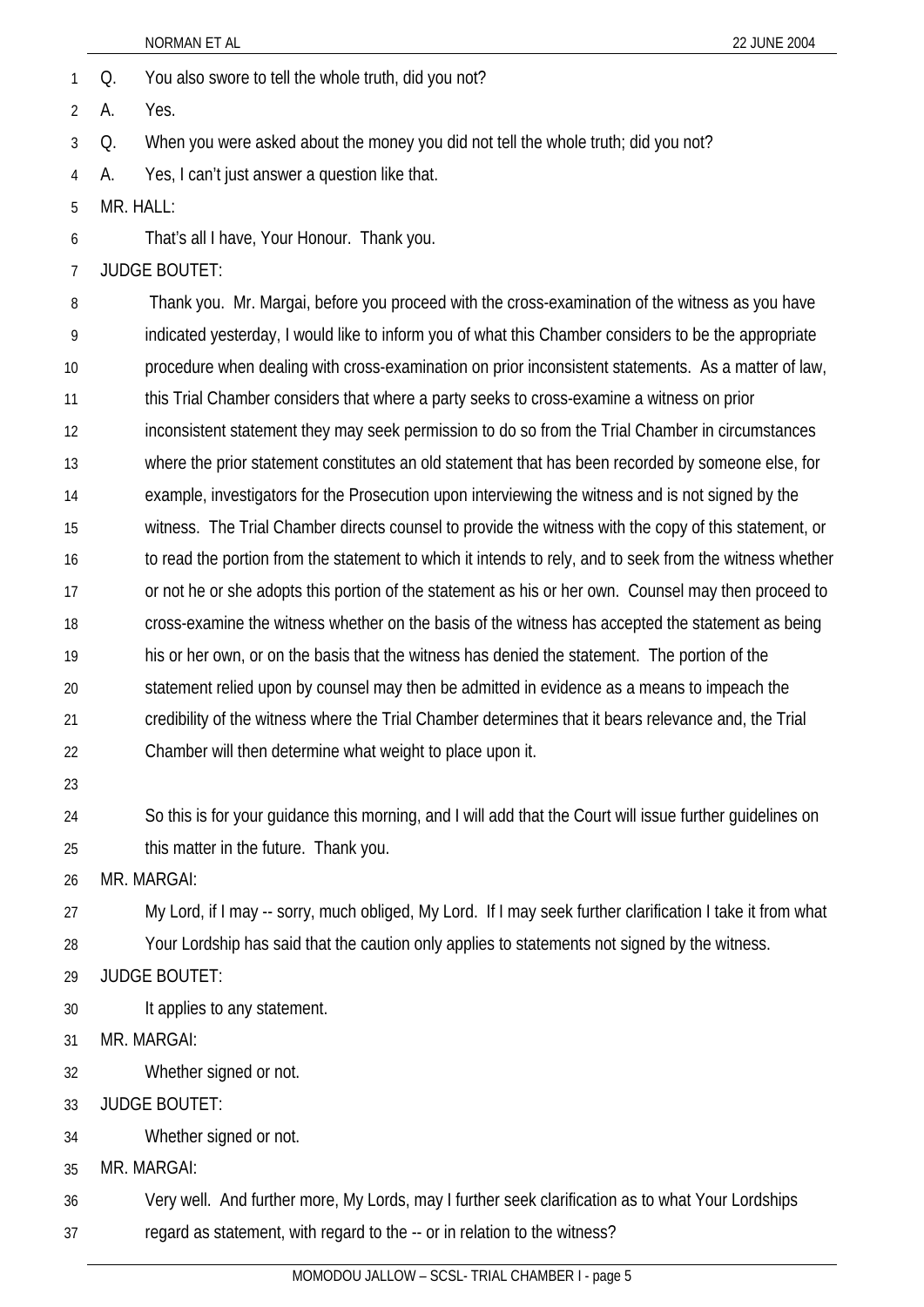| 1  | <b>JUDGE BOUTET:</b>                                                                                      |
|----|-----------------------------------------------------------------------------------------------------------|
| 2  | Can you be a little bit more specific? I presume you are saying that given the facts as we know them      |
| 3  | up to now, it would appear that witnesses, at least this witness -- we are talking of this witness -- has |
| 4  | spoken to investigators or any investigator wherever it may be in his own language, Mende, and that       |
| 5  | was eventually written down in English. What you have in front of you -- you have available to you, I     |
| 6  | presume, is a recorded witness statement signed or not signed, but in English and that statement in       |
| 7  | question was at the beginning given by the witness in Mende.                                              |
| 8  | MR. MARGAI:                                                                                               |
| 9  | With respect, My Lords, what I have in mind is not exactly what Your Lordship has talked about.           |
| 10 | <b>JUDGE BOUTET:</b>                                                                                      |
| 11 | Please.                                                                                                   |
| 12 | MR. MARGAI:                                                                                               |
| 13 | I recall my learned friend Jabbi's address to this Chamber drawing a distinction between a statement      |
| 14 | which he submitted, and I associate with that submission, that such statements should be in the first     |
| 15 | person, not a reported speech – or, rather in the third person.                                           |
| 16 |                                                                                                           |
| 17 | Now we have referred -- sorry.                                                                            |
| 18 | <b>JUDGE BOUTET:</b>                                                                                      |
| 19 | Proceed.                                                                                                  |
| 20 | MR. MARGAI:                                                                                               |
| 21 | I want your entire attention, My Lord.                                                                    |
| 22 | MR. PRESIDENT:                                                                                            |
| 23 | Please, go ahead. We are not distracted, you can go ahead.                                                |
| 24 | MR. MARGAI:                                                                                               |
| 25 | We drew this Court's attention to documents purporting to be statements from the Accused but which,       |
| 26 | in fact, were in the third person. So it is not surprising that I'm seeking the Court's guidance as to    |
| 27 | what the Court considers in law to be a statement from a witness.                                         |
| 28 | <b>JUDGE BOUTET:</b>                                                                                      |
| 29 | I thought we have ruled on that yesterday morning saying that that application was denied and that a      |
| 30 | statement is a statement whether it's in the first or the third person.                                   |
| 31 | MR. MARGAI:                                                                                               |
| 32 | Unfortunately, when Your Lordships delivered the ruling, reasons we were told, would be given later.      |
| 33 | <b>JUDGE BOUTET:</b>                                                                                      |
| 34 | Absolutely, and they will.                                                                                |
| 35 | MR. MARGAI:                                                                                               |
| 36 | I appreciate the highlight.                                                                               |

37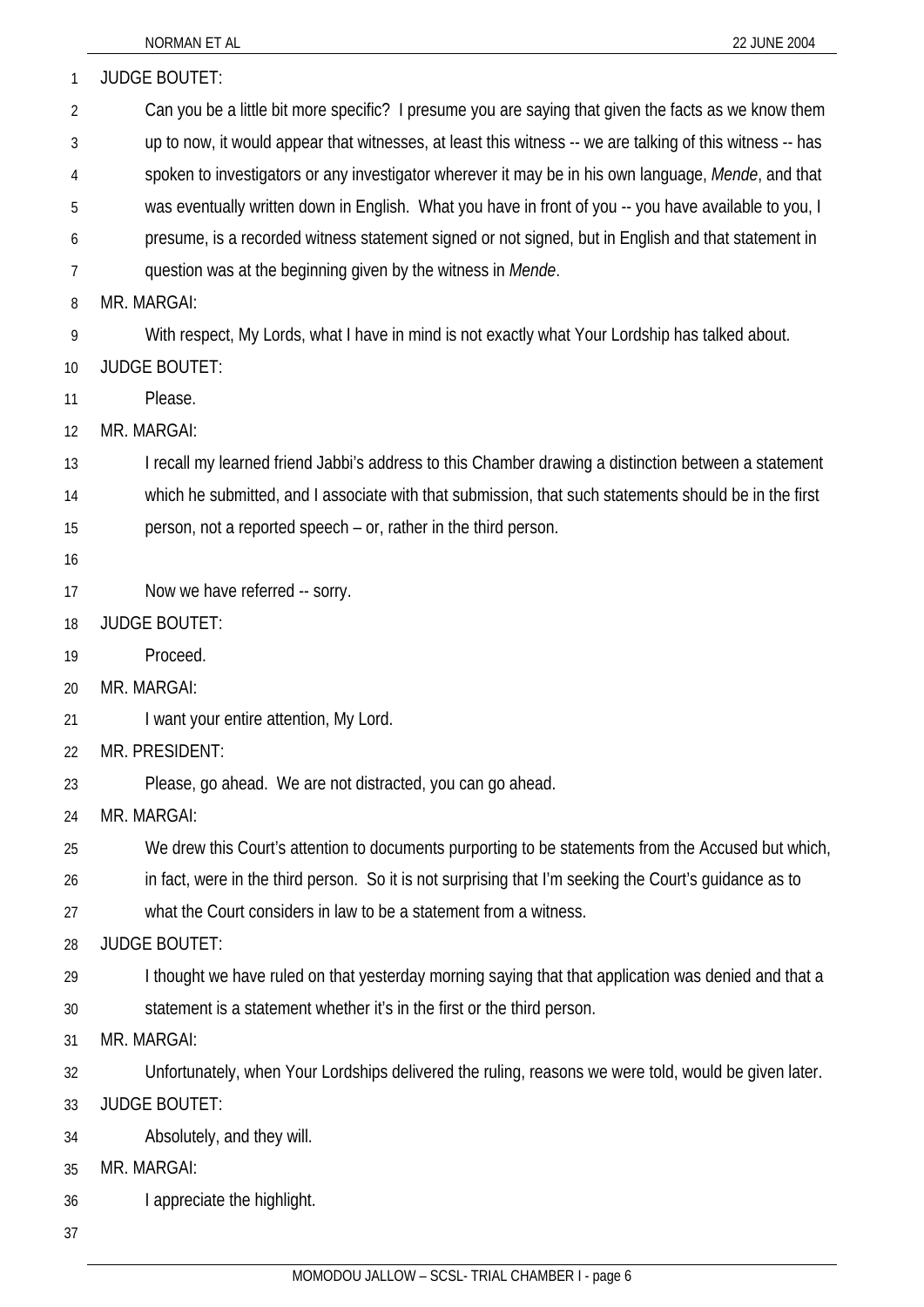| 1  |    | <b>JUDGE BOUTET:</b>                                                                                  |
|----|----|-------------------------------------------------------------------------------------------------------|
| 2  |    | They, indeed, will be given in writing.                                                               |
| 3  |    | MR. MARGAI:                                                                                           |
| 4  |    | As My Lords please.                                                                                   |
| 5  |    | <b>JUDGE BOUTET:</b>                                                                                  |
| 6  |    | In a more amplified way than just my statement this morning.                                          |
| 7  |    | MR. MARGAI:                                                                                           |
| 8  |    | As My Lords please. I'm grateful. So I shall now proceed, with your leave.                            |
| 9  |    | <b>JUDGE BOUTET:</b>                                                                                  |
| 10 |    | Please.                                                                                               |
| 11 |    | WITNESS TF2-012                                                                                       |
| 12 |    | <b>CROSS-EXAMINATION</b>                                                                              |
| 13 |    | BY MR. MARGAI:                                                                                        |
| 14 | Q. | Now, Mr. Witness, when questioned yesterday by my learned friend, Hall, about receipt of monies       |
| 15 |    | from the Prosecution you were very emphatic in your denial; isn't that correct?                       |
| 16 | А. | Yes.                                                                                                  |
| 17 |    | <b>JUDGE BOUTET:</b>                                                                                  |
| 18 |    | What is the problem there?                                                                            |
| 19 |    | MR. MARGAI:                                                                                           |
| 20 |    | I'm waiting for the answer, My Lord.                                                                  |
| 21 |    | THE WITNESS:                                                                                          |
| 22 |    | What you just said, I didn't understand.                                                              |
| 23 |    | BY MR. MARGAI:                                                                                        |
| 24 | Q. | I shall repeat the question again. When you were questioned yesterday by Mr. Hall about the receipt   |
| 25 |    | of monies from the Prosecution you emphatically denied such receipt; isn't that correct?              |
| 26 | А. | Yes, I said that yesterday -- yes, that's what I said yesterday -- yes, that's what I said yesterday. |
| 27 | Q. | Could it be that at the time you gave your answer you could not recollect whether or not you received |
| 28 |    | monies from the Prosecution?                                                                          |
| 29 | А. | When he asked me yesterday whether they paid me, and they didn't pay me, but they've been feeding     |
| 30 |    | me. So if he asked me whether they've paid me, I don't know; I am not sure. I don't know whether it   |
| 31 |    | is a payment they are making to me that's why I didn't answer.                                        |
| 32 | Q. | Mr. Witness, the question posed yesterday by Mr. Hall was not whether you were paid, he said          |
| 33 |    | whether you received monies?                                                                          |
| 34 | А. | What I heard yesterday was whether they paid me with money. That's what I heard yesterday, and        |
| 35 |    | that's what I answered.                                                                               |
| 36 | Q. | Would I be right in saying that you have had in-between yesterday and today time to refresh your      |
| 37 |    | memory?                                                                                               |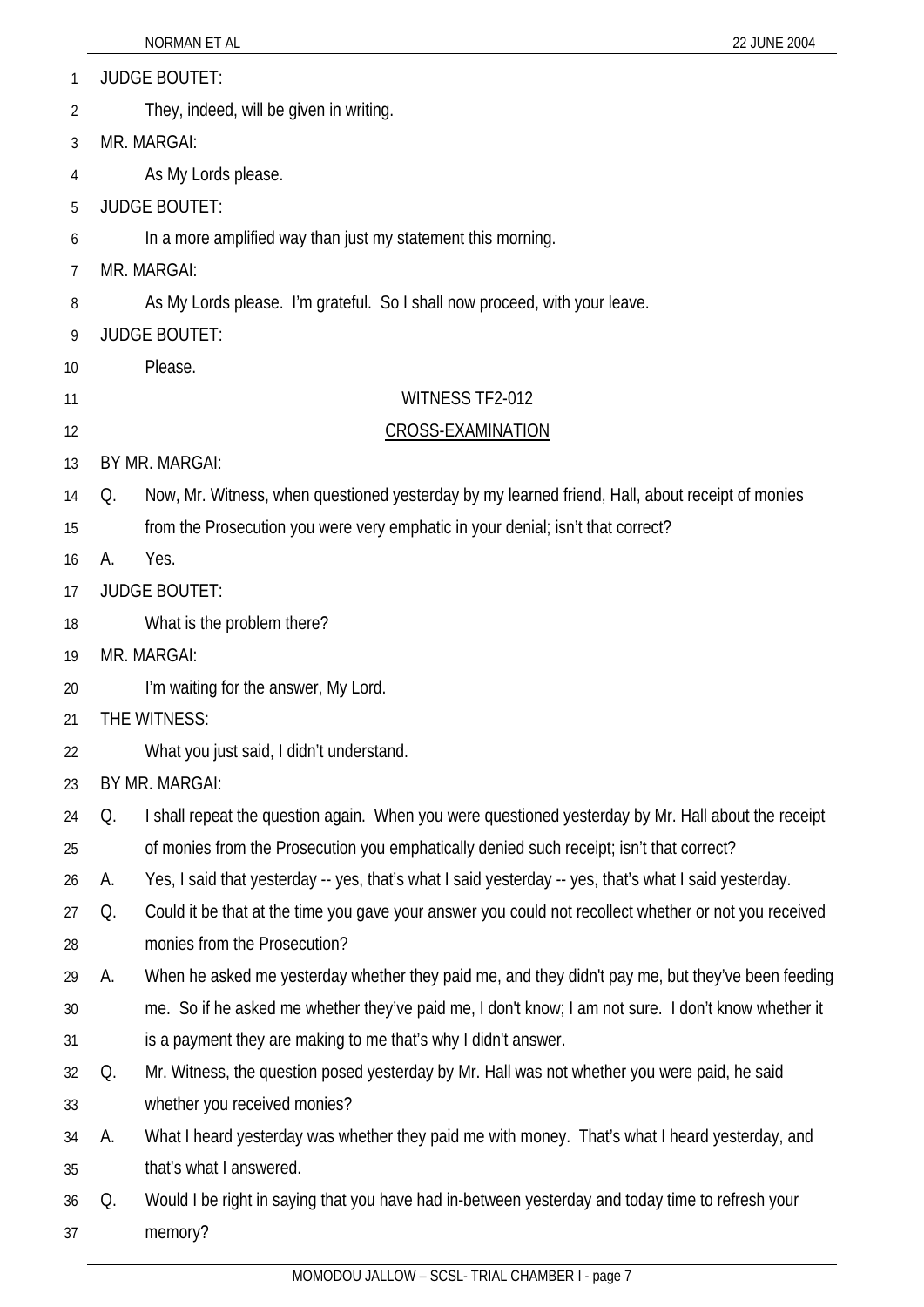| 1  | А. | Yes.                                                                                                   |
|----|----|--------------------------------------------------------------------------------------------------------|
| 2  | Q. | Thank you. In refreshing your memory, were you by any chance aided?                                    |
| 3  | А. | No, I am the only person who sleeps in my house. When I was sleeping, I thought about it.              |
| 4  |    | MR. MARGAI:                                                                                            |
| 5  |    | Now, My Lords, I'm seeking your leave to cross-examine the witness on his statement of 19th January    |
| 6  |    | 2003.                                                                                                  |
| 7  |    | <b>JUDGE BOUTET:</b>                                                                                   |
| 8  |    | What we described as the first time, is it?                                                            |
| 9  |    | MR. MARGAI:                                                                                            |
| 10 |    | The first statement, yes, My Lords.                                                                    |
| 11 |    | <b>JUDGE BOUTET:</b>                                                                                   |
| 12 |    | Please proceed.                                                                                        |
| 13 |    | MR. MARGAI:                                                                                            |
| 14 |    | As My Lords please.                                                                                    |
| 15 |    | BY MR. MARGAI:                                                                                         |
| 16 | Q. | Now, Mr. Witness, you were cross-examined yesterday by Mr. Hall on the first statement you made        |
| 17 |    | which I have just referred the Court to, 19th Feb -- 19th January 2003; were you not?                  |
| 18 | A. | Yes, they asked me yesterday.                                                                          |
| 19 | Q. | Refreshing your memory, Mr. Hall did put it to you that, in fact, the statement you made was read over |
| 20 |    | and interpreted to you in Mende and you admitted it to be so; isn't that correct?                      |
| 21 | А. | Yes.                                                                                                   |
| 22 | Q. | And you admitted the contents of that statement as being yours, and true and correct; isn't that       |
| 23 |    | correct?                                                                                               |
| 24 | А. | I didn't say that. There were some aspects of it that I denied that they didn't come from me.          |
| 25 | Q. | Mr. Witness, the statement you made, did you admit it as true and correct when it was interpreted to   |
| 26 |    | you in Mende?                                                                                          |
| 27 | А. | When I had explained and they had written it down, yes, I answered them.                               |
| 28 | Q. | Did you, in acknowledgment, append your thumbprint to that statement, Mr. Witness?                     |
| 29 | А. | Yes.                                                                                                   |
| 30 | Q. | In fairness to you, before you appended your thumbprint, did you tell the person who took down the     |
| 31 |    | statement that part of what was alleged to have been said by you was not, in fact, so said?            |
| 32 |    | MR. CARUSO:                                                                                            |
| 33 |    | Objection, Your Honour.                                                                                |
| 34 |    | <b>JUDGE BOUTET:</b>                                                                                   |
| 35 |    | What is your objection?                                                                                |
| 36 |    | MR. CARUSO:                                                                                            |
| 37 |    | With due respect, Your Honour, we are now apparently impeaching an out-of-Court statement. In my       |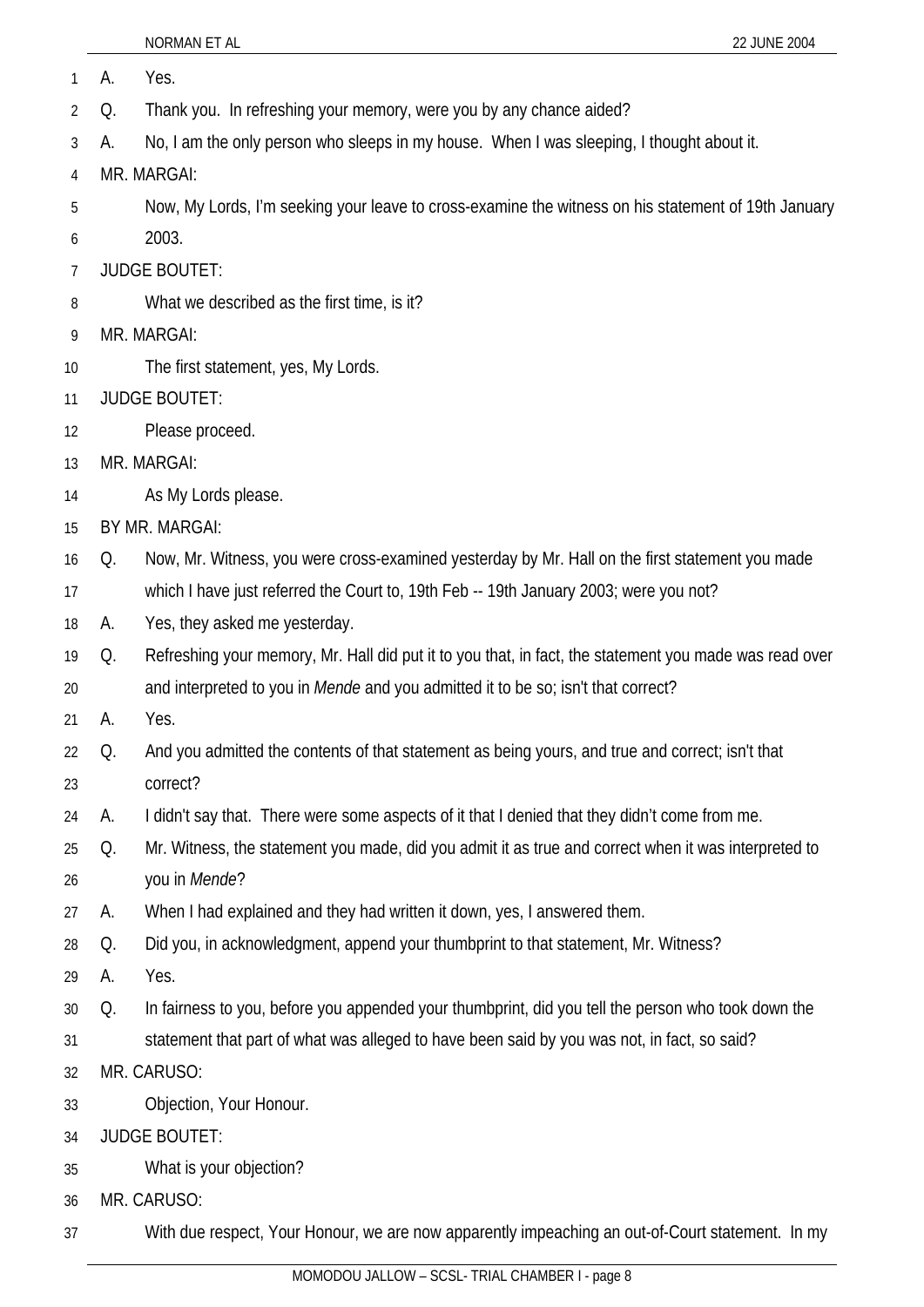| 1  | view, that is an error. I have laid forth the reasons yesterday, I would be happy to do so again. I     |
|----|---------------------------------------------------------------------------------------------------------|
| 2  | would be happy to provide authority in the ICTY and ICTR.                                               |
| 3  |                                                                                                         |
| 4  | There is no in-court statement here being impeached, we are discussing something that was made          |
| 5  | out of court. That is irrelevant and it is not proper subject for impeachment for this Court.           |
| 6  | MR. MARGAI:                                                                                             |
| 7  | Thank you. May it please you, My Lords. The question of whether or not a question is relevant, I        |
| 8  | would have thought, is within the purview of the Court. That having been said, My Lords, evidence       |
| 9  | was led yesterday by my learned friend -- sorry, in cross-examination by my learned friend, Hall, as to |
| 10 | portions of the first statement, i.e. whether the witness did say that he was a section commander. In   |
| 11 | fact, it was not Mr. Hall it was Mr. Arrow Bockarie, whether he was a section commander of the          |
| 12 | Kamajors and he said no, he did not say that. My Lords, that is evidence on oath and, as Mr. Norman     |
| 13 | rightly stated yesterday, and in -- sorry, statements were submitted to the Court for approval for an   |
| 14 | indictment to be filed as well as warrants of arrest to be issued for the Accused persons based on the  |
| 15 | contents of those statements.                                                                           |
| 16 | <b>JUDGE BOUTET:</b>                                                                                    |
| 17 | I would like to correct you because when the Court approved indictments, we were not provided with      |
| 18 | these statements.                                                                                       |
| 19 | MR. MARGAI:                                                                                             |
| 20 | The Courts were not provided -                                                                          |
| 21 | <b>JUDGE BOUTET:</b>                                                                                    |
| 22 | No, in fact, the Court is not provided with any statement.                                              |
| 23 | <b>JUDGE THOMPSON:</b>                                                                                  |
| 24 | May I intervene?                                                                                        |
| 25 | MR. PRESIDENT:                                                                                          |
| 26 | And if you look at the law you will see what is expected to be provided to a judge who is called upon   |
| 27 | to approve an indictment.                                                                               |
| 28 | MR. MARGAI:                                                                                             |
| 29 | As My Lord pleases, as My Lord pleases.                                                                 |
| 30 | <b>JUDGE THOMPSON:</b>                                                                                  |
| 31 | Perhaps you need to -- perhaps you need to look at Rule 47 of the Rules of Procedure and Evidence       |
| 32 | of the Court, it sets out clearly what is required for the approval of an indictment.                   |
| 33 | MR. MARGAI:                                                                                             |
| 34 | As My Lords please.                                                                                     |
| 35 | <b>JUDGE THOMPSON:</b>                                                                                  |
| 36 | And, as my learned brothers have said, statements were not part of the package.                         |
| 37 | MR. MARGAI:                                                                                             |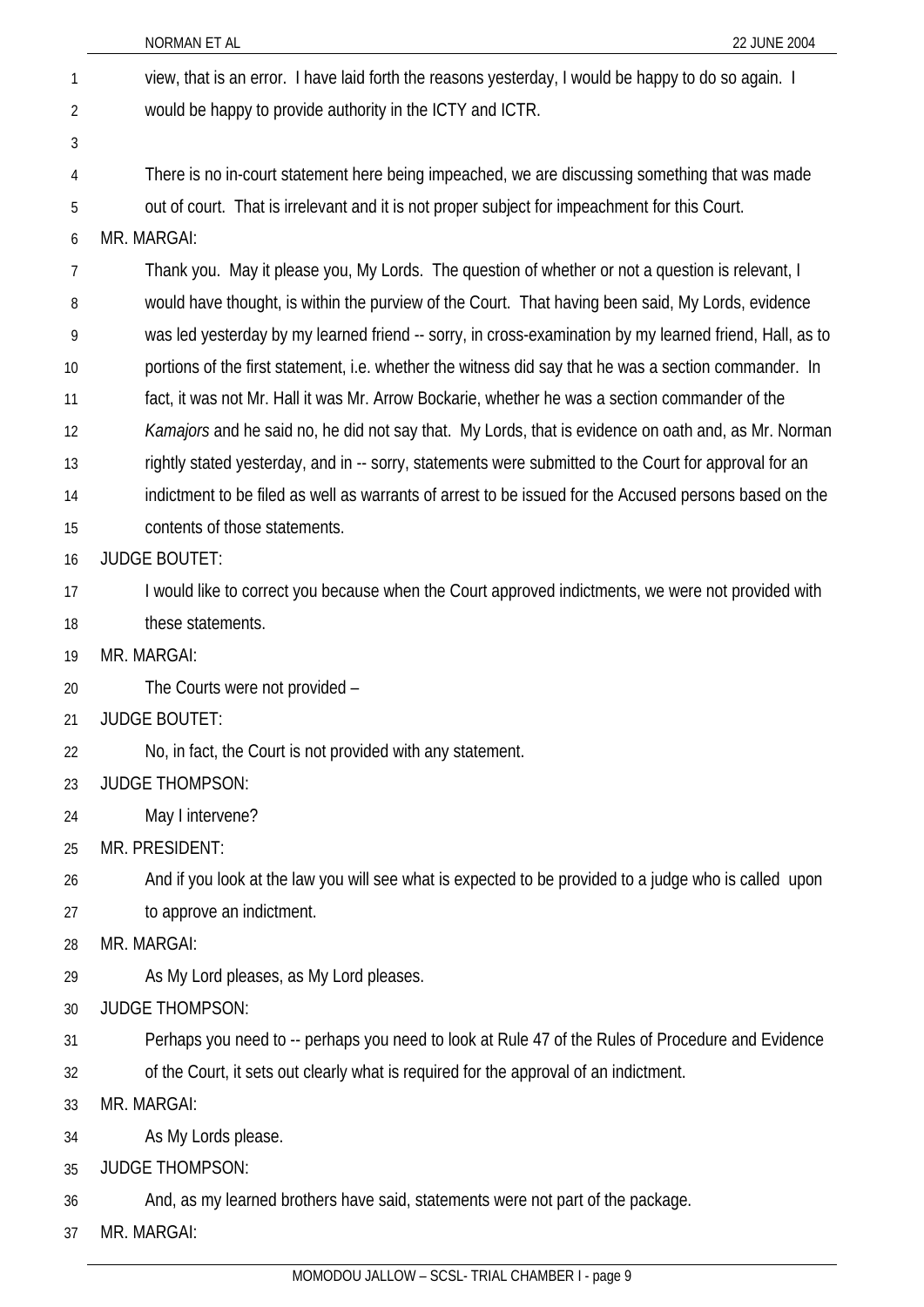|    | <b>NORMAN ET AL</b><br>22 JUNE 2004                                                                       |
|----|-----------------------------------------------------------------------------------------------------------|
| 1  | Very well, My Lords, accepted.                                                                            |
| 2  |                                                                                                           |
| 3  | Be that as it may, My Lords, I still -- I'm of the opinion, subject to what Your Lordships may say, that  |
| 4  | the fact that a witness on oath denies making certain statements as contained in what is supposed to      |
| 5  | be a statement made by him, calls into question a very serious situation, if the ends of justice were to  |
| 6  | be met.                                                                                                   |
| 7  | <b>JUDGE THOMPSON:</b>                                                                                    |
| 8  | Would it be that if the alleged inconsistency were material?                                              |
| 9  | MR. MARGAI:                                                                                               |
| 10 | Sorry, My Lord?                                                                                           |
| 11 | <b>JUDGE THOMPSON:</b>                                                                                    |
| 12 | If the alleged inconsistency were material.                                                               |
| 13 | MR. MARGAI:                                                                                               |
| 14 | Well, material, yes, My Lords. Yes.                                                                       |
| 15 | <b>JUDGE THOMPSON:</b>                                                                                    |
| 16 | Because if a witness says that in a statement that is made out of court that on the 2nd of February       |
| 17 | 1999, and then in his testimony here he says on the 1st of February 1999, would that be $-$               |
| 18 | MR. MARGAI:                                                                                               |
| 19 | My Lord, I would not straight away say that that would be very material to regard the statement -- I      |
| 20 | mean, the witness as being untruthful, it depends. But what I am saying here is that taking the           |
| 21 | evidence as it is that there was a statement made by a witness, this witness and, the witness under       |
| 22 | oath tells this Court in no uncertain terms that A,B,C,D, was not what I said. Then what calls to mind,   |
| 23 | and calls for question on the part of the Prosecution, is how did that portion of that piece of statement |
| 24 | now denied by the witness come to be in that statement? My Lord, justice is a two-way street, and         |
| 25 | we are on a very serious crossroad in the sense that this is a Special Court. A lot of what is            |
| 26 | happening here now will set precedence for future trials assuming that there will be.                     |
| 27 | MR. CARUSO:                                                                                               |
| 28 | Excuse me, Your Honour, I couldn't agree more and that's why I have made the record, or try to make       |
| 29 | the record I've made. I have no --                                                                        |
| 30 | MR. PRESIDENT:                                                                                            |
| 31 | Speak (overlapping microphones) Mr. Caruso.                                                               |
| 32 | MR. CARUSO:                                                                                               |
| 33 | Sorry, Your Honour, I beg your pardon.                                                                    |
| 34 |                                                                                                           |
| 35 | I couldn't agree more with the theory that precedence is being set here, not only for this Court but for  |
| 36 | many others and, therefore, I am insisting, to the extent that I have the temerity to do so, that the     |
| 37 | process that has been laid down for a long time and well-documented, and documented in                    |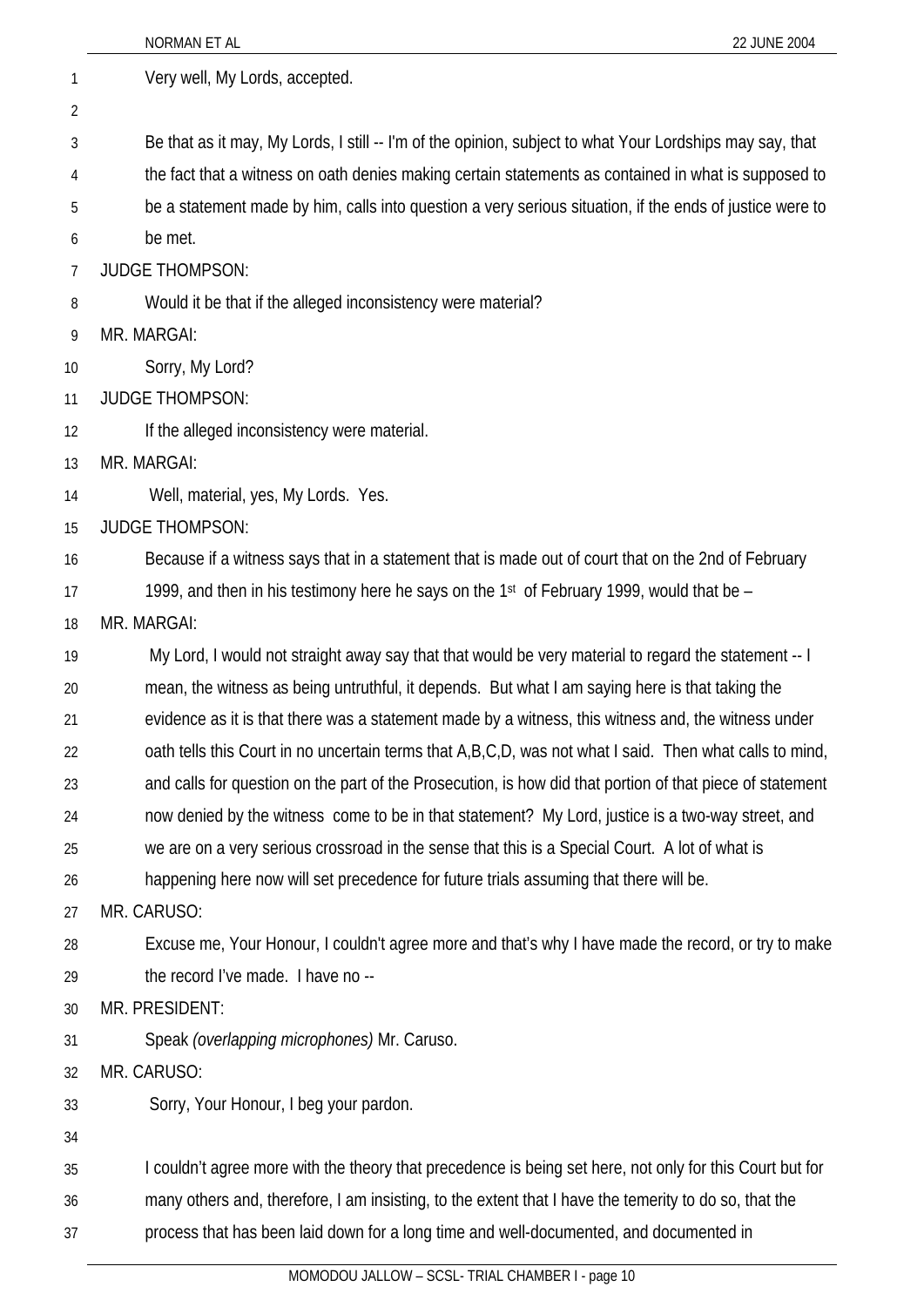| $\mathbf{1}$    | international law be followed here. The statements that are to be impeached are statements made              |
|-----------------|--------------------------------------------------------------------------------------------------------------|
| $\overline{2}$  | under oath from that stand. You can do that by prior inconsistent statements, but they are the only          |
| 3               | things that can be impeached. In these terms, I have, as I said yesterday, laid out that process. I am       |
| 4               | perfectly willing and would give -- you have now authority for that process to the extent that this record   |
| 5               | must be complete in the event that it needs to be reviewed.                                                  |
| 6               |                                                                                                              |
| $\overline{7}$  | I agree it is very important. I disagree that the impeachment or the attempt that is going on now, and I     |
| 8               | say that in all respect to my colleague, Margai, is not proper impeachment.                                  |
| 9               | <b>JUDGE THOMPSON:</b>                                                                                       |
| 10 <sup>1</sup> | But Learned Counsel, is counsel for the Accused person not entitled to point out inconsistencies in          |
| 11              | statements made, you know, by the Accused whether they were consistent or inconsistent with oral             |
| 12              | testimony. In other words, if an Accused person is on record as having made two statements -- a              |
| 13              | witness as having made two statements and then counsel seeks to cross-examine on alleged                     |
| 14              | contradictions or inconsistencies in those two statements, what rule of law precludes that, particularly,    |
| 15              | having regard to the fact that this is cross-examination.                                                    |
| 16              | MR. CARUSO:                                                                                                  |
| 17              | With respect, Your Honour, I suggest respectfully whether it is cross-examination or otherwise, the          |
| 18              | evidence must be probative. I suggest the following to you:                                                  |
| 19              |                                                                                                              |
| 20              | What is being attempted here, and what I understood this Court to be addressing, was the fact that           |
| 21              | substantive use may be made of prior inconsistent statements following their proper and appropriate          |
| 22              | use in Court here, and those statements would then be substantively used.                                    |
| 23              |                                                                                                              |
| 24              | What I am suggesting to you is that process does not include comparing two out-of-court statements           |
| 25              | not made under oath before this Tribunal. That does not include that. Those statements, if they were         |
| 26              | to be impeached, assuming this Court were to allow that and were to come to the conclusions that             |
| 27              | they were inconsistent, they still wouldn't be able to be used substantively because they were not           |
| 28              | made under oath before this Court. The only time that can be -- the only time that can be done is            |
| 29              | when there is a statement made under before this Court and another statement, a prior inconsistent           |
| 30              | statement, is then followed through the procedures that I outlined yesterday, is then put before this        |
| 31              | Court. At that point, there is a discretion, and, as Judge Thompson rightly pointed out, there is a          |
| 32              | bifurcation in the authority as to whether even at that point it can be done. But I will admit that there is |
| 33              | authority to suggest that it can be. It just simply cannot be done on this fashion, and that's the point     |
| 34              | I'm trying to make.                                                                                          |
| 35              | <b>JUDGE THOMPSON:</b>                                                                                       |

36 So what is the procedural discrepancy here in your submission?

37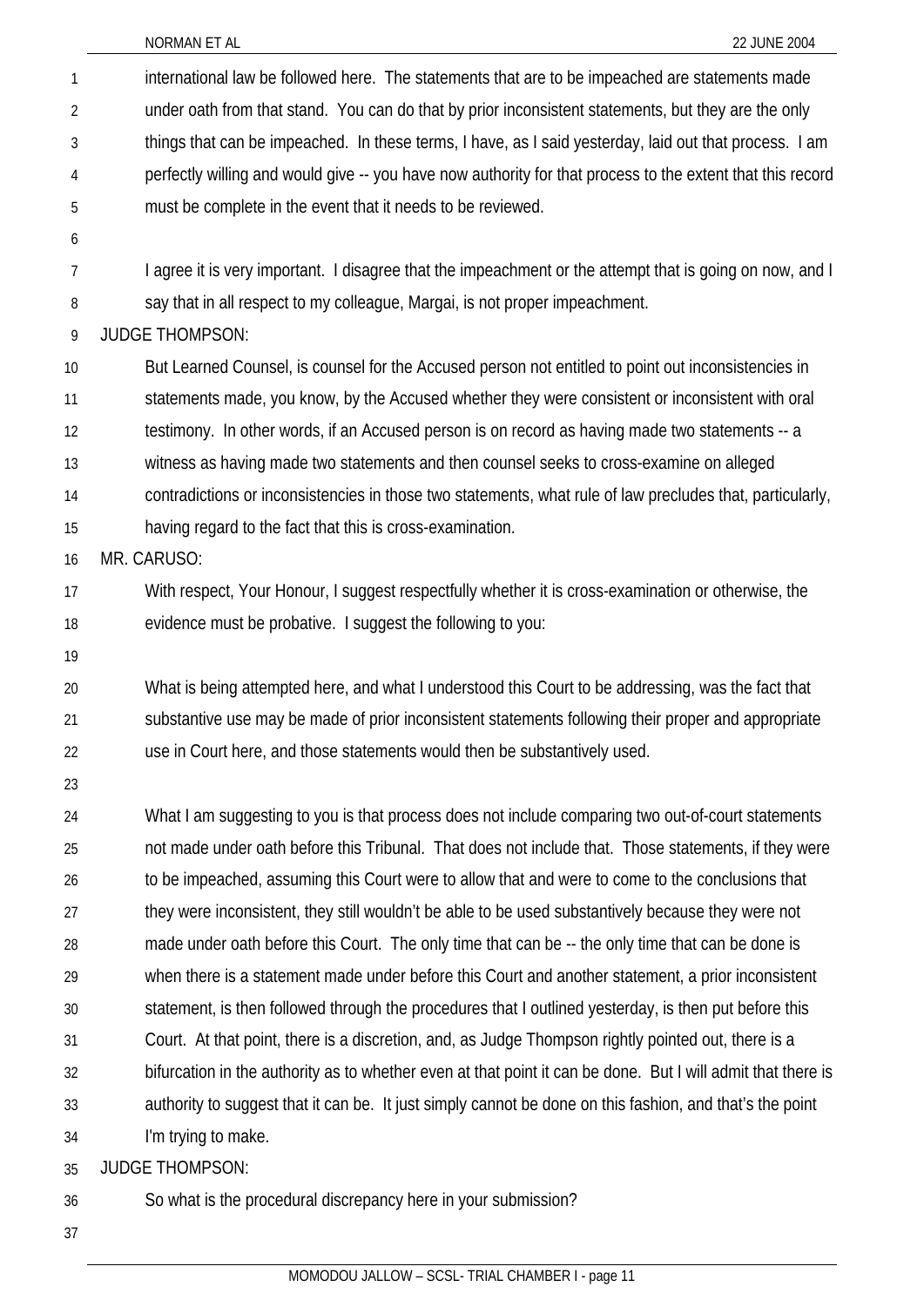| 1              | MR. CARUSO:                                                                                               |
|----------------|-----------------------------------------------------------------------------------------------------------|
| $\overline{2}$ | What I am suggesting is this witness is not being asked, "Give us an answer to question No. 8," what      |
| 3              | he is being asked is, "What was the answer to two statements you made out of court that were not          |
| 4              | under oath?" My suggestion to you is that the results of that can never be used substantively before      |
| 5              | this Court. That's my suggestion.                                                                         |
| 6              | <b>JUDGE THOMPSON:</b>                                                                                    |
| 7              | But the question really for me is that if the witness has admitted making those statements, isn't it fair |
| 8              | game that counsel on the other side could cross-examine him on those statements.                          |
| 9              | MR. CARUSO:                                                                                               |
| 10             | Not under circumstances of this rule, Your Honour. I mean, we are talking here -                          |
| 11             | <b>JUDGE THOMPSON:</b>                                                                                    |
| 12             | Not within the context of prior inconsistent statements?                                                  |
| 13             | MR. CARUSO:                                                                                               |
| 14             | That's correct, and that's what I'm suggesting.                                                           |
| 15             | <b>JUDGE THOMPSON:</b>                                                                                    |
| 16             | But you're not suggesting that counsel is not entitled to cross-examine a witness who has admitted        |
| 17             | making two out-of-court statements as to possible inconsistency or contradictions?                        |
| 18             | MR. CARUSO:                                                                                               |
| 19             | That may be true for the worth that they have but what I am -                                             |
| 20             | <b>JUDGE THOMPSON:</b>                                                                                    |
| 21             | Yes, I mean, I am not going into probative value now, I'm just asking whether there is some rule of       |
| 22             | law, or some case law authority precluding cross-examination on that point.                               |
| 23             | MR. CARUSO:                                                                                               |
| 24             | No, sir, and that is not -- not that I am aware of and that is what I'm pointing out. What I am pointing  |
| 25             | out is that the process that you have just outlined that would under some circumstances and under         |
| 26             | some authority allow the admission of these statements is not being followed and is incorrect at this     |
| 27             | point and I want to record -- it is my suggestion that the record be absolutely perspicuous in this       |
| 28             | respect, in view of the fact that it may well be reviewed.                                                |
| 29             | <b>JUDGE THOMPSON:</b>                                                                                    |
| 30             | Thank you very much.                                                                                      |
| 31             | MR. MARGAI:                                                                                               |
| 32             | My Lords, with respect I disagree with my learned friend's interpretation of the law that where one is    |
| 33             | impeaching a witness on the grounds of inconsistency between a statement and the witness's                |
| 34             | evidence on oath in court, such impeachment could only be done relative to a statement on oath. I         |
| 35             | know of no authority and, unfortunately, my learned friend has not furnished this Court with an           |
| 36             | authority for our edification. My Lords, the law is very clear in all of the authorities. Whether a       |
| 37             | statement on oath, as long as it is a statement that is inconsistent with a testimony of a witness on     |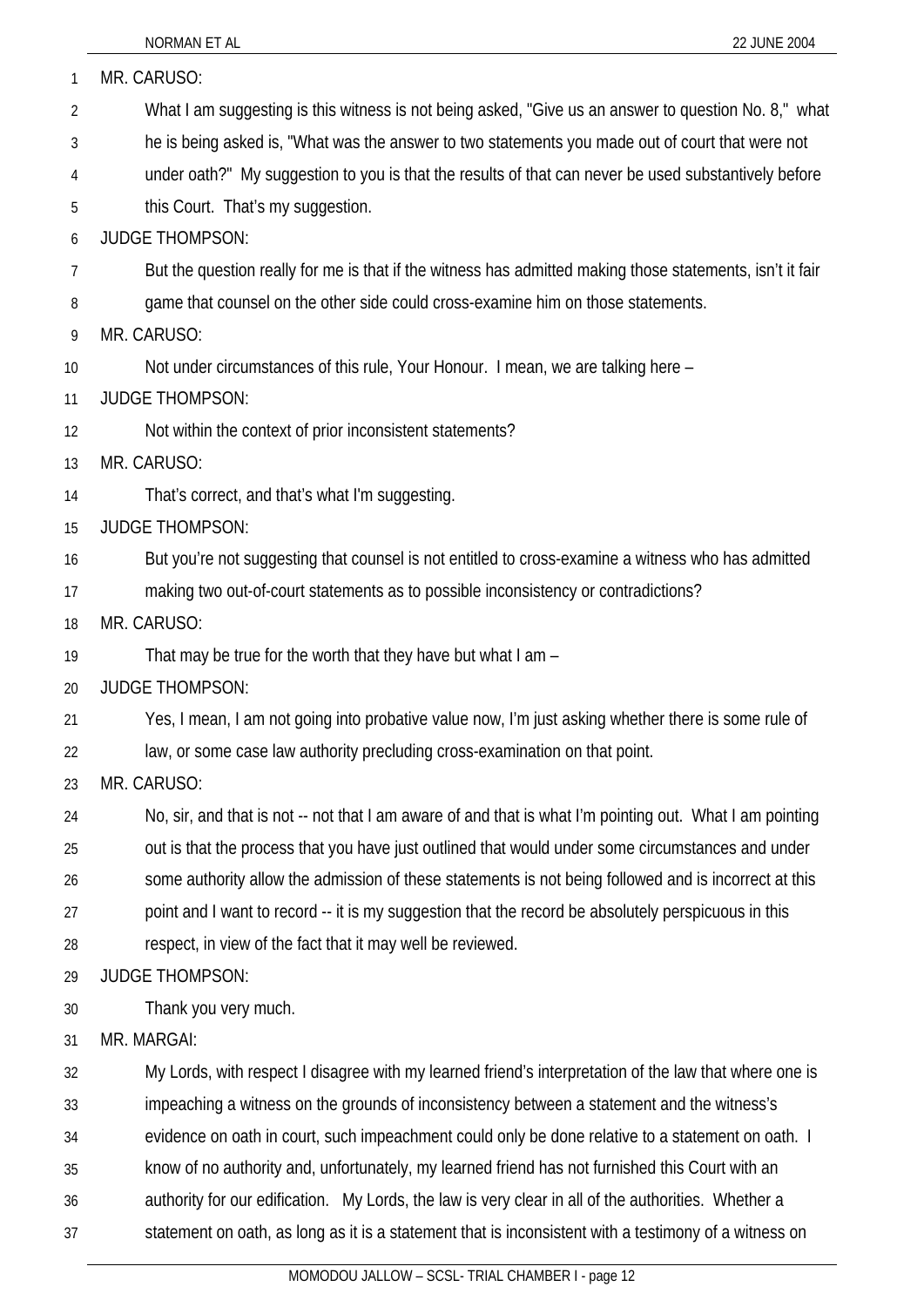- NORMAN ET AL 22 JUNE 2004 1 oath, when one's counsel has followed the laid-down procedure, that witness can be impeached. 2 3 4 5 6 7 8 9 10 11 12 13 14 15 16 17 18 19 20 21 22 23 24 25 26 27 28 29 30 31 32 33 34 35 36 JUDGE THOMPSON: So, your suggestion, Learned Counsel, is that statements not given under oath may also be used to attack the credibility of a witness. MR. MARGAI: As My Lords please. JUDGE THOMPSON: Right. In other words, although those statements may carry less probative value than those made under oath -- MR. MARGAI: That is conceded, My Lords. JUDGE THOMPSON: What does the learned Prosecuting counsel say to that? MR. PRESIDENT: Well, whilst Mr. Margai is on his feet -- this witness had said, you know, from what I have on the record here, he said he was asked whether he was paid, he did not understand, you know, the nature of the payment and that is where he said that -- he refused that he -- he did not, you know, receive any payment. Won't you agree that the questions this morning coming from Mr. Hall are more specific to the point and that yesterday there was really no attempt, you know, to put these questions in their real perspective? MR. MARGAI: My Lord, the question of impeachment, as at now, is grounded on a question under crossexamination by my learned friend, Arrow Bockarie, as to whether in fact the witness did say in his first statement that he was a section *Kamajor* commander. That is the predication. MR. PRESIDENT: But you've taken us, you know, to payments and – MR. MARGAI: No, no, no, My Lord. It was as a result of a document furnished us this morning by the Prosecution trying to correct what was perceived to be an attempt to run away from the truth. So, my learned friend, Hall, tried to set the record straight. That is not in his statement, I'm not contesting that on the grounds of inconsistency. It is not in his statement. MR. PRESIDENT: Your ground of inconsistency is on whether he was a *Kamajor* section commander, section commander. MR. MARGAR: A section commander, *Kamajor --,* a *Kamajor* commanding a section.
- 37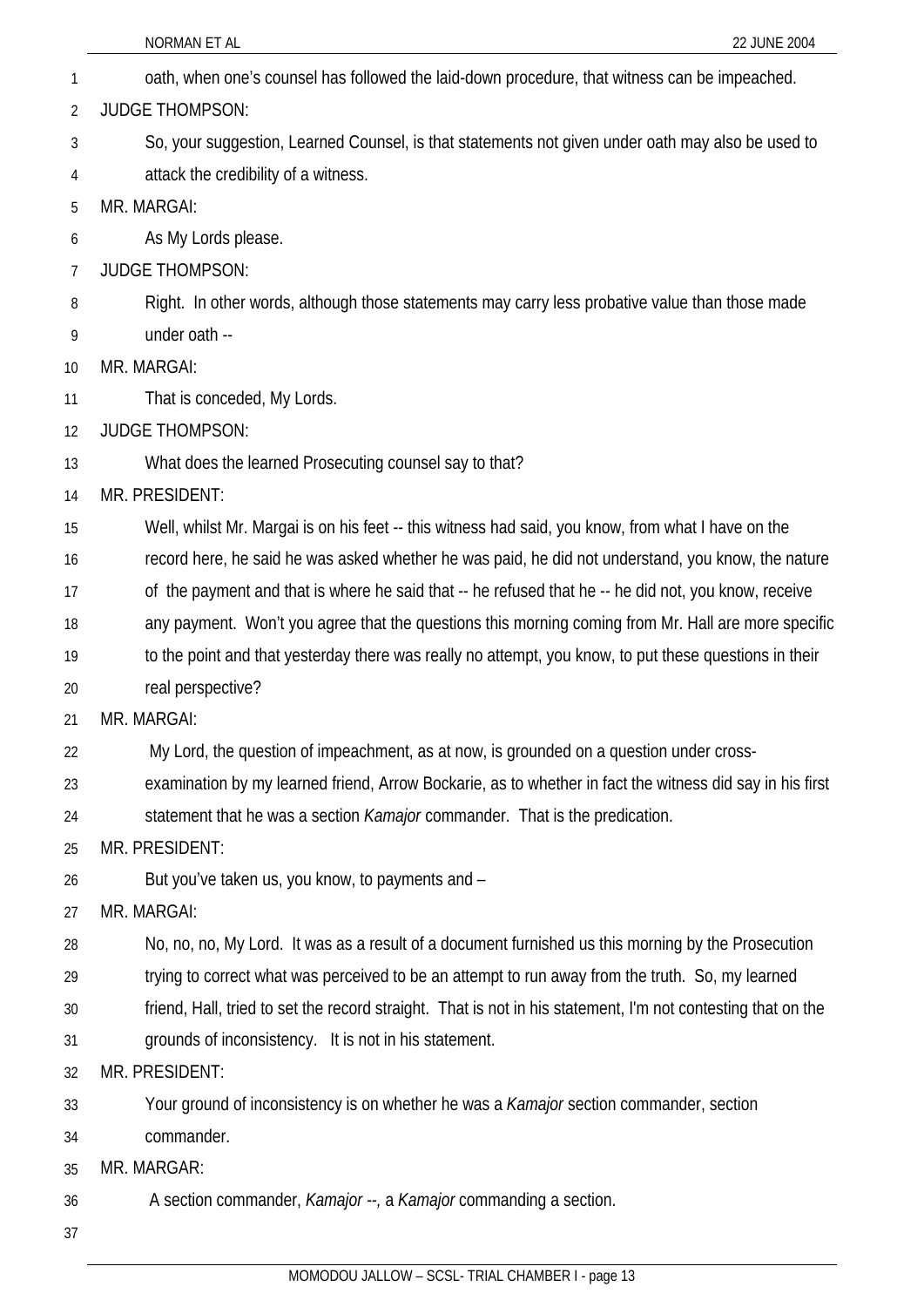| 1              | <b>JUDGE BOUTET:</b>                                                                                       |
|----------------|------------------------------------------------------------------------------------------------------------|
| $\overline{2}$ | Maybe the -- if I may suggest again -- in my instruction this morning when I read it, I said, and I will   |
| 3              | quote again, "In circumstances where the prior statement constitutes an old statement that has been        |
| 4              | recorded by someone else and is not signed by the witness, the Trial Chamber will direct counsel to        |
| 5              | provide the witness with the copy of this statement or to read the portion from which -- from the          |
| 6              | statement to which he intends to rely and to seek from the witness whether or not he or she adopts         |
| 7              | this portion of the statement as his or her own.                                                           |
| 8              |                                                                                                            |
| 9              | So what I will suggest you do is to direct attention -- you've been talking of the statement of 19th       |
| 10             | January 2003. Well, bring his attention to whatever paragraph or line in that statement and ask him if     |
| 11             | he has or not made that specific statement you're talking about, and the statement in question and the     |
| 12             | statement in question obviously has to do with section commander. So, pose that question to him            |
| 13             | directly.                                                                                                  |
| 14             | MR. MARGAI:                                                                                                |
| 15             | As My Lord pleases.                                                                                        |
| 16             | MR. CARUSO:                                                                                                |
| 17             | Excuse me, Your Honour, <i>(inaudible)</i> the risk of trying your patience. My friend keeps asking me for |
| 18             | the authority to which I make reference. May I give it to you before he poses his question?                |
| 19             | MR. PRESIDENT:                                                                                             |
| 20             | You could, you should always.                                                                              |
| 21             | MR. CARUSO:                                                                                                |
| 22             | Yes, sir, I asked you, I suggest your attention to Prosecutor v. Musema, ICTR 9613-T, the judgment,        |
| 23             | 27 January 2000.                                                                                           |
| 24             | MR. PRESIDENT:                                                                                             |
| 25             | That is the <i>Prosecutor v. Musema</i> ?                                                                  |
| 26             | MR. CARUSO:                                                                                                |
| 27             | Yes, sir. Paragraph 86 and thereabout. Prosecution v. Akayesu, ICTR 9645, paragraph 137. And               |
| 28             | contrary to both of those, and in my view, the better part --                                              |
| 29             | MR. PRESIDENT:                                                                                             |
| 30             | The second case?                                                                                           |
| 31             | MR. CARUSO:                                                                                                |
| 32             | Akayesu. A-K -- you have it.                                                                               |
| 33             |                                                                                                            |
| 34             | And finally K-V-O-C-K-A, 2 November 2000 - 1 -- 2001, paragraph 800.                                       |
| 35             | MR. PRESIDENT:                                                                                             |
| 36             | What did those cases decide, Mr. Caruso?                                                                   |
| 37             |                                                                                                            |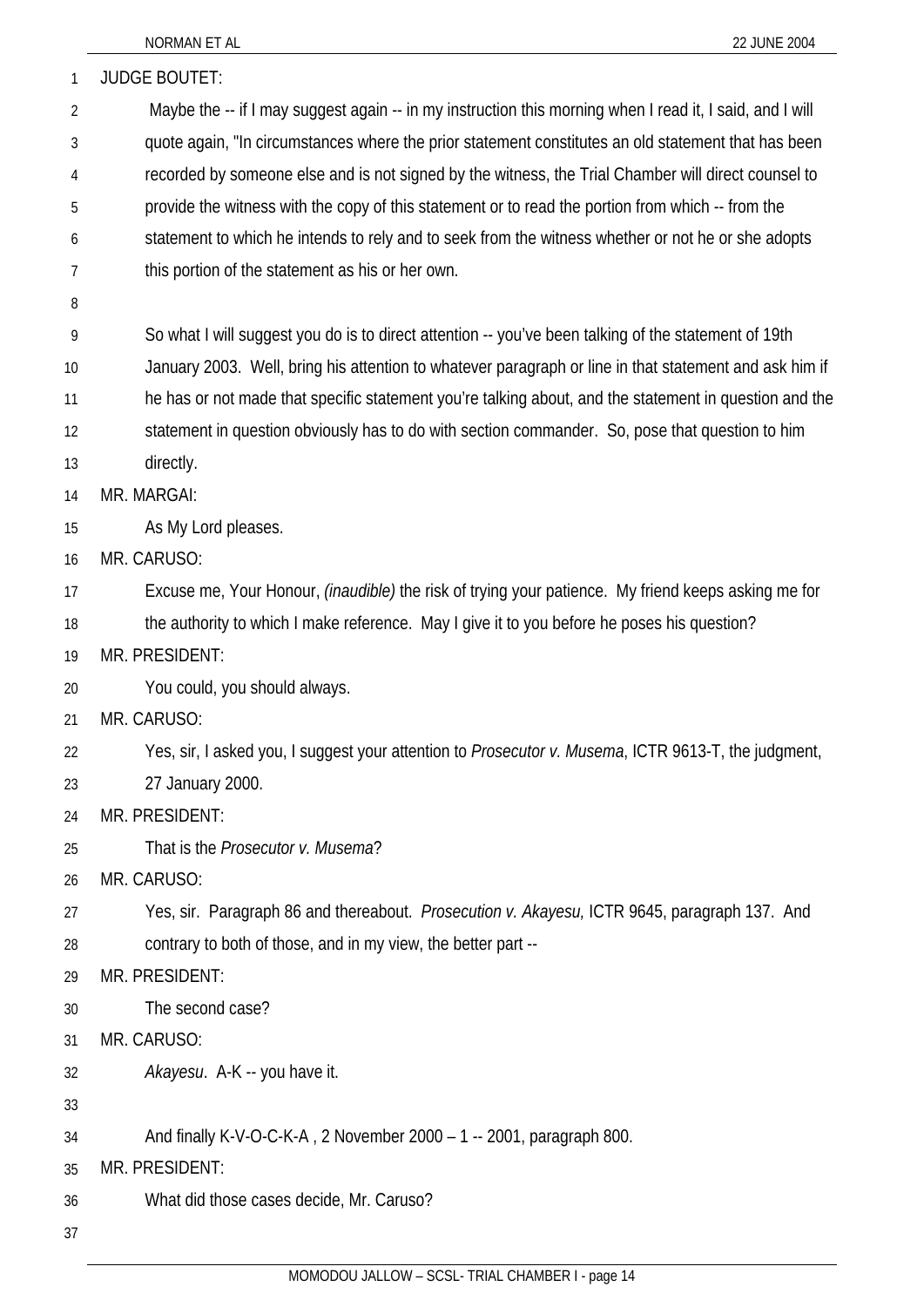| 1              | MR. CARUSO:                                                                                             |
|----------------|---------------------------------------------------------------------------------------------------------|
| $\overline{2}$ | The cases before the ICTR basically suggest actually what Judge Thompson suggests today, that           |
| 3              | where --                                                                                                |
| 4              | MR. PRESIDENT:                                                                                          |
| 5              | In other words, these cases decided a number of other issues, but on the particular issue that is in    |
| 6              | question, yes.                                                                                          |
| 7              | MR. CARUSO:                                                                                             |
| 8              | As far as this particular issue is concerned, the cases before the ICTR came into conclusion and I      |
| 9              | must respectfully suggest, without in-depth analysis, that the use of prior inconsistent statements was |
| 10             | acceptable under certain conditions and could be accepted as substantive evidence although -- and       |
| 11             | they went on to clearly point out the evidence given from this stand, was more probative than these     |
| 12             | prior inconsistent statements, that was a judgment made by the court.                                   |
| 13             |                                                                                                         |
| 14             | The last case I cited to you came from the ICTY and came to the opposite conclusion. Now to be fair     |
| 15             | and to be honest about it, the reality was there was some question there about authenticating that      |
| 16             | statement and it had to be done through handwriting. What -- and I only mentioned that to you           |
| 17             | because the judgment mentions it. I don't know what they have had to do with it. All I am saying to     |
| 18             | you is the opposite conclusion was reached. They came to the more standard conclusion that is           |
| 19             | found in the common law systems that indeed this cannot be done. It is the statement from the           |
| 20             | witness stand that must be considered by the Court. I give you both of those -                          |
| 21             | <b>JUDGE THOMPSON:</b>                                                                                  |
| 22             | Yes.                                                                                                    |
| 23             | MR. CARUSO:                                                                                             |
| 24             | And I believe now my objection to the process is on record and I thank you for the opportunity.         |
| 25             | <b>JUDGE THOMPSON:</b>                                                                                  |
| 26             | But the predominant view is that they are generally admissible.                                         |
| 27             | MR. CARUSO:                                                                                             |
| 28             | Sir.                                                                                                    |
| 29             | <b>JUDGE THOMPSON:</b>                                                                                  |
| 30             | The predominant position is that they are generally admissible -- generally admissible, and that was    |
| 31             | Akayesu.                                                                                                |
| 32             | MR. CARUSO:                                                                                             |
| 33             | Yes, sir, that's correct.                                                                               |
| 34             | MR. MARGAI:                                                                                             |
| 35             | My Lords, I think this question was laid to rest, as was cited here by my learned friend, Williams. In  |
| 36             | the case of the Prosecutor v. Clament Kayishema and Obed Ruzindana, 17th April 1997, "Order on          |
| 37             | the probative --" sorry, ICTR-95-1-T, "Order on the probative value of alleged contradiction between    |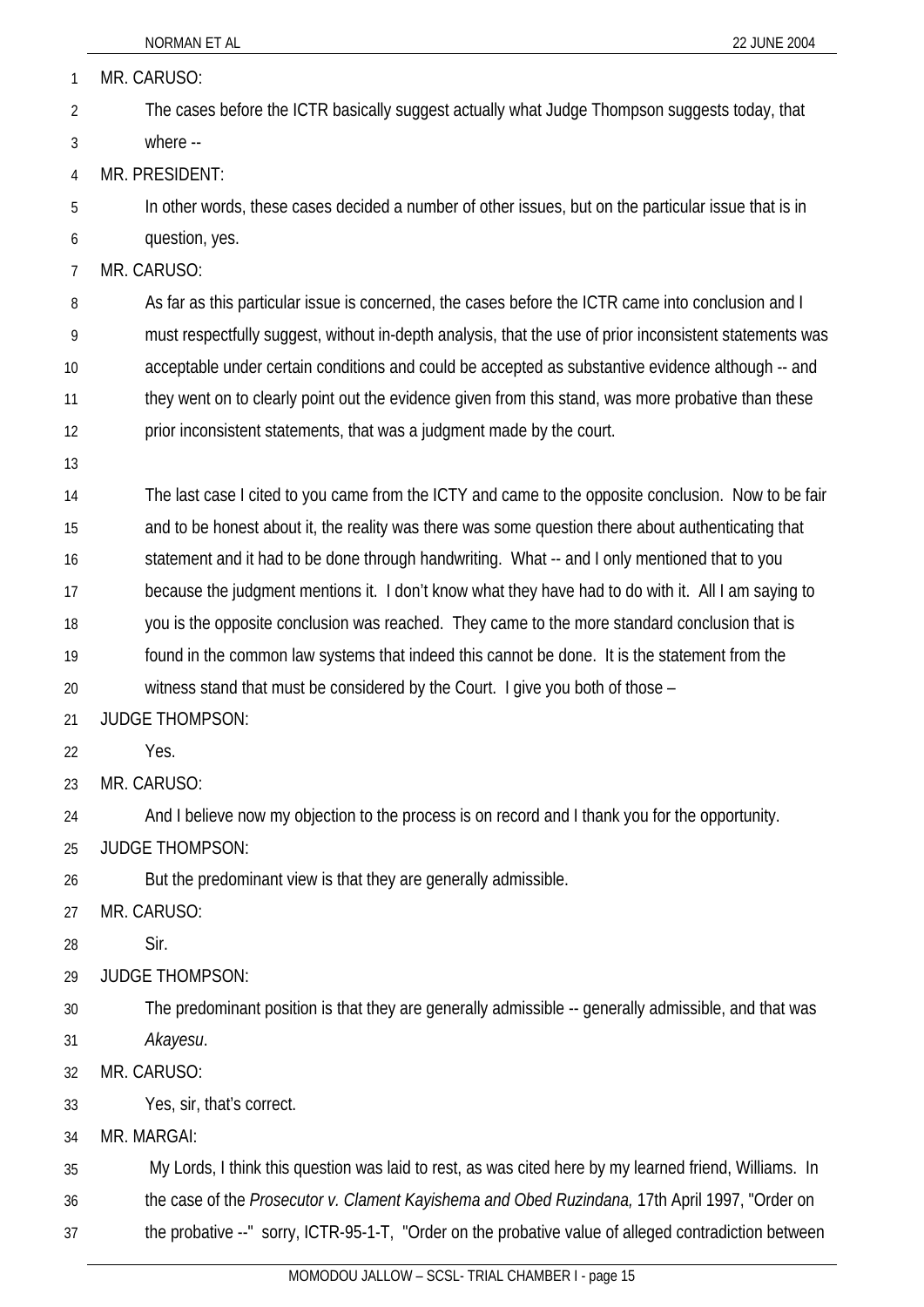| 1              | the oral and written statements of a witness during examination." I honestly would have preferred my      |
|----------------|-----------------------------------------------------------------------------------------------------------|
| $\overline{2}$ | learned friend to have read from the judgment not just to tell you what he understands the judgment to    |
| 3              | mean, as indeed, I'm doing with your leave. The caption here is, "The tribunal orders that whenever a     |
| 4              | counsel -- whenever a counsel for the Prosecution or Defence perceives that there is a contradiction      |
| 5              | between the written and the oral statement of a witness, counsel for the parties should only raise such   |
| 6              | a question formally by putting to the witness the exact portion in issue to enable the witness to explain |
| 7              | the discrepancy, inconsistency or contradictions, if any, before the Tribunal. Counsels should then       |
| 8              | mark the relevant portion of such a written statement and formerly exhibit it so as to form part of the   |
| 9              | record of the Tribunal. It will determine the probative value of the alleged contradiction in question at |
| 10             | a later stage." I mean, I definitely would appeal to the Bench for our guidance that in future when we    |
| 11             | are referring to authorities let us read so that the Court (Microphone not activated)                     |
| 12             | MR. CARUSO:                                                                                               |
| 13             | (Microphone not activated) we agree that case have probative value. I believe, and again in all due       |
| 14             | respect, there is a certain lack of analysis in that judgment. However, the fact is we cited to you       |
| 15             | before my friend, Margai, did. Apparently, he's forgotten that. Thank you.                                |
| 16             | MR. MARGAI:                                                                                               |
| 17             | And, My Lords, I might add that I followed the guidelines as said to us this morning by Justice Boutet.   |
| 18             | MR. PRESIDENT:                                                                                            |
| 19             | The Court will rise for ten minutes. The Court rises.                                                     |
| 20             | (Court recessed at 1103H)                                                                                 |
| 21             | (Pages1 to 16 by Momodou Jallow)                                                                          |
| 22             |                                                                                                           |
| 23             |                                                                                                           |
| 24             |                                                                                                           |
| 25             |                                                                                                           |
| 26             |                                                                                                           |
| 27             |                                                                                                           |
| 28             |                                                                                                           |
| 29             |                                                                                                           |
| 30             |                                                                                                           |
| 31             |                                                                                                           |
| 32             |                                                                                                           |
| 33             |                                                                                                           |
| 34             |                                                                                                           |
| 35             |                                                                                                           |
| 36             |                                                                                                           |
| 37             |                                                                                                           |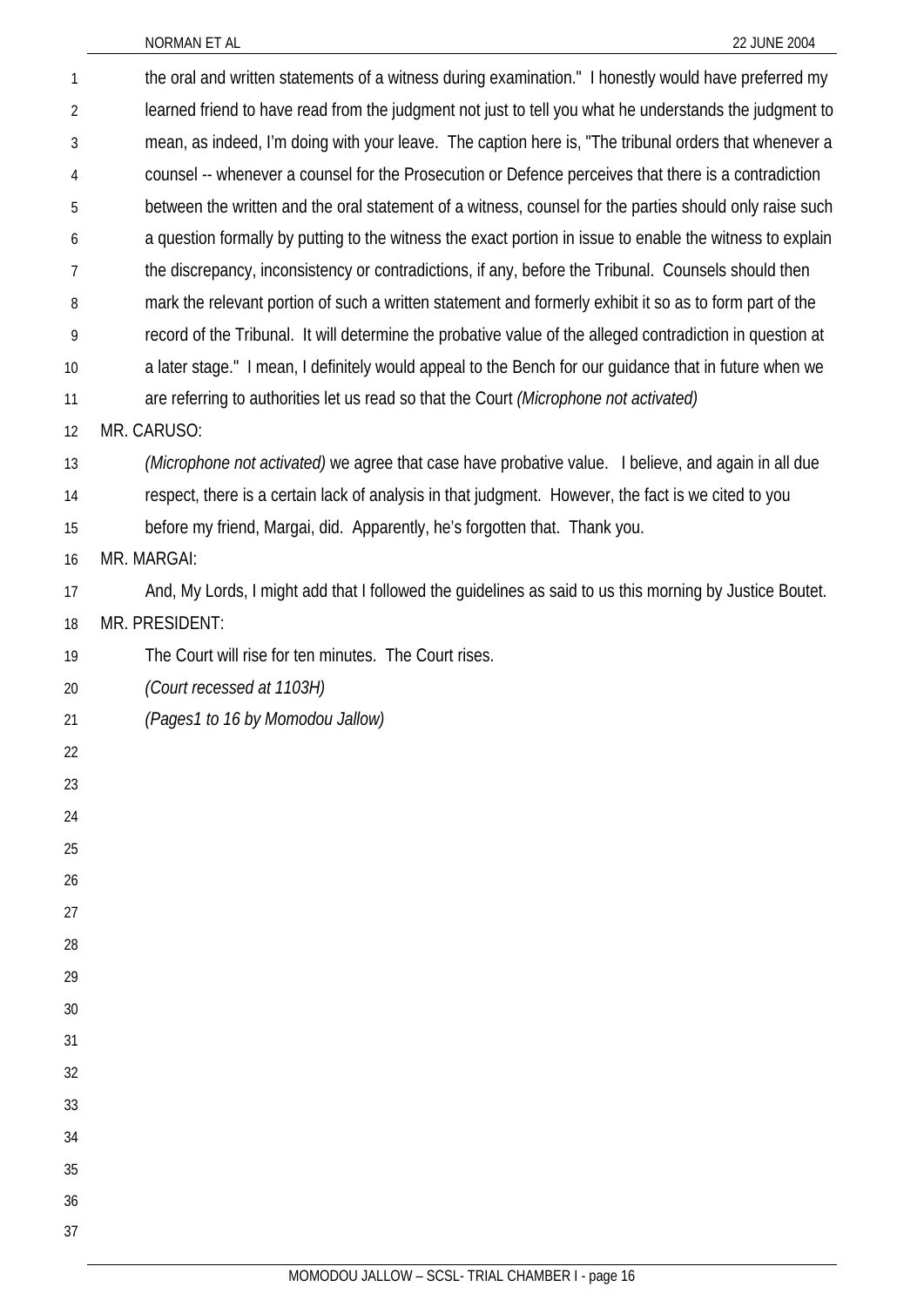|    |    | NORMAN ET AL<br>22 JUNE 2004                                                                                |
|----|----|-------------------------------------------------------------------------------------------------------------|
| 1  |    | (Court resumed at 1130H)                                                                                    |
| 2  |    | MR. PRESIDENT:                                                                                              |
| 3  |    | The session resumes.                                                                                        |
| 4  |    | <b>JUDGE BOUTET:</b>                                                                                        |
| 5  |    | Mr. Prosecutor, we have noted your comments as to the proper procedure and we would ask                     |
| 6  |    | Mr. Margai to proceed as I had indicated in my direction to you.                                            |
| 7  |    | MR. MARGAI:                                                                                                 |
| 8  |    | As My Lord pleases.                                                                                         |
| 9  |    | <b>JUDGE BOUTET:</b>                                                                                        |
| 10 |    | Which is -- again, I will just make sure that there is no confusion.                                        |
| 11 |    |                                                                                                             |
| 12 |    | You have to provide the witness with a copy or read that portion of the statement that you intend to        |
| 13 |    | rely on and to seek from the witness whether or not he adopts this portion. So, in other words, you         |
| 14 |    | have to be specific as to which part or portions of the statement, whichever statement, and then as if      |
| 15 |    | he -- or did he -- if he did make or not that particular statement.                                         |
| 16 |    | MR. MARGAI:                                                                                                 |
| 17 |    | I'm grateful, My Lord.                                                                                      |
| 18 |    | <b>JUDGE BOUTET:</b>                                                                                        |
| 19 |    | Thank you.                                                                                                  |
| 20 |    | BY MR. MARGAI:                                                                                              |
| 21 | Q. | Now, Mr. Witness, referring to your first statement made on the 19th of January 2003, did you say,          |
| 22 |    | and I quote: "I was the section commander of the <i>Kamajors</i> for Wunde Chiefdom"?                       |
| 23 |    | THE ENGLISH INTERPRETER:                                                                                    |
| 24 |    | Mike. Mike. His mike is not on. His mike is not on.                                                         |
| 25 |    | THE WITNESS:                                                                                                |
| 26 |    | I didn't say that. I only said that I was sent by the section chief, and it is he who sent me.              |
| 27 |    | BY MR. MARGAI:                                                                                              |
| 28 | Q. | I'm putting it to you that you did say so in your statement.                                                |
| 29 |    | THE ENGLISH INTERPRETER:                                                                                    |
| 30 |    | The speaker's mike is not on.                                                                               |
| 31 |    | BY MR. MARGAI:                                                                                              |
| 32 | Q. | I'm putting to you that you did say so in your statement.                                                   |
| 33 | А. | What I have said, I have said again that I was sent by the section chief.                                   |
| 34 | Q. | And did you say that when Hinga Norman addressed the meeting at Xxxx in early March of 1998, that           |
| 35 |    | he said he expected only four houses to be spared?                                                          |
| 36 | А. | I only spoke about three houses. I talked about three houses.                                               |
| 37 | Q. | I'm putting it to you that not only did you say so, using four instead of three, but you mentioned it twice |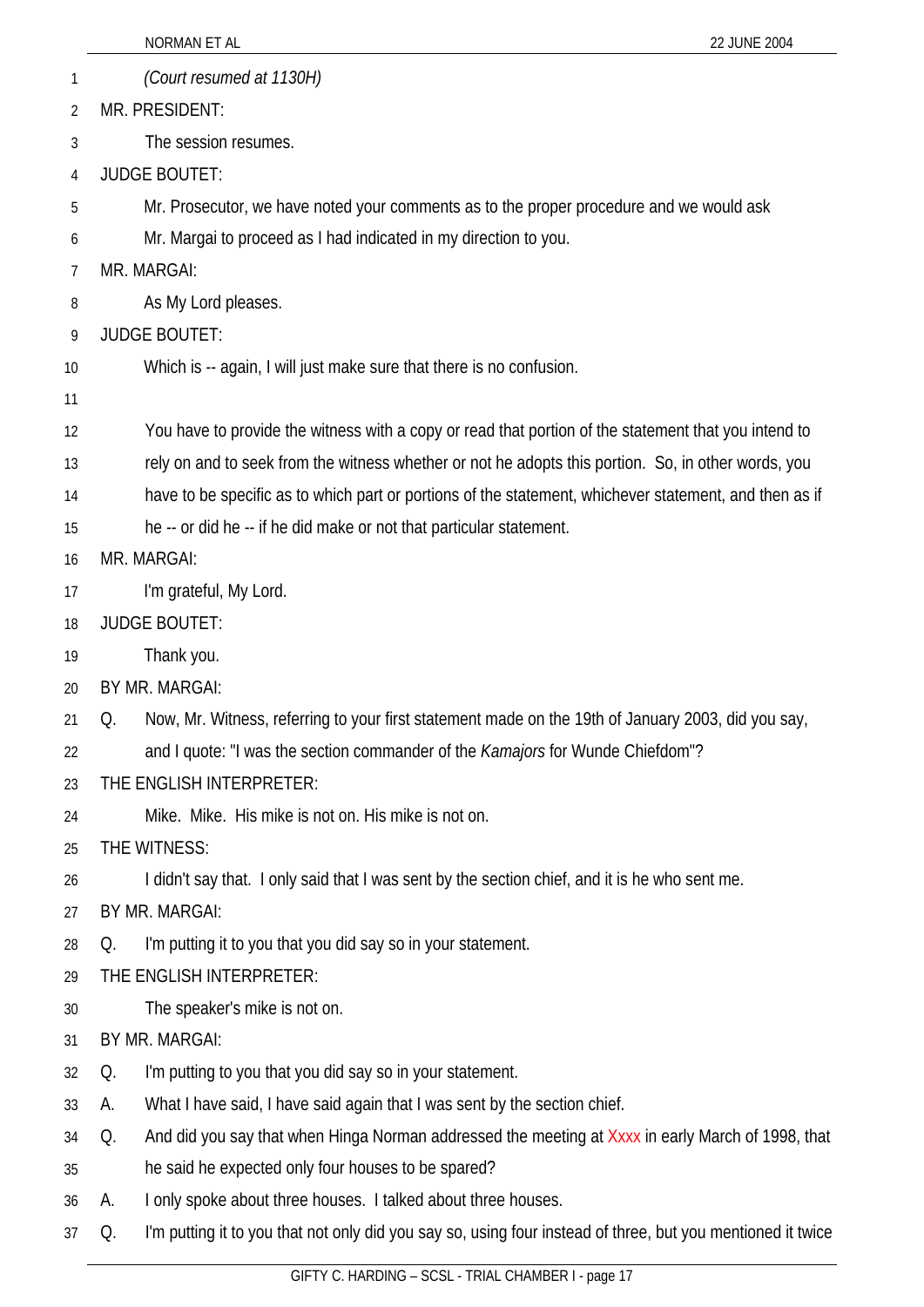- 1 in your statement.
- 2 JUDGE BOUTET:
- 3 And, again, Mr. Margai --
- 4 MR. MARGAI:
- 5 Yes, My Lord.
- 6 JUDGE BOUTET:
- 7 If he did say a second time, I would appreciate it if you would read to him whatever it is that he said a
- 8 second time.
- 9 MR. MARGAI:
- 10 Yes, My Lord.
- 11 BY MR. MARGAI:
- 12 Q. Now, on the first occasion --
- 13 MR. MARGAI:
- 14 My Lords, I'm reading -- sorry, it's okay.
- 15 BY MR. MARGAI:
- 16 Q. Now, you said, and I quote: "Hinga Norman commended xxxx and admitted he sent him to capture .
- 17 He went further to say that he was responsible for the destruction of and not the *Kamajors*. He said
- 18 he was annoyed at seeing a lot of houses standing since he was only expecting to see four houses."
- 19 JUDGE BOUTET:
- 20 Ask him the question.
- 21 BY MR. MARGAI:
- 22 23 Q. How -- having heard that, Mr. Witness, again, I'm putting to you, did you say Hinga Norman expected to see four houses?
- 24 A. I said three houses. I said three houses.
- 25 26 27 Q. Thank you. On the next page, you also said, and I quote: "He then said that the four houses at the junction by xxxx-xxxxRoad belonged to *Kamajors*." Did you refer to four houses as having been so said by Hinga Norman?
- 28 A. Only one house should be standing there and that was the storey building. That was where the
- 29 30 *Kamajors* should stay. I only talked about one house. Maybe that's the house because it's a storey building. Maybe that's the house they understood as two.
- 31 32 Q. Yes. Mr. Witness, in the same statement, page 1, did you say, and I quote: "The first meeting was early March 1998"? The first meeting was attended by Hinga Norman --
- 33 A. Yes.
- 34 Q. Moinina Fofana.
- 35 A. I didn't say that.
- 36 Q. And Charles Moiwo?
- 37 A. Yes, I called his name. I called Charles Moiwo's name.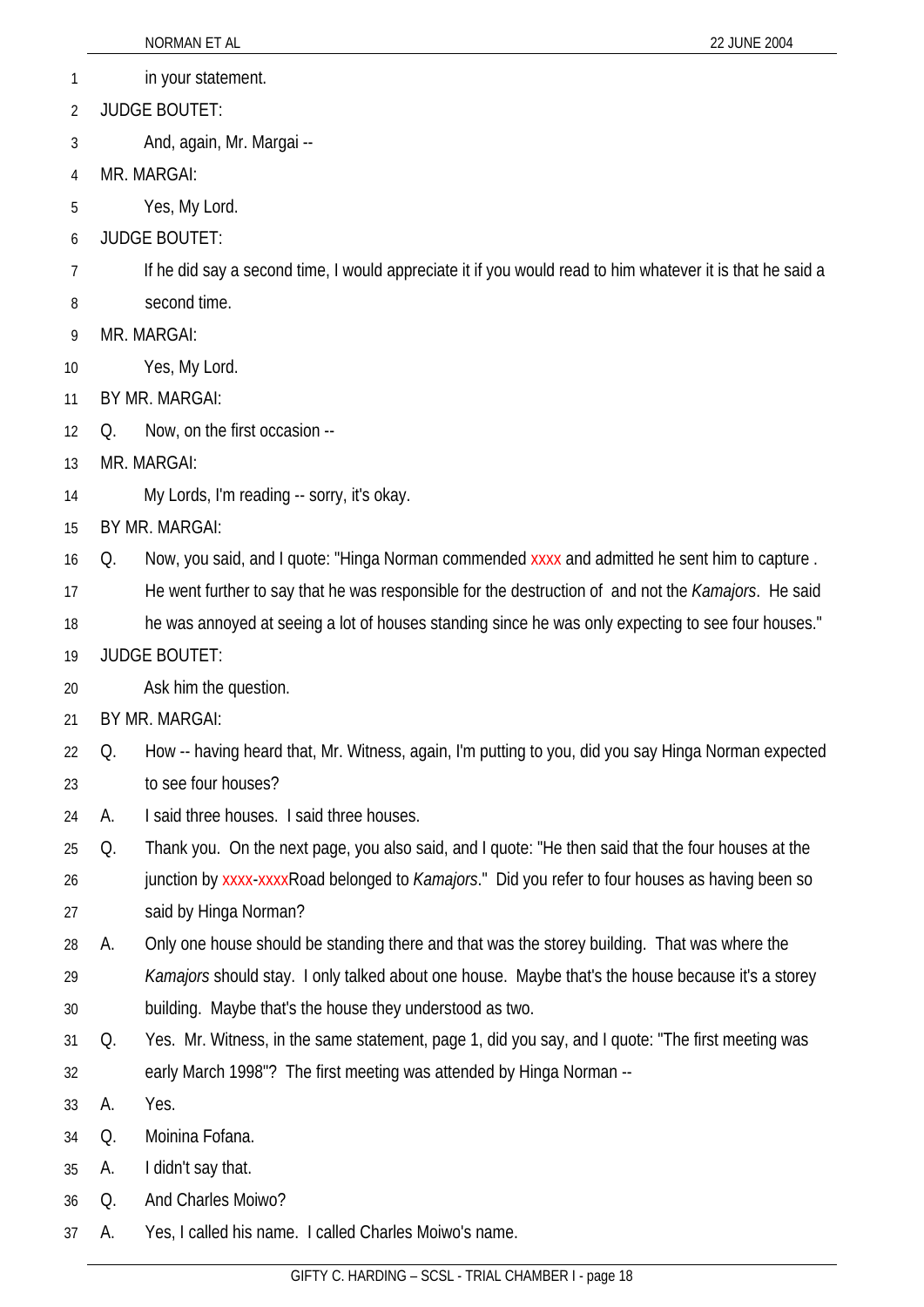- 1 Q. I am putting to you, Mr. Witness, that you mentioned Moinina Fofana; did you or did you not? 2 A. I don't know him. I didn't call his name. I have been hearing his name.
- 3 Q. Thank you.
- 4 MR. MARGAI:
- 5 My Lords, I'm seeking your leave to refer to the statement made on the 25th of May 2004. It is, in
- 6 fact, an abstract.
- 7 MR. PRESIDENT:
- 8 He said he mentioned the name of some other person, not Moinina Fofana. What --
- 9 MR. MARGAI:
- 10 Charles Moiwo.
- 11 MR. PRESIDENT:
- 12 Charles Moiwo.
- 13 MR. MARGAI:
- 14 M-O-I-W-O, the same Charles as Charles Caruso.
- 15 MR. PRESIDENT:
- 16 Charles Taylor.
- 17 MR. MARGAI:
- 18 No, I prefer to refer to my learned friend and brother.
- 19
- 20 Yes, My Lord, I'm seeking your --
- 21 JUDGE BOUTET:
- 22 You may proceed.
- 23 MR. MARGAI:
- 24 Thank you very much.
- 25 BY MR. MARGAI:
- 26 27 28 Q. Now, Mr. Witness, did you make a statement on the 25th of May -- in the month of May -- let's forget about the date, you might not recall -- in the month of May 2004 about this matter? Would you look at me, please? Thank you.
- 29 A. Yes.
- 30 Q. Was that statement read and interpreted to you after it had been written down in *Mende*?
- 31 32 A. Yes, they were just asking me questions which I answered. When they ask me, I answer; when they ask, me I answered.
- 33 34 Q. Yes, and when you answered it was written down by the person who was questioning you. Was that not the case?
- 35 36 A. Yes, I did see him with a pen and I did see him writing, but I didn't know whether he was writing what I was saying.
- 37 Q. Thank you. That is what the Court is here to investigate. Now, at the conclusion of his writing, did he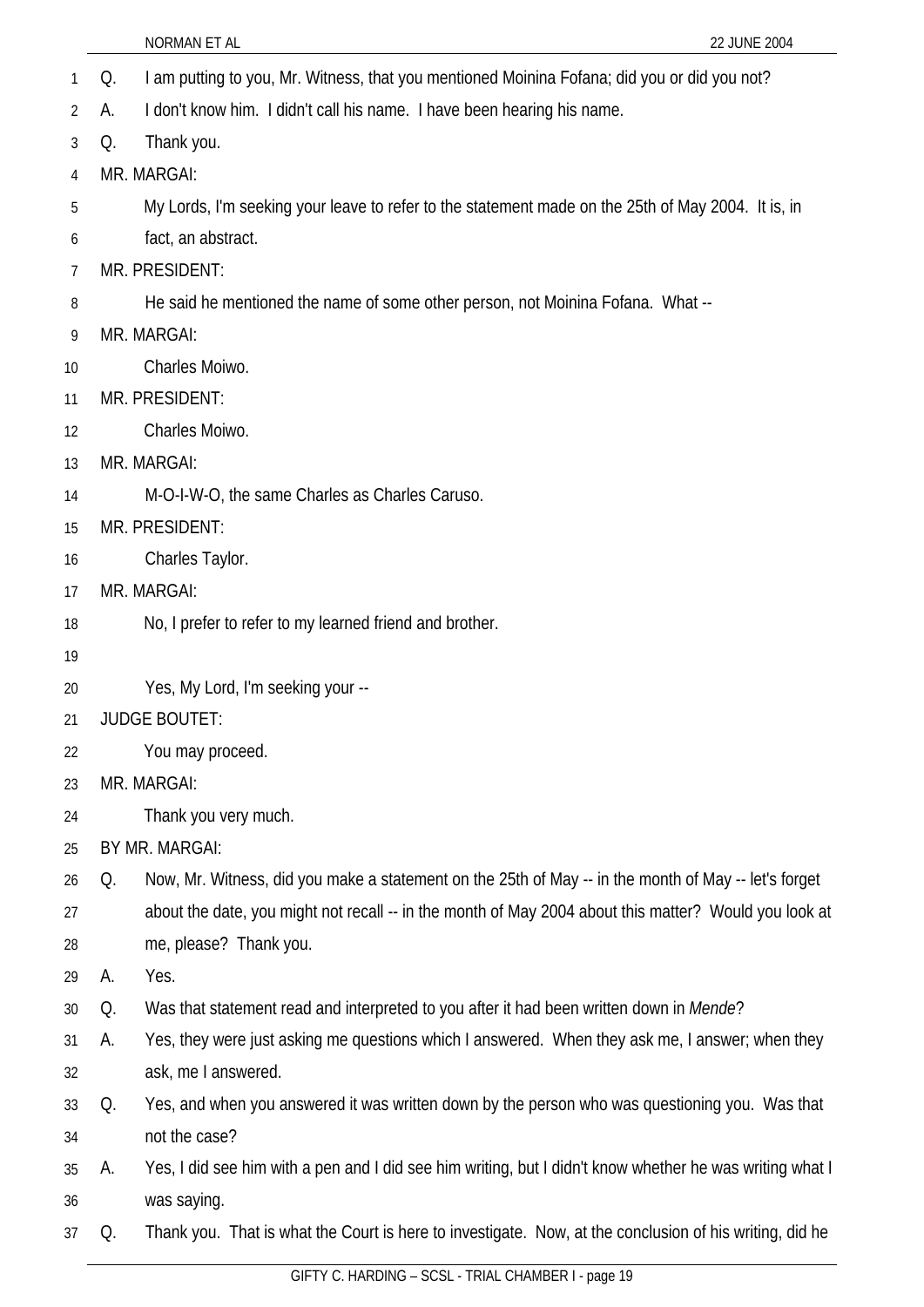|    |                      | NORMAN ET AL<br>22 JUNE 2004                                                                              |
|----|----------------------|-----------------------------------------------------------------------------------------------------------|
| 1  |                      | interpret to you in Mende what he had written?                                                            |
| 2  | А.                   | I have said so. They were just asking me questions and I answered. I have said that they would ask        |
| 3  |                      | me and I'll answer.                                                                                       |
| 4  | Q.                   | Mr. Witness, did they --                                                                                  |
| 5  | MR. PRESIDENT:       |                                                                                                           |
| 6  |                      | They were asking you questions and you were answering; they were asking you questions and you             |
| 7  |                      | were answering, um? Did they translate it to you in Mende?                                                |
| 8  | MR. MARGAI:          |                                                                                                           |
| 9  |                      | This specific statement.                                                                                  |
| 10 | MR. PRESIDENT:       |                                                                                                           |
| 11 |                      | Yes, this specific -- this one, this particular one of May, May 2004, just last month.                    |
| 12 | BY MR. MARGAI:       |                                                                                                           |
| 13 | Q.                   | Did they?                                                                                                 |
| 14 | А.                   | No, they didn't do that. I said they just asked me, and I answered and they'd write.                      |
| 15 | Q.                   | So at no time was it read over to you and explained to you in <i>Mende</i> for you to understand; is that |
| 16 |                      | what you want this Court to believe?                                                                      |
| 17 | А.                   | Except that they called me and asked me, then I answered. Now, they didn't do it in a way when they       |
| 18 |                      | finished and they tell me. Is that what you said? No, they didn't do that.                                |
| 19 | <b>JUDGE BOUTET:</b> |                                                                                                           |
| 20 |                      | But did they, at the end, read to you in <i>Mende</i> what they had written down?                         |
| 21 | MR. MARGAI:          |                                                                                                           |
| 22 |                      | Thank you, My Lord.                                                                                       |
| 23 | THE WITNESS:         |                                                                                                           |
| 24 |                      | When they asked me and I answered, is that what you are talking about? That they would explain to         |
| 25 |                      | me in <i>Mende</i> , is that what you're talking about? No, No.                                           |
| 26 | <b>JUDGE BOUTET:</b> |                                                                                                           |
| 27 |                      | Yes, yes. So they talked to you in Mende? They asked you the questions in Mende?                          |
| 28 | THE WITNESS:         |                                                                                                           |
| 29 |                      | Yes, they questioned me in Mende.                                                                         |
| 30 |                      | <b>JUDGE THOMPSON:</b>                                                                                    |
| 31 |                      | Mr. Margai, what was your question, was it whether they recorded it and read it over to him and --        |
| 32 | MR. MARGAI:          |                                                                                                           |
| 33 |                      | And explained it to him in Mende to acknowledge --                                                        |
| 34 |                      | <b>JUDGE THOMPSON:</b>                                                                                    |
| 35 |                      | In other words -                                                                                          |
| 36 |                      |                                                                                                           |
| 37 | MR. MARGAI:          |                                                                                                           |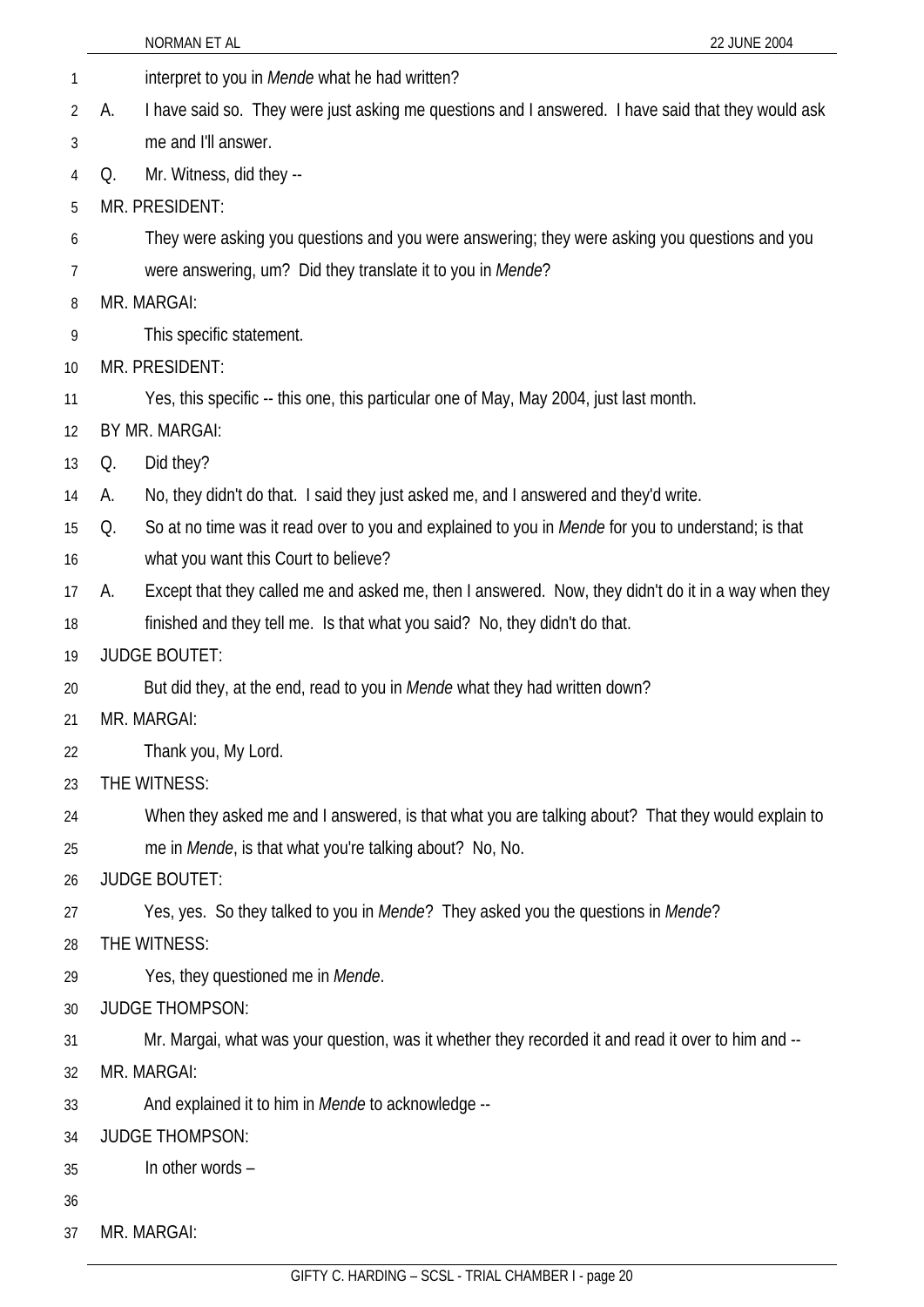- 1 -- the authenticity of what was --
- 2 JUDGE BOUTET:
- 3 -- after the questioning?
- 4 MR. MARGAI:
- 5 Yes, My Lords.
- 6 JUDGE THOMPSON:
- 7 All right.
- 8 JUDGE BOUTET:
- 9 That was my understanding of your question.
- 10 MR. MARGAI:
- 11 As My Lord pleases.
- 12 JUDGE BOUTET:
- 13 Mr. Witness, after the questions were being asked to you in *Mende* and you had answered that
- 14 question in *Mende* --
- 15 THE WITNESS:
- 16 Yes.
- 17 JUDGE BOUTET:
- 18 -- they were writing something on a piece of paper.
- 19 THE WITNESS:
- 20 Yes.
- 21 JUDGE BOUTET:
- 22 When they were finished with writing something on a piece of paper, did they read to you what was
- 23 written on that piece of paper and did they do so in *Mende*?
- 24 THE WITNESS:
- 25 No. They would just ask me and I'd answer; they would ask me and I answer; they would ask me and
- 26 I'd answer, and when I finished asking *(sic)* the questions, they thanked me. And that's the end.
- 27 MR. MARGAI:
- 28 I will accept it, My Lord. I will accept it.
- 29 BY MR. MARGAI:
- 30 31 Q. Now, Mr. Witness, notwithstanding the fact that it was not read and interpreted to you in *Mende*, did you at any time in that statement say that --
- 32 THE ENGLISH INTERPRETER:
- 33 Will the speaker take it slowly please.
- 34 MR. MARGAI:
- 35 Thank you.
- 36
- 37 BY MR. MARGAI: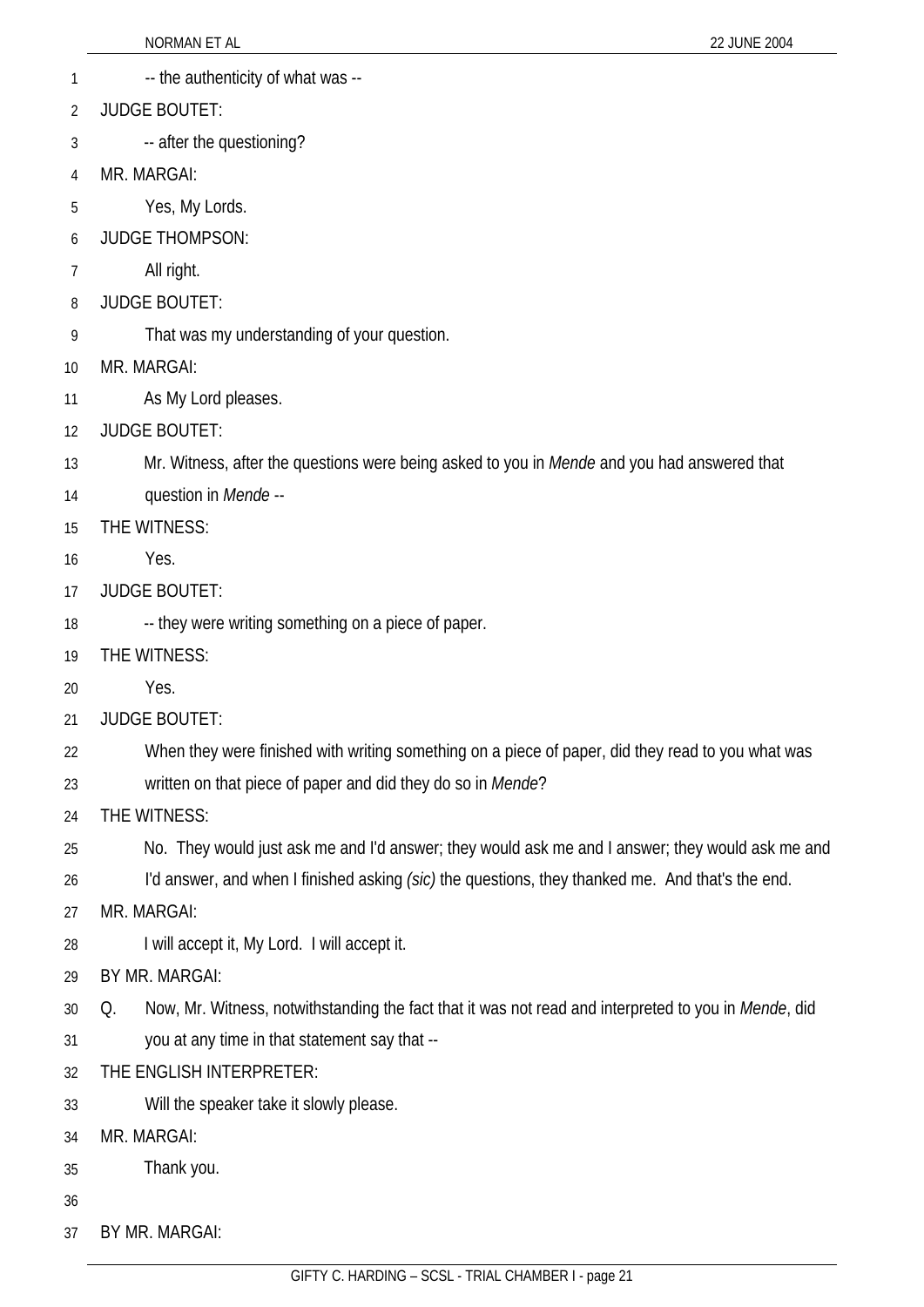- 1 Q. Did you in that statement say that, I quote -- no, that you did not know Moinina Fofana?
- 2 A. Yes, I said so.
- 3 MR. PRESIDENT:
- 4 That is in the statement of May?
- 5 MR. MARGAI:
- 6 May --
- 7 MR. PRESIDENT:
- 8 May 2004?
- 9 MR. MARGAI:
- 10 May 25th, My Lord.
- 11 MR. PRESIDENT:
- 12 Well, you wanted to avoid the date but --
- 13 MR. MARGAI:
- 14 May 2004, but for the record.
- 15 MR. PRESIDENT:
- 16 May 25th, 2004.
- 17 MR. MARGAI:
- 18 2004.
- 19 THE WITNESS:
- 20 Yes, I don't know him.
- 21 MR. MARGAI:
- 22 Did you also in that statement say that --
- 23 JUDGE THOMPSON:
- 24 I did not-- I did not get that answer.
- 25 MR. MARGAI:
- 26 *(Microphone not activated)*
- 27 JUDGE THOMPSON:
- 28 You say whether he did say --
- 29 MR. MARGAI:
- 30 That he did not know Moinina Fofana.
- 31 THE WITNESS:
- 32 Yes, I did not know him.
- 33 JUDGE THOMPSON:
- 34 That --
- 35 MR. MARGAI:
- 36 He did not know Moinina Fofana. He said he did not know Moinina Fofana in that statement.
- 37 JUDGE THOMPSON: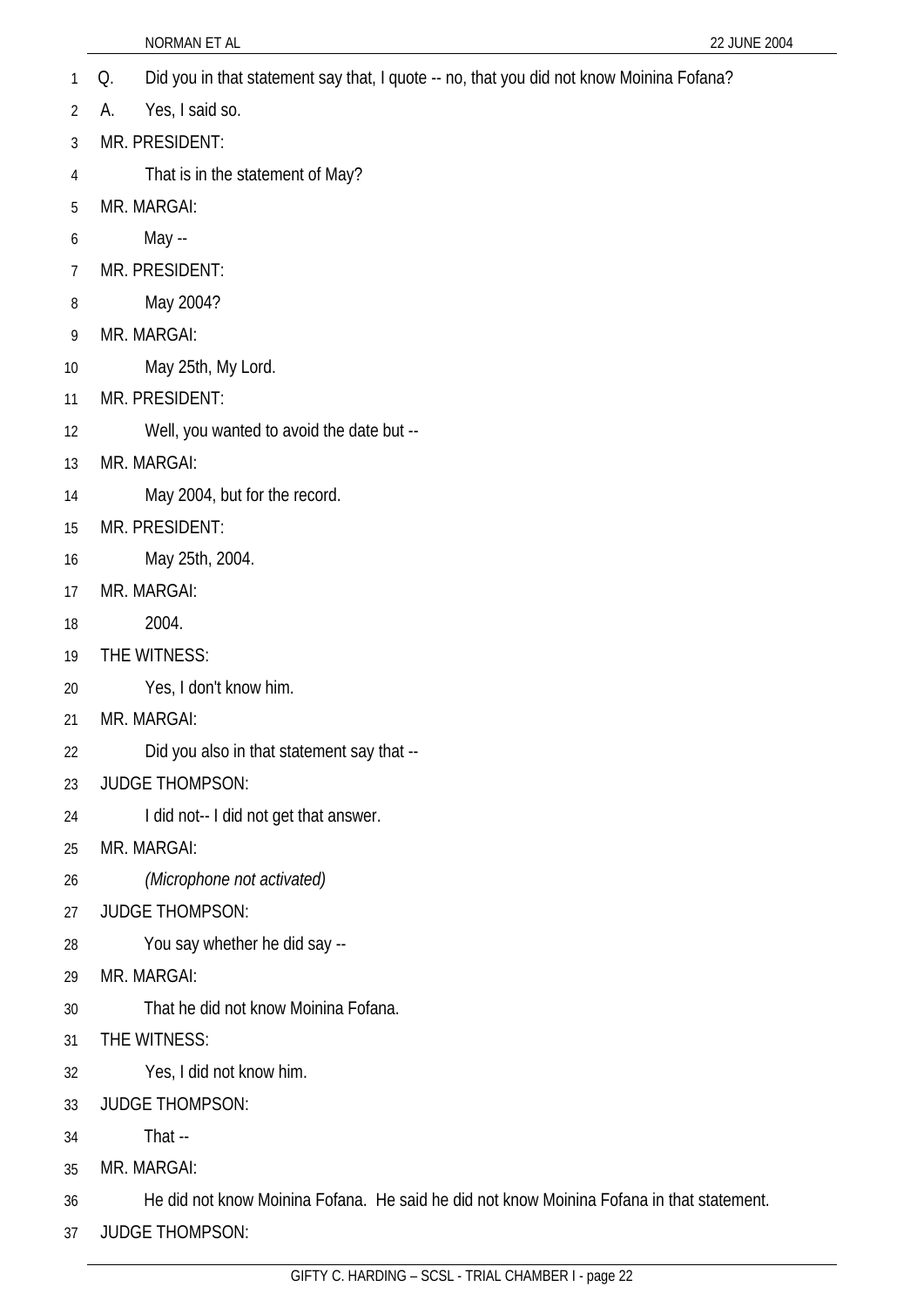|                | NORMAN ET AL<br>22 JUNE 2004                                                                                   |  |  |
|----------------|----------------------------------------------------------------------------------------------------------------|--|--|
| 1              | Yes, thank you.                                                                                                |  |  |
| $\overline{2}$ | MR. MARGAI:                                                                                                    |  |  |
| 3              | Thank you.                                                                                                     |  |  |
| 4              | BY MR. MARGAI:                                                                                                 |  |  |
| 5              | And did you further say in that statement that Moinina Fofana was not present at the meeting<br>Q.             |  |  |
| 6              | purportedly addressed by Hinga Norman at?                                                                      |  |  |
| 7              | Yes. I don't know him, how would I say he was there? I don't know him.<br>А.                                   |  |  |
| 8              | <b>JUDGE BOUTET:</b>                                                                                           |  |  |
| 9              | That's fine.                                                                                                   |  |  |
| 10             | BY MR. MARGAI:                                                                                                 |  |  |
| 11             | I'm putting to you, Mr. Witness, that the purpose of making this latter statement was to correct what<br>Q.    |  |  |
| 12             | you had earlier said in your previous statement about Moinina Fofana.                                          |  |  |
| 13             | No, it's not so. No, I don't need to think about that. If I saw him there I'll tell you I saw him there.<br>A. |  |  |
| 14             | MR. MARGAI:                                                                                                    |  |  |
| 15             | My Lords, at this juncture, assuming that all the parameters are in place, I am applying for the               |  |  |
| 16             | statement, the previous statement of the witness dated 19th January 2003, and the statement of the             |  |  |
| 17             | witness made on the 25th of May 2004, to be furnished to us by the Prosecution.                                |  |  |
| 18             | MS. WIAFE:                                                                                                     |  |  |
| 19             | Your Honour, I object to the tendering of the statement of 25th May 2004. The Defence has not                  |  |  |
| 20             | shown any inconsistency in that statement to what the witness has said on the stand. And I don't               |  |  |
| 21             | know for what purpose they are tendering that statement.                                                       |  |  |
| 22             | <b>JUDGE BOUTET:</b>                                                                                           |  |  |
| 23             | Mr. Margai.                                                                                                    |  |  |
| 24             | MR. MARGAI:                                                                                                    |  |  |
| 25             | My Lords, the purpose of tendering the statement is to establish contradiction in both statements,             |  |  |
| 26             | relative to the presence of Moinina Fofana at the meeting addressed by Hinga Norman.                           |  |  |
| 27             | <b>JUDGE BOUTET:</b>                                                                                           |  |  |
| 28             | I understand, but you have already covered that in your questioning of the witness as to the statement         |  |  |
| 29             | $of -$                                                                                                         |  |  |
| 30             | MR. MARGAI:                                                                                                    |  |  |
| 31             | Nineteenth?                                                                                                    |  |  |
| 32             | <b>JUDGE BOUTET:</b>                                                                                           |  |  |
| 33             | -- of 19th January 2003. You asked him, "Did you say," and he said --                                          |  |  |
| 34             | MR. MARGAI:                                                                                                    |  |  |
| 35             | He said no.                                                                                                    |  |  |
| 36             |                                                                                                                |  |  |
| 37             | <b>JUDGE BOUTET:</b>                                                                                           |  |  |
|                |                                                                                                                |  |  |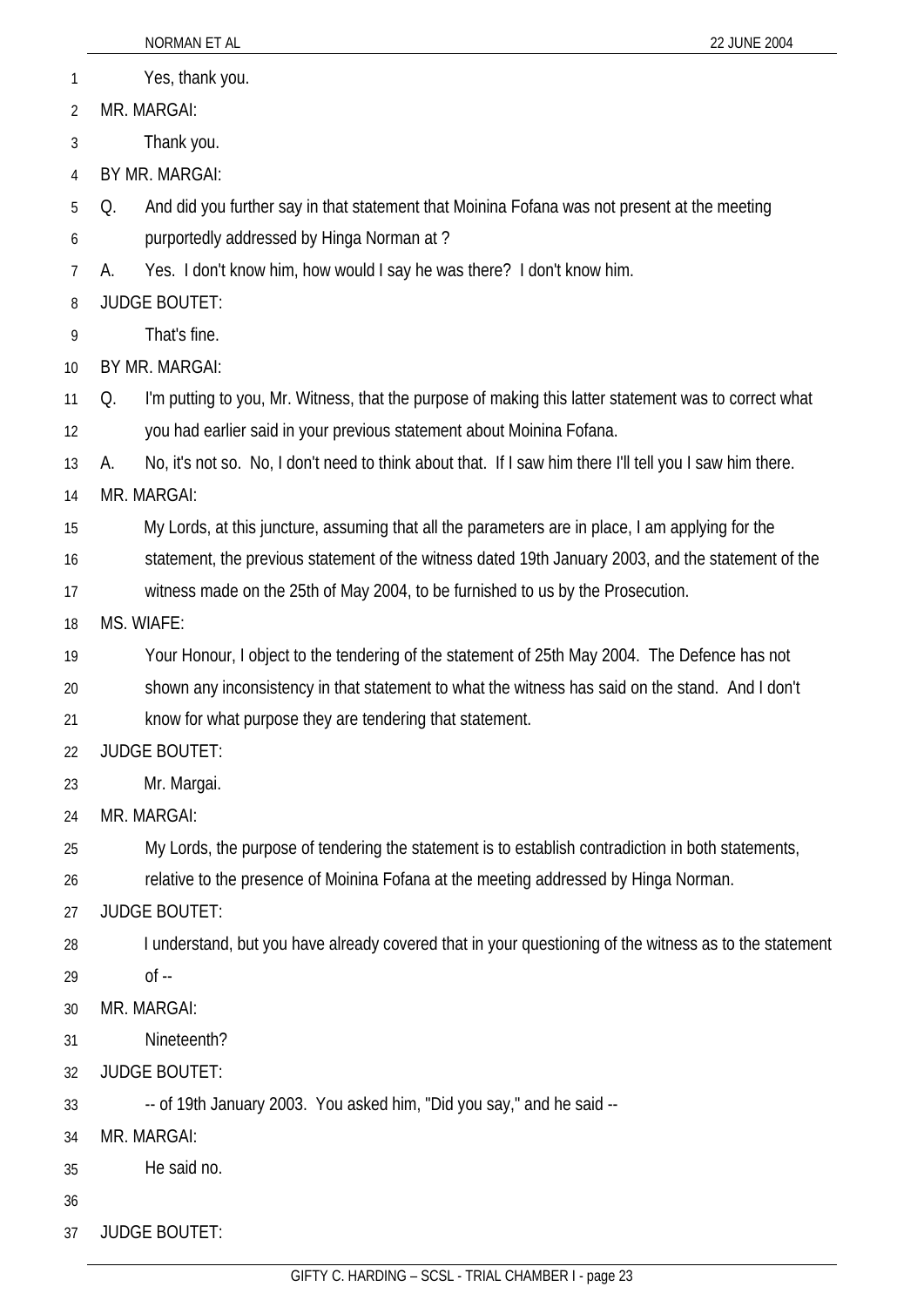|                | NORMAN ET AL<br>22 JUNE 2004                                                                               |  |
|----------------|------------------------------------------------------------------------------------------------------------|--|
| 1              | He said no.                                                                                                |  |
| $\overline{2}$ | MR. MARGAI:                                                                                                |  |
| 3              | Yes, My Lord.                                                                                              |  |
| 4              | <b>JUDGE BOUTET:</b>                                                                                       |  |
| 5              | So, that statement, and presumably that portion, speaks for itself. You've asked after that question       |  |
| 6              | about 25 May. 25 May, he agrees with you that's what he says. So, there is no contradiction in his         |  |
| 7              | statement of 25 May. The contradiction, if any, has to do with 19th January, not May.                      |  |
| 8              | MR. MARGAI:                                                                                                |  |
| 9              | The contradiction has to be between two statements. Now, the statement of 25th May corrected -- or,        |  |
| 10             | rather, retracted the statement of 19th January, relative to the presence of Moinina Fofana at the         |  |
| 11             | Hinga Norman meeting.                                                                                      |  |
| 12             | <b>JUDGE THOMPSON:</b>                                                                                     |  |
| 13             | Yes, so if it's a retraction what is the contradiction then?                                               |  |
| 14             | MR. MARGAI:                                                                                                |  |
| 15             | My Lords, the contradiction --                                                                             |  |
| 16             | <b>JUDGE THOMPSON:</b>                                                                                     |  |
| 17             | From a logical -- from a logical perspective if one statement retracts the other, isn't the effect         |  |
| 18             | neutralising, so to speak, an alleged contradiction? In other words, virtually this witness is saying both |  |
| 19             | cannot be true; one is true the other is not. Isn't that what the witness is saying?                       |  |
| 20             | MR. MARGAI:                                                                                                |  |
| 21             | Conceded, My Lord, but in the present circumstance, it is not -- it is not correcting one another. What,   |  |
| 22             | in fact, the witness said to my question, relative to the mention of Hinga -- sorry, of Moinina Fofana at  |  |
| 23             | that meeting, he denied that he ever said so. And in the latter statement, he admitted saying that         |  |
| 24             | Moinina Fofana was not at that meeting because he did not know Moinina Fofana, and he could not            |  |
| 25             | have said so in his earlier statement.                                                                     |  |
| 26             | <b>JUDGE THOMPSON:</b>                                                                                     |  |
| 27             | All right, taking the -- taking the issue from its philosophical level --                                  |  |
| 28             | MR. MARGAI:                                                                                                |  |
| 29             | Yes, My Lord.                                                                                              |  |
| 30             | <b>JUDGE THOMPSON:</b>                                                                                     |  |
| 31             | -- to the practical level --                                                                               |  |
| 32             | MR. MARGAI:                                                                                                |  |
| 33             | Yes, My Lord.                                                                                              |  |
| 34             | <b>JUDGE THOMPSON:</b>                                                                                     |  |
| 35             | -- what is the prejudice to your client?                                                                   |  |
| 36             |                                                                                                            |  |
| 37             | MR. MARGAI:                                                                                                |  |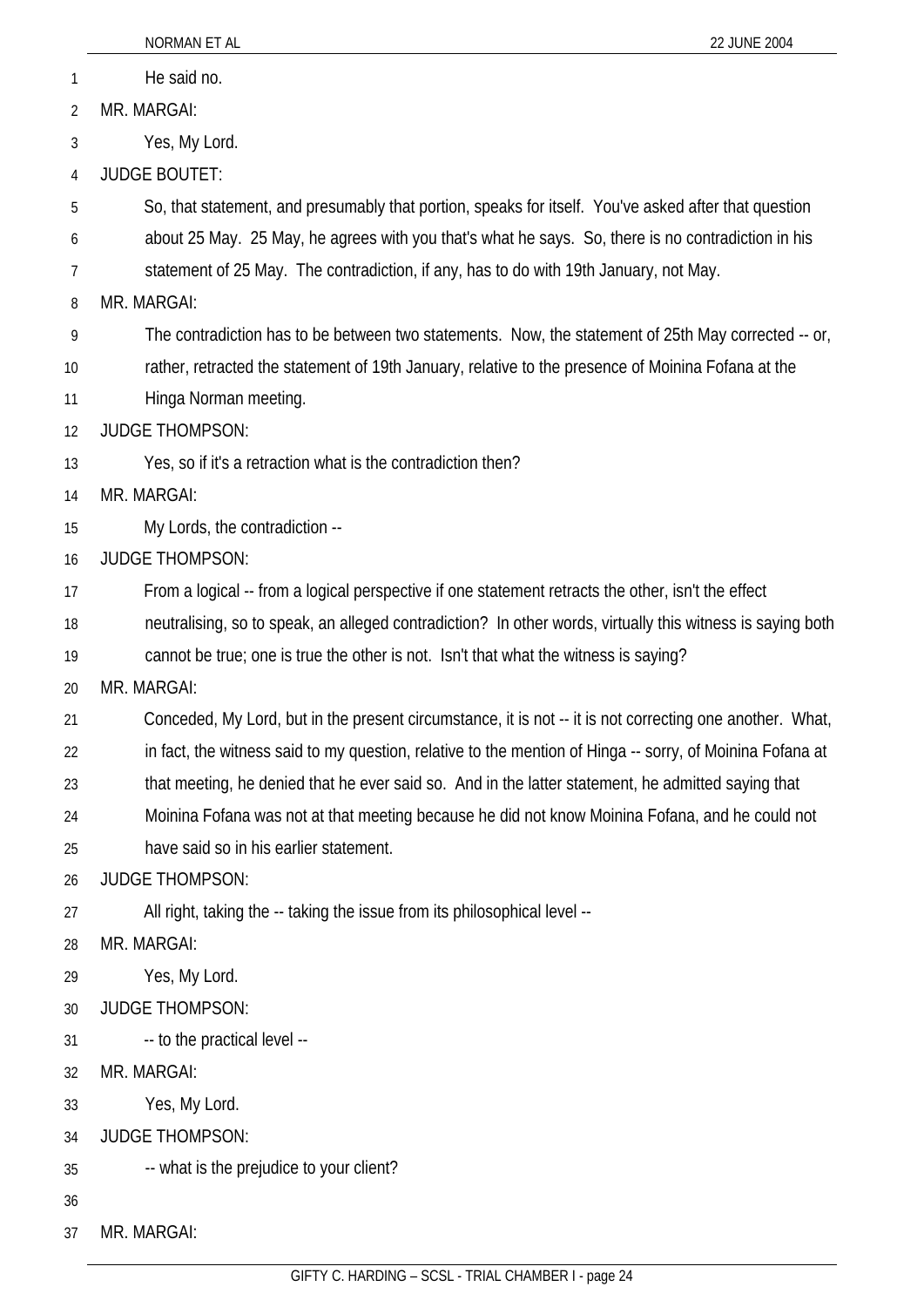- My Lord, all I'm trying to establish here is the unreliability of this witness. I'm trying to impugn his 1
- reliability. 2
- 3 MR. PRESIDENT:
- 4 Credibility.
- 5 MR. MARGAI:
- 6 Credibility.
- 7 JUDGE THOMPSON:
- 8 In so far as a statement which is incriminating?
- 9 MR. MARGAI:
- 10 Obviously, My Lord.
- 11 JUDGE THOMPSON:
- 12 Is his answer --
- 13 MR. MARGAI:
- 14 But, My Lord, as you rightly said earlier --
- 15 JUDGE THOMPSON:
- 16 Is it -- are his answers of an inculpatory or exculpatory nature?
- 17 MR. MARGAI:
- 18 Well, depending on which angle one looks at it. If it is viewed from the statement of the 25th, it is
- 19 exculpatory.
- 20 MR. PRESIDENT:
- 21 Mr. Margai.
- 22 MR. MARGAI:
- 23 Yes, My Lord.
- 24 MR. PRESIDENT:
- 25 The evidence he has given --
- 26 MR. MARGAI:
- 27 Yes, my Lord.
- 28 MR. PRESIDENT:
- 29 -- how does that prejudice the case of Mr. Moinina Fofana?
- 30 MR. MARGAI:
- 31 My Lord, this is a court of fact and a court of credibility. This is why Your Lordships need to watch the
- 32 demeanour of the witness.
- 33 MR. PRESIDENT:
- 34 We are watching him.
- 35 MR. MARGAI:
- 36 I know that, very keenly too.
- 37 MR. PRESIDENT: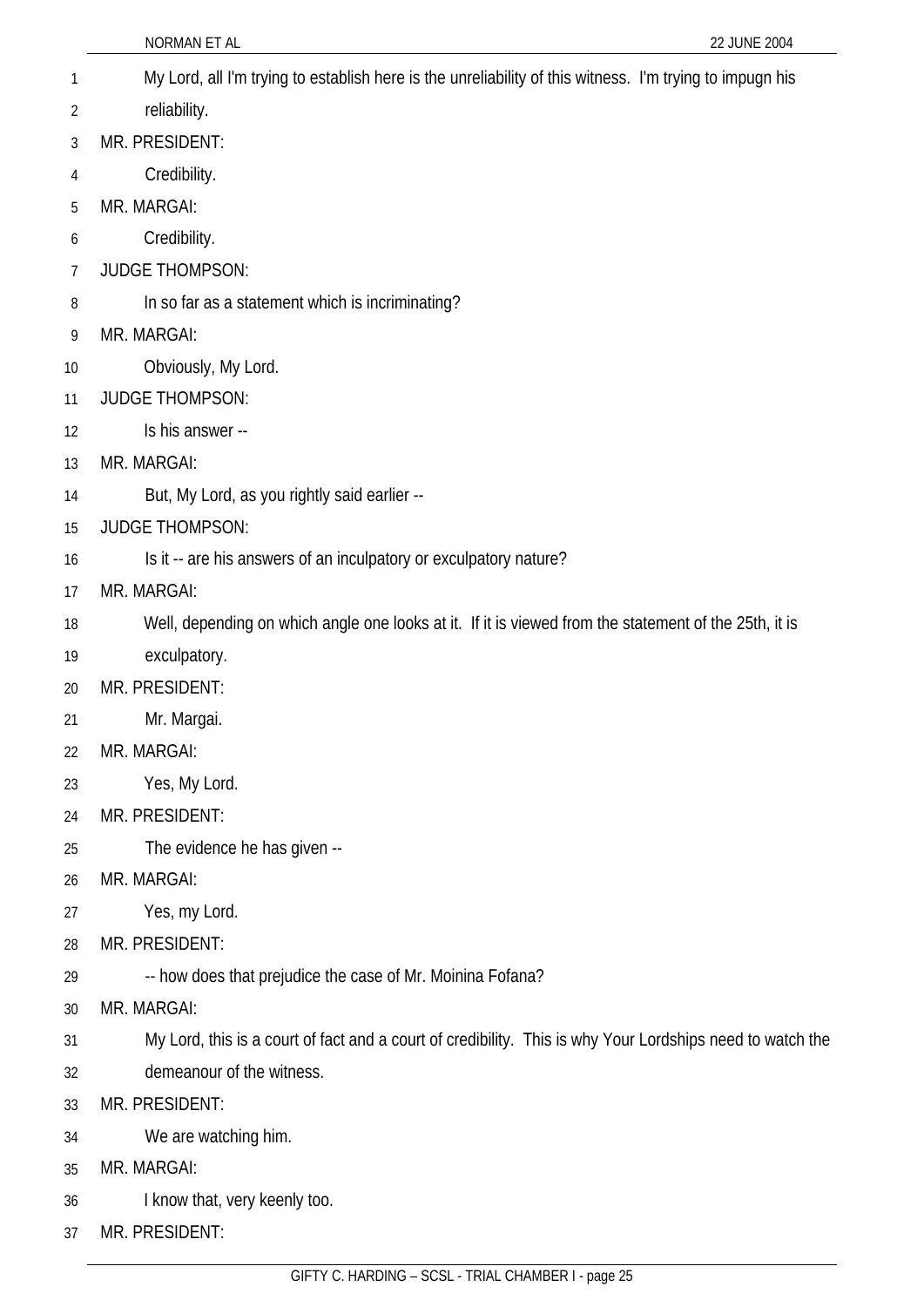NORMAN ET AL 22 JUNE 2004 1 Yes, which we have done very keenly. We are watching him. 2 3 4 5 6 7 8 9 10 11 12 13 14 15 16 17 18 19 20 21 22 23 24 25 26 27 28 29 30 31 32 33 34 35 36 37 MR. MARGAI: Very, very keenly; microscopically, in fact, I would say, if I may. JUDGE THOMPSON: Thank you. MR. MARGAI: But be that as it may, My Lords, all I'm saying is that at the end of the day, as Justice Thompson rightly stated, with regard to impugning the credibility of a witness based on inconsistency goes to weight at the end of the day. So when Your Lordships come to consider the totality of the evidence, both from the Prosecution and the Defence, Your Lordships will have to decide what weight to place on such testimony. This is the whole purport of the exercise. JUDGE BOUTET: Mr. Margai -- MR. MARGAI: Yes. JUDGE BOUTET: -- thank you. MR. MARGAI: Thank you. JUDGE BOUTET: Just so I do clearly understand the purpose of your tendering the statement of 25 May '04, you are saying that when the witness was asked questions on the presence or not of Mr. Fofana in the -- in his first statement, he said he never said so, or words to that effect. MR. MARGAI: Yes, My Lord. JUDGE BOUTET: And you are saying in his statement of 25 May he says, "I said so but I was wrong." So basically that's your position? MR. MARGAI: As My Lords please. JUDGE BOUTET: Okay. MR. MARGAI: Because there would have been no necessity for the latter statement if what he said about Fofana stood its ground. JUDGE BOUTET: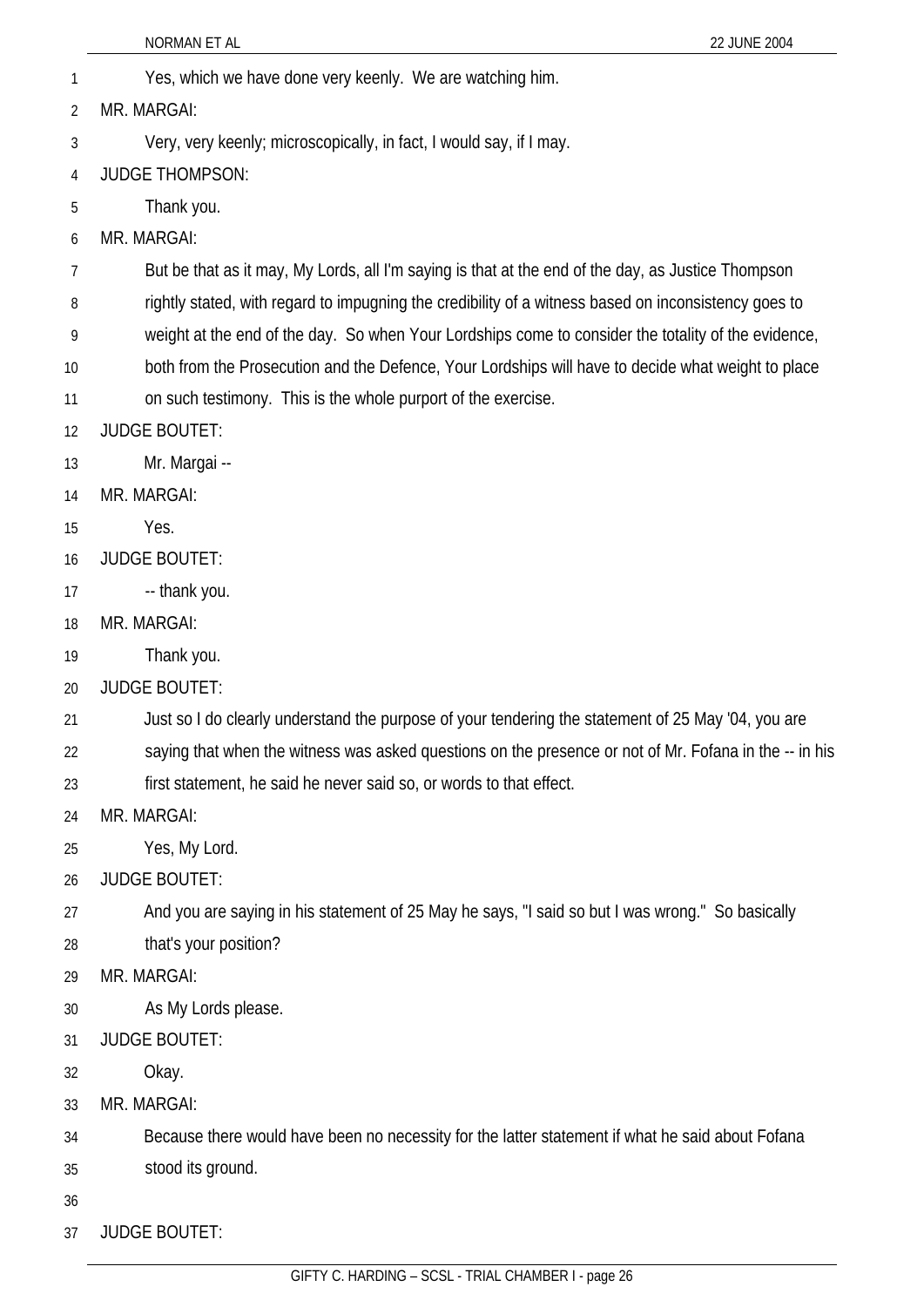|    | NORMAN ET AL<br>22 JUNE 2004                                                                             |
|----|----------------------------------------------------------------------------------------------------------|
| 1  | Okay.                                                                                                    |
| 2  | MR. MARGAI:                                                                                              |
| 3  | As My Lords please.                                                                                      |
| 4  | <b>JUDGE BOUTET:</b>                                                                                     |
| 5  | We are quite prepared to accept for the purpose established, that is, only admissibility going to the    |
| 6  | credibility of the witness, and for no other purposes.                                                   |
| 7  | MR. MARGAI:                                                                                              |
| 8  | That is the intended purpose and nothing else.                                                           |
| 9  | <b>JUDGE BOUTET:</b>                                                                                     |
| 10 | Thank you.                                                                                               |
| 11 | MR. MARGAI:                                                                                              |
| 12 | I assure Your Lordships. I'm most grateful. Thank you.                                                   |
| 13 | <b>JUDGE BOUTET:</b>                                                                                     |
| 14 | You were -- well, before we went into this questioning -- our question on this issue, you were asking    |
| 15 | the Prosecution if they would produce the statement -- the statement or statements, and we embarked      |
| 16 | upon this discussion at that time, so we still don't have an answer on that issue.                       |
| 17 | MR. MARGAI:                                                                                              |
| 18 | Well, I made an appeal to the Court to order the Prosecution to -- the Prosecutor to furnish us with the |
| 19 | statement. I'm sure they are waiting to hear from the Bench.                                             |
| 20 | MR. PRESIDENT:                                                                                           |
| 21 | We want to hear their reply first to that application.                                                   |
| 22 |                                                                                                          |
| 23 | Yes, the Prosecution.                                                                                    |
| 24 | MS. WIAFE:                                                                                               |
| 25 | Your Honour, we have disclosed everything that we have. We don't have anything that the Defence          |
| 26 | doesn't have at this time. So we don't have any statements.                                              |
| 27 | <b>JUDGE BOUTET:</b>                                                                                     |
| 28 | They are asking presumably for the original statement.                                                   |
| 29 | MS. WIAFE:                                                                                               |
| 30 | The original statement has been furnished to the Defence.                                                |
| 31 | <b>JUDGE BOUTET:</b>                                                                                     |
| 32 | You mean a copy of --                                                                                    |
| 33 | MS. WIAFE:                                                                                               |
| 34 | Yes.                                                                                                     |
| 35 | <b>JUDGE BOUTET:</b>                                                                                     |
| 36 | -- or the original statement?                                                                            |
| 37 | MS. WIAFE:                                                                                               |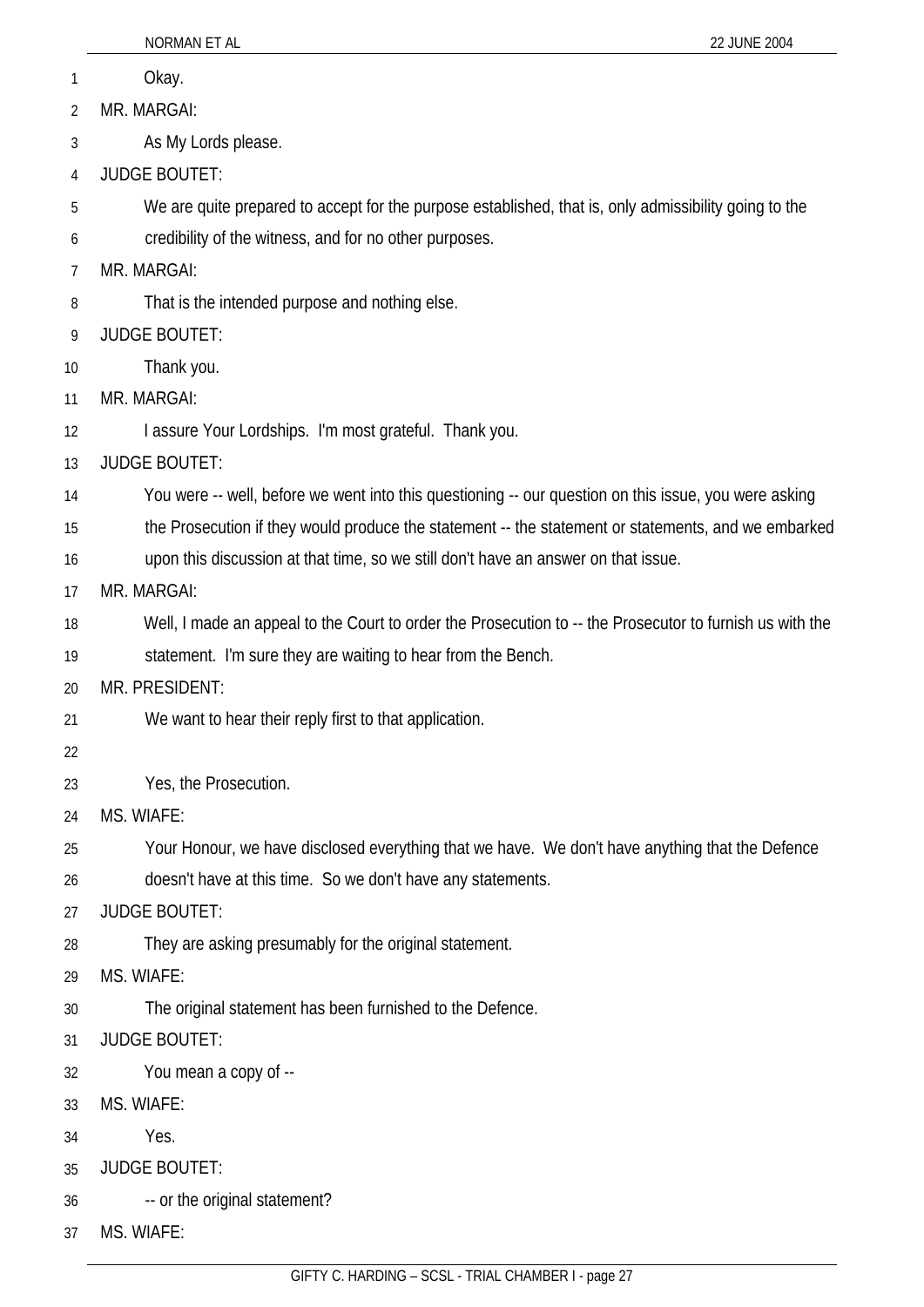- 1 We have a copy of that original statement. 2 JUDGE BOUTET:
- 3 The question is, do you have the original statement or a copy of? They are asking that the original
- 4 statement be produced in court, not a copy of.
- 5 MS. WIAFE:
- 6 Well, we made photocopies of all the original statements.
- 7 JUDGE BOUTET:
- 8 I hear what you are saying, that's why I'm asking. Where is the original? Do you have the original?
- 9 And can you tender the original?
- 10 MS. WIAFE:
- 11 Yes, we do have the original.
- 12 JUDGE BOUTET:
- 13 Please, tender the original.
- 14 JUDGE THOMPSON:
- 15 Because the --
- 16 MR. JOHNSON:
- 17 We don't have it here in court with us, Your Honour, but we could -- we could give the original
- 18 statement.
- 19 JUDGE THOMPSON:
- 20 And because one would think that the original is the best -- is the best evidence for the Court to see.
- 21 JUDGE BOUTET:
- 22 So that concludes your cross-examination, Mr. Margai.
- 23 MR. MARGAI:
- 24 No, My Lords, I think I have just about three more questions.
- 25 JUDGE BOUTET:
- 26 Fine. Please proceed. Well --
- 27 JUDGE THOMPSON:
- 28 On the same -- on the same episode?
- 29 MR. MARGAI:
- 30 No, no, no, no, My Lords. I mean, I do not -- that would be superfluous.
- 31 JUDGE BOUTET:
- 32 We -- if you would mind carrying on with your cross-examination, subject to the Prosecution tendering
- 33 the original of that -- of those statements to be produced as exhibits.
- 34 MR. MARGAI:
- 35 My Lords, quite frankly I would have preferred them to be produced and tendered as identified and
- 36 tendered as exhibits, identified and tendered.
- 37 JUDGE THOMPSON: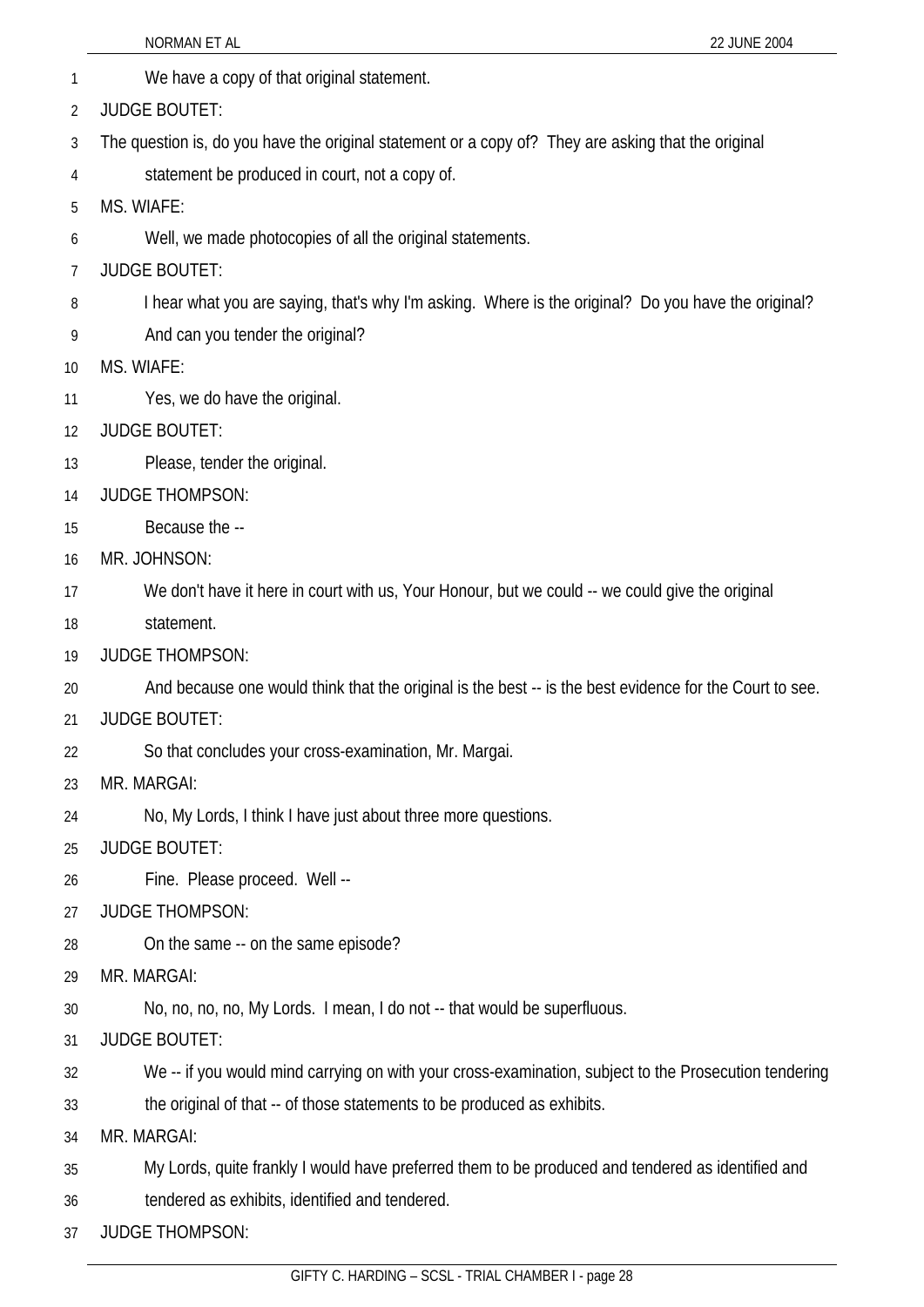|    | NORMAN ET AL                                                                                           | 22 JUNE 2004 |
|----|--------------------------------------------------------------------------------------------------------|--------------|
| 1  | So it's a two stage process?                                                                           |              |
| 2  | MR. MARGAI:                                                                                            |              |
| 3  | Yes.                                                                                                   |              |
| 4  | <b>JUDGE THOMPSON:</b>                                                                                 |              |
| 5  | In other words tendered for identification, and then tendered in evidence. Is that what you're saying? |              |
| 6  | MR. MARGAI:                                                                                            |              |
| 7  | No, My Lords, I am saying that -- my understanding is that when once the conditions -- the             |              |
| 8  | preconditions have been satisfied, and the Court orders production of the document, the document       |              |
| 9  | becomes an exhibit.                                                                                    |              |
| 10 | <b>JUDGE BOUTET:</b>                                                                                   |              |
| 11 | Yes.                                                                                                   |              |
| 12 | MR. MARGAI:                                                                                            |              |
| 13 | It becomes an exhibit, going according to the guidelines.                                              |              |
| 14 | <b>JUDGE BOUTET:</b>                                                                                   |              |
| 15 | Yes, but identifying the document to make sure that the document that they will produce is indeed the  |              |
| 16 | documents we've been talking about.                                                                    |              |
| 17 | MR. MARGAI:                                                                                            |              |
| 18 | And that's why Your Lordships are insisting on the production of the original. I wouldn't agree more   |              |
| 19 | with Your Lordships.                                                                                   |              |
| 20 | <b>JUDGE THOMPSON:</b>                                                                                 |              |
| 21 | Quite right. There must be identification first.                                                       |              |
| 22 | MR. MARGAI:                                                                                            |              |
| 23 | So, My Lords, if I would not be presumptuous, I was going to suggest that perhaps Your Lordships       |              |
| 24 | might grant us a few minutes so that the original could be brought for the records to be tidy.         |              |
| 25 | MR. PRESIDENT:                                                                                         |              |
| 26 | Are you suggesting that you cannot conclude your cross-examination -- or you cannot go on with the     |              |
| 27 | rest of your cross-examination whilst waiting --                                                       |              |
| 28 | MR. MARGAI:                                                                                            |              |
| 29 | My Lord, I can go on. I have no more than three witnesses (sic), but it's just for the record.         |              |
| 30 | MR. PRESIDENT:                                                                                         |              |
| 31 | Three questions.                                                                                       |              |
| 32 | MR. MARGAI:                                                                                            |              |
| 33 | Three questions, I'm sorry.                                                                            |              |
| 34 | MR. PRESIDENT:                                                                                         |              |
| 35 | Yes. Why don't you go on with this and then, you know, we can revisit this issue, you know, in due     |              |
| 36 | course.                                                                                                |              |
| 37 | MR. MARGAI:                                                                                            |              |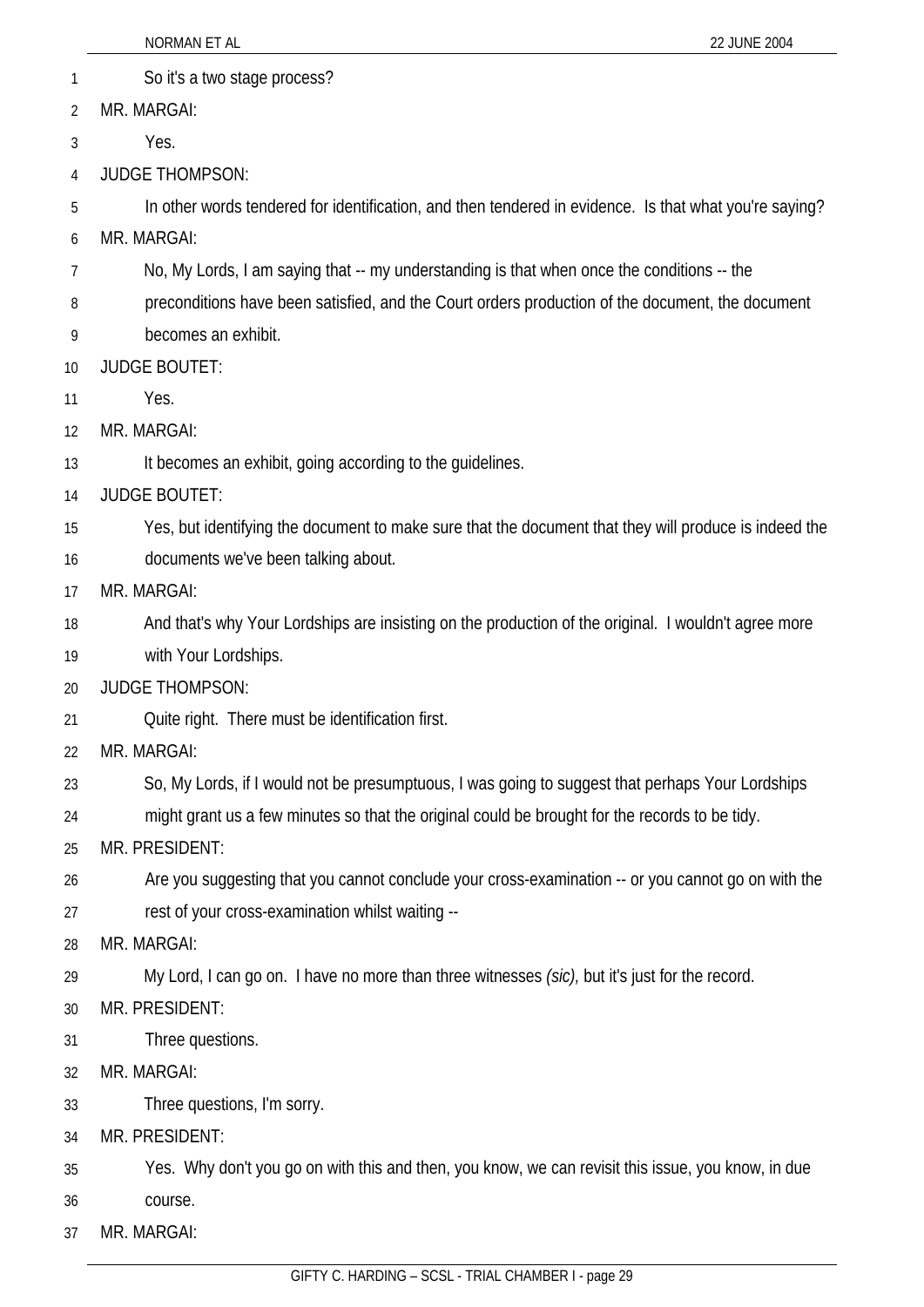|    |    | NORMAN ET AL<br>22 JUNE 2004                                                                                  |
|----|----|---------------------------------------------------------------------------------------------------------------|
| 1  |    | If it pleases Your Lordships.                                                                                 |
| 2  |    | MR. PRESIDENT:                                                                                                |
| 3  |    | Yes, please go ahead.                                                                                         |
| 4  |    | BY MR. MARGAI:                                                                                                |
| 5  | Q. | Now, Mr. Witness, you told the Court that you joined the <i>Kamajor</i> society at -- after the conclusion of |
| 6  |    | the war?                                                                                                      |
| 7  | А. | Yes.                                                                                                          |
| 8  | Q. | Did you join as a fighting <i>Kamajor</i> or merely to be a member of the society?                            |
| 9  | А. | I just joined because I was chief. That was the only reason why I joined. I didn't join because I             |
| 10 |    | wanted to fight. I only joined because I am chief, and they said chiefs should join.                          |
| 11 | Q. | Thank you.                                                                                                    |
| 12 |    |                                                                                                               |
| 13 |    | Now, tell me, Mr. Witness, are all Kamajors fighters, including you?                                          |
| 14 | А. | No, it's not all <i>Kamajors</i> that are fighters.                                                           |
| 15 | Q. | Thank you. Now, finally, Mr. Witness, you told this Court that your identification of <i>Kamajors</i> was     |
| 16 |    | based on their attire, that is the Ronko?                                                                     |
| 17 | A. | Yes, the Kamajor that goes to war, they would normally put on the Ronko.                                      |
| 18 | Q. | Thank you. The final of the finalities. Mr. Witness, did you during the war, the rebel war, hear that the     |
| 19 |    | AFRC were impersonating the Kamajors by wearing the Ronkos?                                                   |
| 20 | А. | During the time of the AFRC I didn't go out, I was only in the bush, so I can't tell.                         |
| 21 | Q. | Did you hear of the rebels impersonating the Kamajors by wearing Ronkos?                                      |
| 22 | А. | No, I didn't hear of that.                                                                                    |
| 23 | Q. | Thank you very much, for your cooperation.                                                                    |
| 24 |    | MR. MARGAI:                                                                                                   |
| 25 |    | That would be all for the witness, My Lords.                                                                  |
| 26 |    | <b>JUDGE BOUTET:</b>                                                                                          |
| 27 |    | Thank you, Mr. Margai.                                                                                        |
| 28 |    |                                                                                                               |
| 29 |    | Any re-examination by the Prosecution?                                                                        |
| 30 |    | MR. PRESIDENT:                                                                                                |
| 31 |    | How long does it take the Prosecution to produce the statements which -- the statements in issue,             |
| 32 |    | which you say are not around here? Because we want to stand down this matter for some time.                   |
| 33 |    | MR. JOHNSON:                                                                                                  |
| 34 |    | Okay, I mean, I could certainly have it this afternoon, Your Honour. We have in there -- we have a lot        |
| 35 |    | to weigh in our evidence room and the evidence room is not on this site, but I can have it this               |
| 36 |    | afternoon.                                                                                                    |
| 37 |    | MR. PRESIDENT:                                                                                                |
|    |    |                                                                                                               |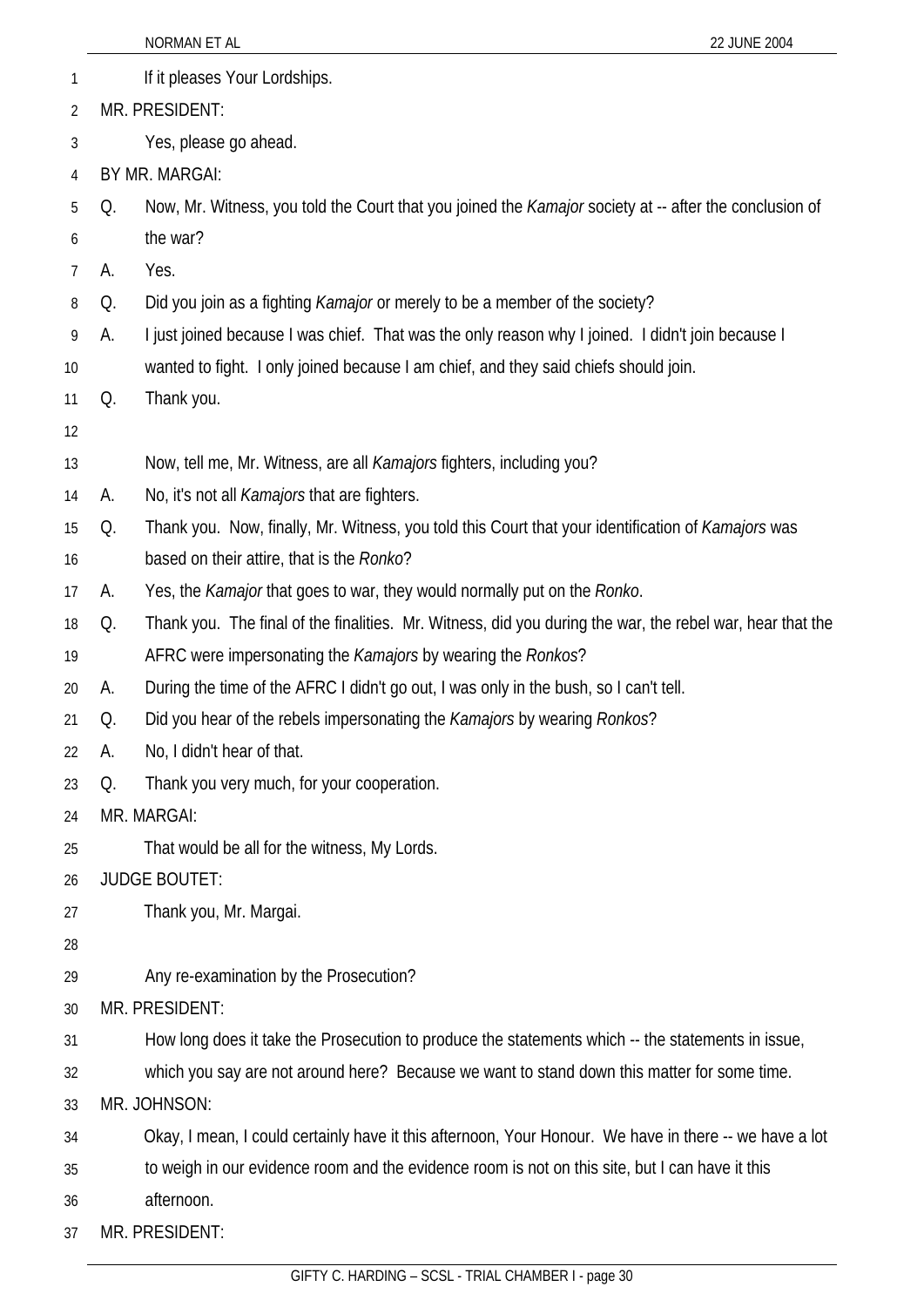|    | NORMAN ET AL<br>22 JUNE 2004                                                                          |
|----|-------------------------------------------------------------------------------------------------------|
| 1  | You can?                                                                                              |
| 2  | MR. JOHNSON:                                                                                          |
| 3  | I could have the original of this statement for you this afternoon, Your Honour.                      |
| 4  | MR. PRESIDENT:                                                                                        |
| 5  | This afternoon?                                                                                       |
| 6  | MR. JOHNSON:                                                                                          |
| 7  | Yes.                                                                                                  |
| 8  | MR. PRESIDENT:                                                                                        |
| 9  | Because Mr. Margai cannot close his cross-examination of this witness, you know, without going        |
| 10 | through the procedure, you know, of having that statement, you know, tendered, and we have -- we      |
| 11 | have up to one o'clock for break. It's just about 12 now.                                             |
| 12 | MR. JOHNSON:                                                                                          |
| 13 | It's just that the originals of these are not located on the site, they are off site.                 |
| 14 | MR. PRESIDENT:                                                                                        |
| 15 | I see, okay.                                                                                          |
| 16 | MR. JOHNSON:                                                                                          |
| 17 | We just have to get someone to pick it up, Your Honours.                                              |
| 18 | MR. PRESIDENT:                                                                                        |
| 19 | All right.                                                                                            |
| 20 |                                                                                                       |
| 21 | This matter is adjourned to three o'clock, three o'clock this afternoon in order to enable the        |
| 22 | Prosecution to produce the original of the statement in question, and to enable Mr. Margai to wrap up |
| 23 | his cross-examination of the fourth Prosecution witness.                                              |
| 24 |                                                                                                       |
| 25 | The Court will rise and we resume at three o'clock.                                                   |
| 26 | (Court recessed from 1205 to 1506H)                                                                   |
| 27 | MR. PRESIDENT:                                                                                        |
| 28 | We are resuming the session.                                                                          |
| 29 | <b>JUDGE BOUTET:</b>                                                                                  |
| 30 | So, has the Prosecution found the original document?                                                  |
| 31 | MS. WIAFE:                                                                                            |
| 32 | Yes, Your Honour.                                                                                     |
| 33 | <b>JUDGE BOUTET:</b>                                                                                  |
| 34 | You have the document with you?                                                                       |
| 35 | MS. WIAFE:                                                                                            |
| 36 | Yes, Your Honour.                                                                                     |
| 37 | <b>JUDGE BOUTET:</b>                                                                                  |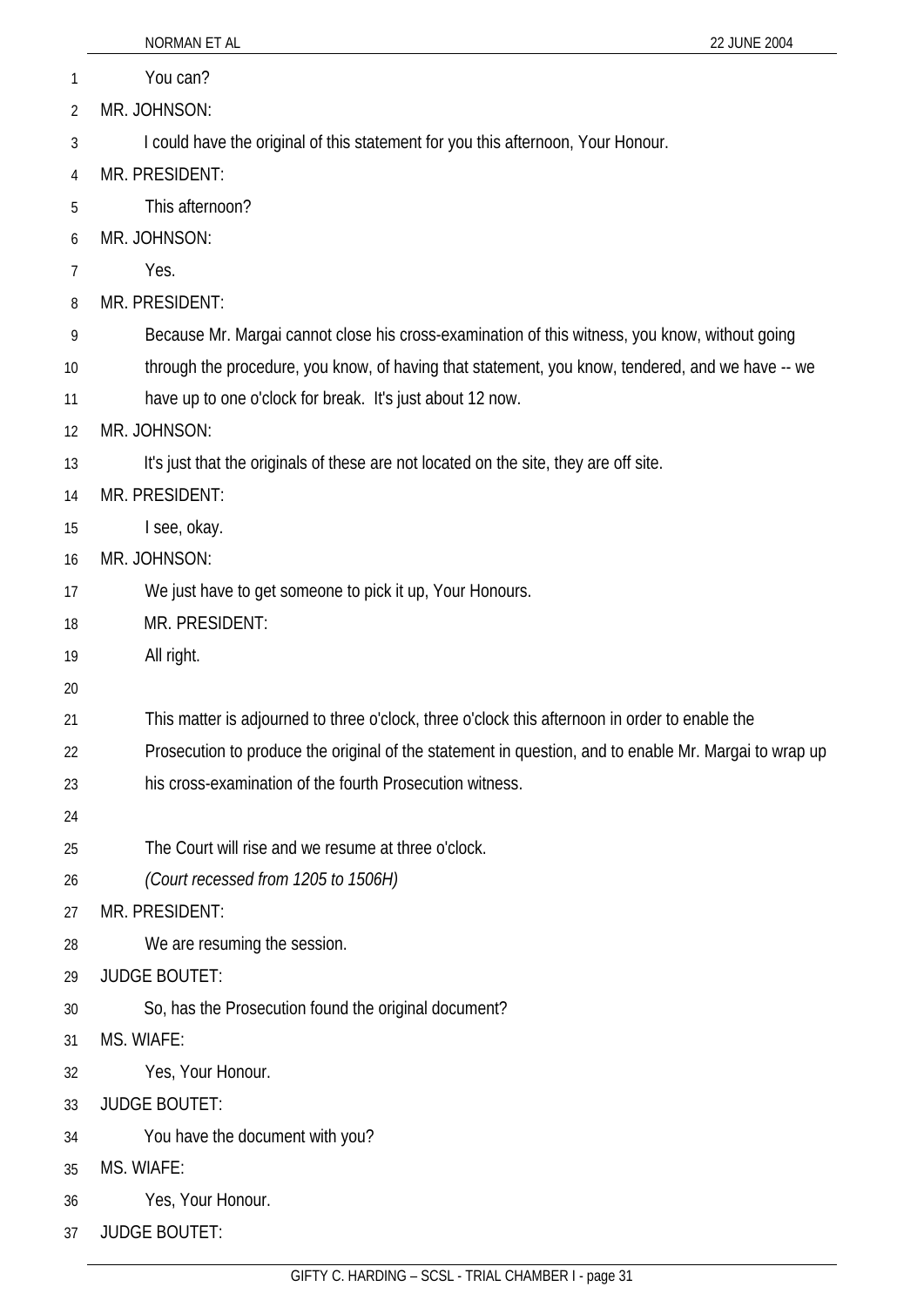|                | NORMAN ET AL<br>22 JUNE 2004                                                                            |
|----------------|---------------------------------------------------------------------------------------------------------|
| 1              | Can you show it to the Defence, please?                                                                 |
| $\overline{2}$ |                                                                                                         |
| 3              | Yes?                                                                                                    |
| 4              | MS. WIAFE:                                                                                              |
| 5              | Your Honour, we would like to request that the original be returned to the Prosecution. We have         |
| 6              | copies of the original here that we can hand over to the Court.                                         |
| 7              | <b>JUDGE BOUTET:</b>                                                                                    |
| 8              | Mr. Counsel, Defence counsel?                                                                           |
| 9              | MR. MARGAI:                                                                                             |
| 10             | My Lords, I have no objection, provided we can compare the original with the copies.                    |
| 11             | <b>JUDGE BOUTET:</b>                                                                                    |
| 12             | Mr. Walker.                                                                                             |
| 13             |                                                                                                         |
| 14             | Mr. Defence Counsel, you've seen and you've been able to compare?                                       |
| 15             | MR. MARGAI:                                                                                             |
| 16             | Yes, My Lord.                                                                                           |
| 17             | <b>JUDGE BOUTET:</b>                                                                                    |
| 18             | And what we have is a true copy of --                                                                   |
| 19             | MR. MARGAI:                                                                                             |
| 20             | It's a replica.                                                                                         |
| 21             | <b>JUDGE BOUTET:</b>                                                                                    |
| 22             | Thank you.                                                                                              |
| 23             | MR. MARGAI:                                                                                             |
| 24             | Thank you.                                                                                              |
| 25             |                                                                                                         |
| 26             | <b>JUDGE BOUTET:</b>                                                                                    |
| 27             | So for better clarity and then -- and clear understanding, when I said this morning when we were        |
| 28             | discussing this issue and you were asking for some guidance, I'd said that we would admit those         |
| 29             | portions, and I quote to you: "The portion of the statement relied upon by counsel may then be          |
| 30             | admitted into evidence." Obviously, if I understand your position correctly, this is not the whole      |
| 31             | statement that is --                                                                                    |
| 32             | MR. MARGAI:                                                                                             |
| 33             | Not at all, My Lord.                                                                                    |
| 34             | <b>JUDGE BOUTET:</b>                                                                                    |
| 35             | I would like you, if I may, to tell the Court which portions or part. I know you've referred to page 2, |
| 36             | page 3, the bottom of page 4.                                                                           |
| 37             | MR. MARGAI:                                                                                             |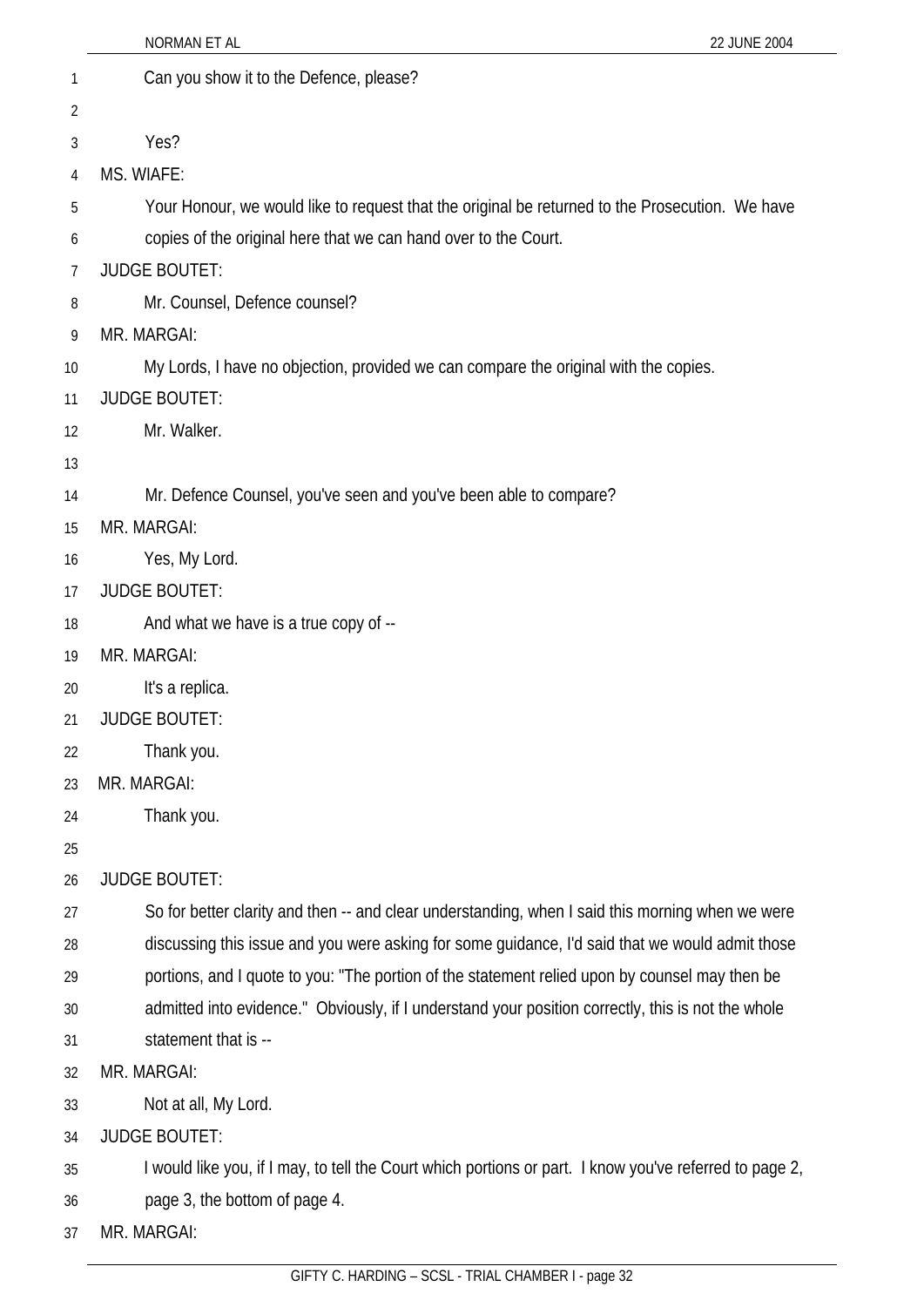|    | NORMAN ET AL<br>22 JUNE 2004                                                                           |
|----|--------------------------------------------------------------------------------------------------------|
| 1  | As My Lords please, I'll do that.                                                                      |
| 2  | <b>JUDGE BOUTET:</b>                                                                                   |
| 3  | Because these are the portions we will be admitting for that particular purpose, as such, and strictly |
| 4  | for that --                                                                                            |
| 5  | MR. MARGAI:                                                                                            |
| 6  | Absolutely, absolutely, absolutely.                                                                    |
| 7  | <b>JUDGE BOUTET:</b>                                                                                   |
| 8  | -- purpose. So you have a copy with you of the statement in question -- of the statements? Let's start |
| 9  | with statement of 19-1-03.                                                                             |
| 10 | MR. MARGAI:                                                                                            |
| 11 | Page one.                                                                                              |
| 12 | MR. PRESIDENT:                                                                                         |
| 13 | Mr. Margai, how many-- how many statements were you referring to?                                      |
| 14 | MR. MARGAI:                                                                                            |
| 15 | Two statements.                                                                                        |
| 16 | MR. PRESIDENT:                                                                                         |
| 17 | Two statements, isn't it?                                                                              |
| 18 | MR. MARGAI:                                                                                            |
| 19 | Only one has been tendered, yeah.                                                                      |
| 20 | <b>JUDGE BOUTET:</b>                                                                                   |
| 21 | One which has four pages and one of one page.                                                          |
| 22 | MR. MARGAI:                                                                                            |
| 23 | That's the one of the 19th of January 2003.                                                            |
| 24 | MR. PRESIDENT:                                                                                         |
| 25 | Yes.                                                                                                   |
| 26 | MR. MARGAI:                                                                                            |
| 27 | So we are still waiting for the one of the 25th of May 2004.                                           |
| 28 | MR. PRESIDENT:                                                                                         |
| 29 | Okay.                                                                                                  |
| 30 | <b>JUDGE BOUTET:</b>                                                                                   |
| 31 | So what we have in front of us is the one for 19th January 2003?                                       |
| 32 | MR. MARGAI:                                                                                            |
| 33 | As My Lord pleases.                                                                                    |
| 34 | <b>JUDGE BOUTET:</b>                                                                                   |
| 35 | So the portions in question you were about to say were?                                                |
| 36 |                                                                                                        |
| 37 | MR. MARGAI:                                                                                            |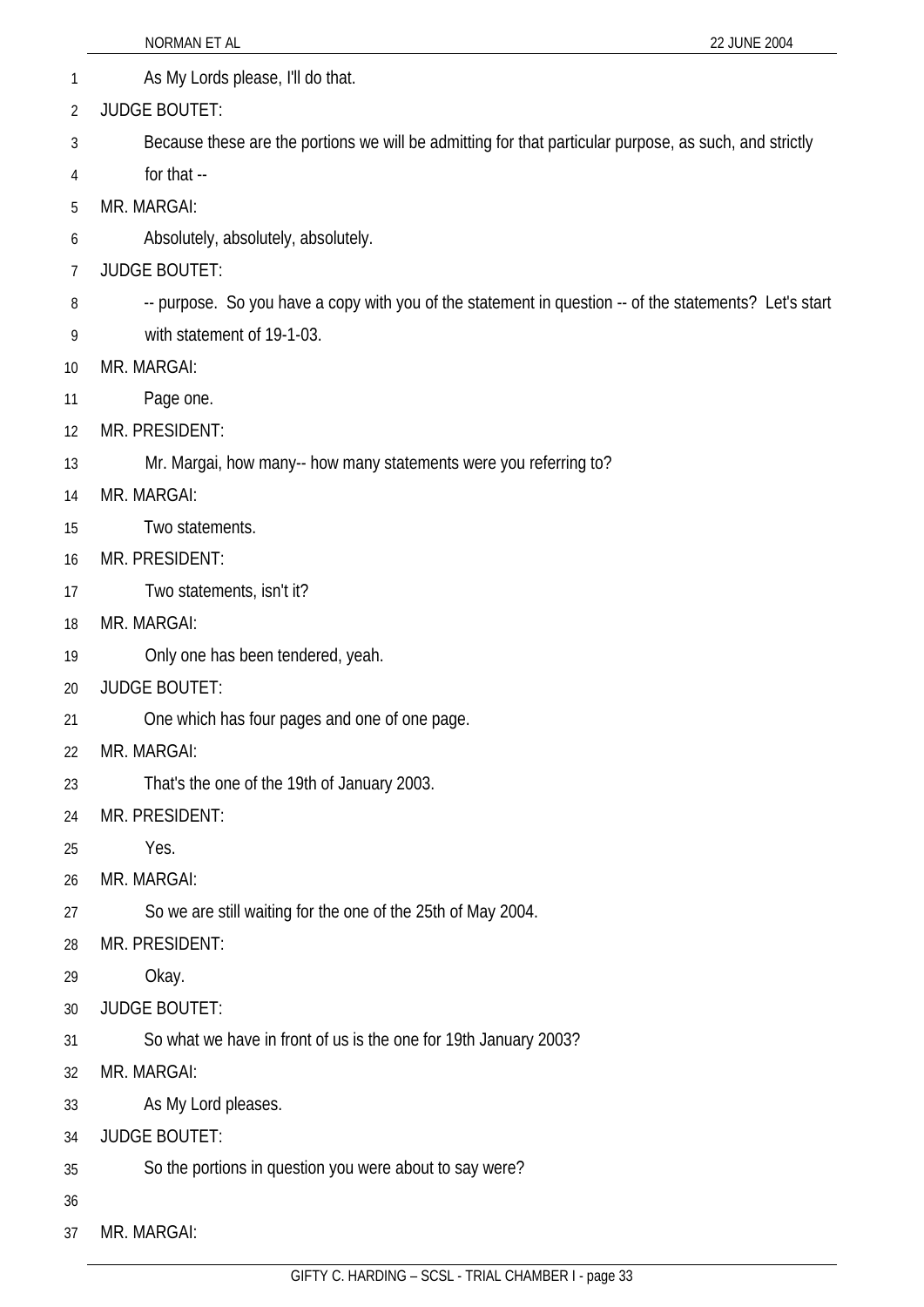- 1 Page 1 --
- 2 JUDGE BOUTET:
- 3 Yes.
- 4 MR. MARGAI:
- 5 -- first paragraph --
- 6 JUDGE BOUTET:
- 7 Yes.
- 8 MR. MARGAI:
- 9 -- first sentence, "I was the section commander of the *Kamajors* for Wunde Chiefdom."
- 10 JUDGE BOUTET:
- 11 Very first sentence, okay?
- 12 MR. MARGAI:
- 13 That's all on that page.
- 14 JUDGE BOUTET:
- 15 On page 1, fine.
- 16 MR. MARGAI:
- 17 Sorry, then -- sorry, on the same page, second paragraph --
- 18 JUDGE BOUTET:
- 19 Yes.
- 20 MR. MARGAI:
- 21 Fourth line.
- 22 JUDGE BOUTET:
- 23 "The first meeting"?
- 24 MR. MARGAI:
- 25 "The first meeting was attended by Hinga Norman, Moinina Fofana and Charles Moiwo."
- 26
- 27 JUDGE BOUTET:
- 28 Thank you.
- 29 MR. MARGAI:
- 30 Yes, My Lords, page 3 --
- 31 THE ENGLISH INTERPRETER:
- 32 The speaker's microphone is not on.
- 33 MR. MARGAI:
- 34 Sorry. Page -- page 2.
- 35 JUDGE BOUTET:
- 36 Yes.
- 37 MR. MARGAI: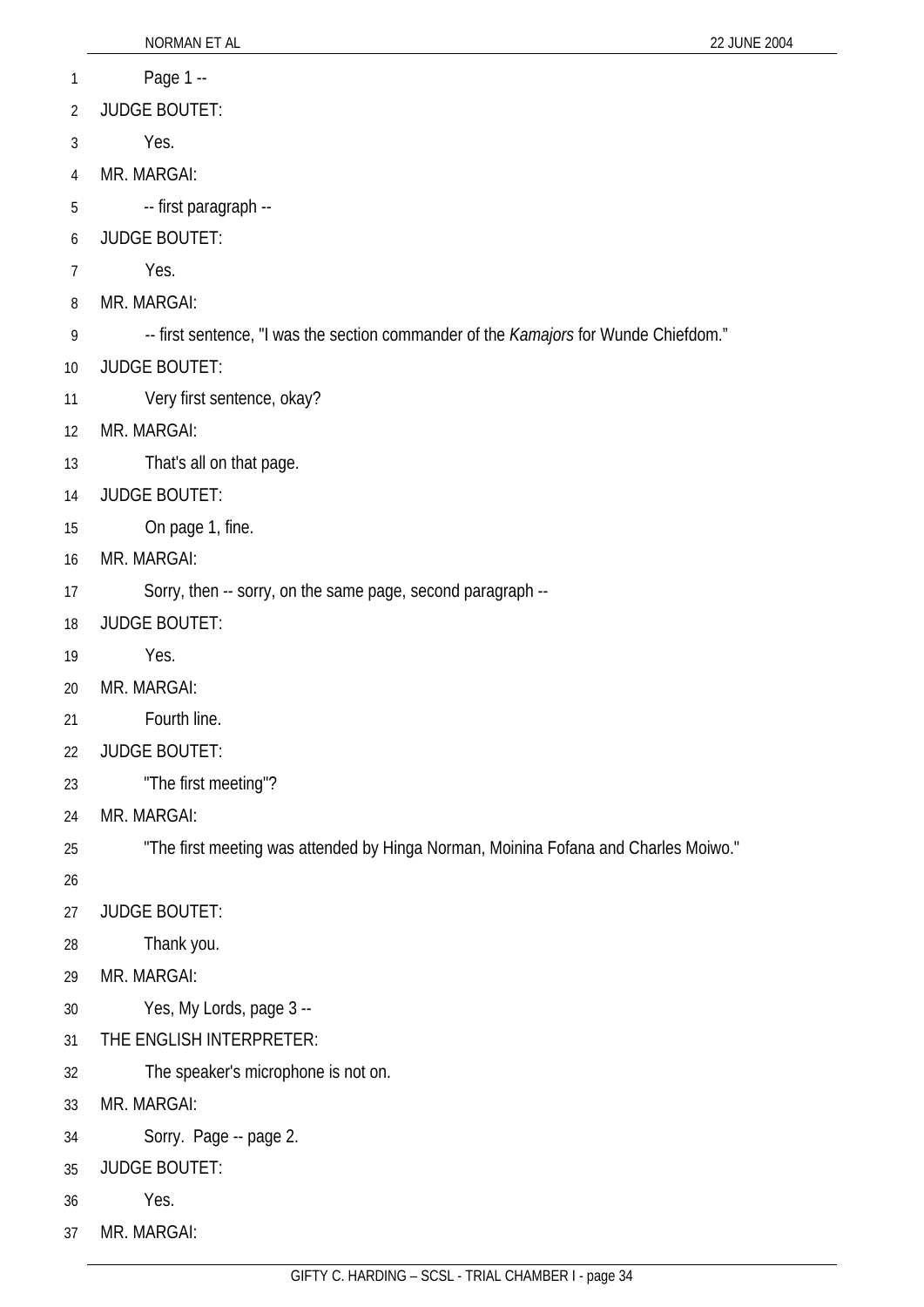- 1 Paragraph 2, line 7 --
- 2 JUDGE BOUTET:
- 3 Of paragraph 2? Yes, "He said he was"?
- 4 MR. MARGAI:
- 5 -- of paragraph 2, "He said he was" --
- 6 JUDGE BOUTET:
- 7 Yes.
- 8 MR. MARGAI:
- 9 -- "annoyed at seeing a lot of houses standing since he was only expecting to see four houses."
- 10 JUDGE BOUTET:
- 11 Thank you.
- 12 MR. MARGAI:
- 13 And page 3.
- 14 MR. PRESIDENT:
- 15 Please, don't rush.
- 16 MR. MARGAI:
- 17 I'm so sorry, My Lords. I'm so sorry. I beg your pardon unreservedly.
- 18
- 19 The next page, page 3, paragraph 2, the first three lines, "He then said that the four houses at the
- 20 junction by the Sumbuya-Bo Road belonged to *Kamajors*." That's all in so far as the statement of
- 21 19th of January 2003 is concerned.
- 22 JUDGE BOUTET:
- 23 Thank you.
- 24 MR. MARGAI:
- 25 We are still awaiting the production of the statement of 25th May 2004.
- 26
- 27 JUDGE BOUTET:
- 28 You have that statement?
- 29 MS. WIAFE:
- 30 Yes, Your Honour.
- 31 JUDGE BOUTET:
- 32 Could you produce the --
- 33 MR. PRESIDENT:
- 34 Let the Court Management come and pick the statement from there, please.
- 35 MS. WIAFE:
- 36 Okay.
- 37 Your Honours, the second statement is an unsigned statement.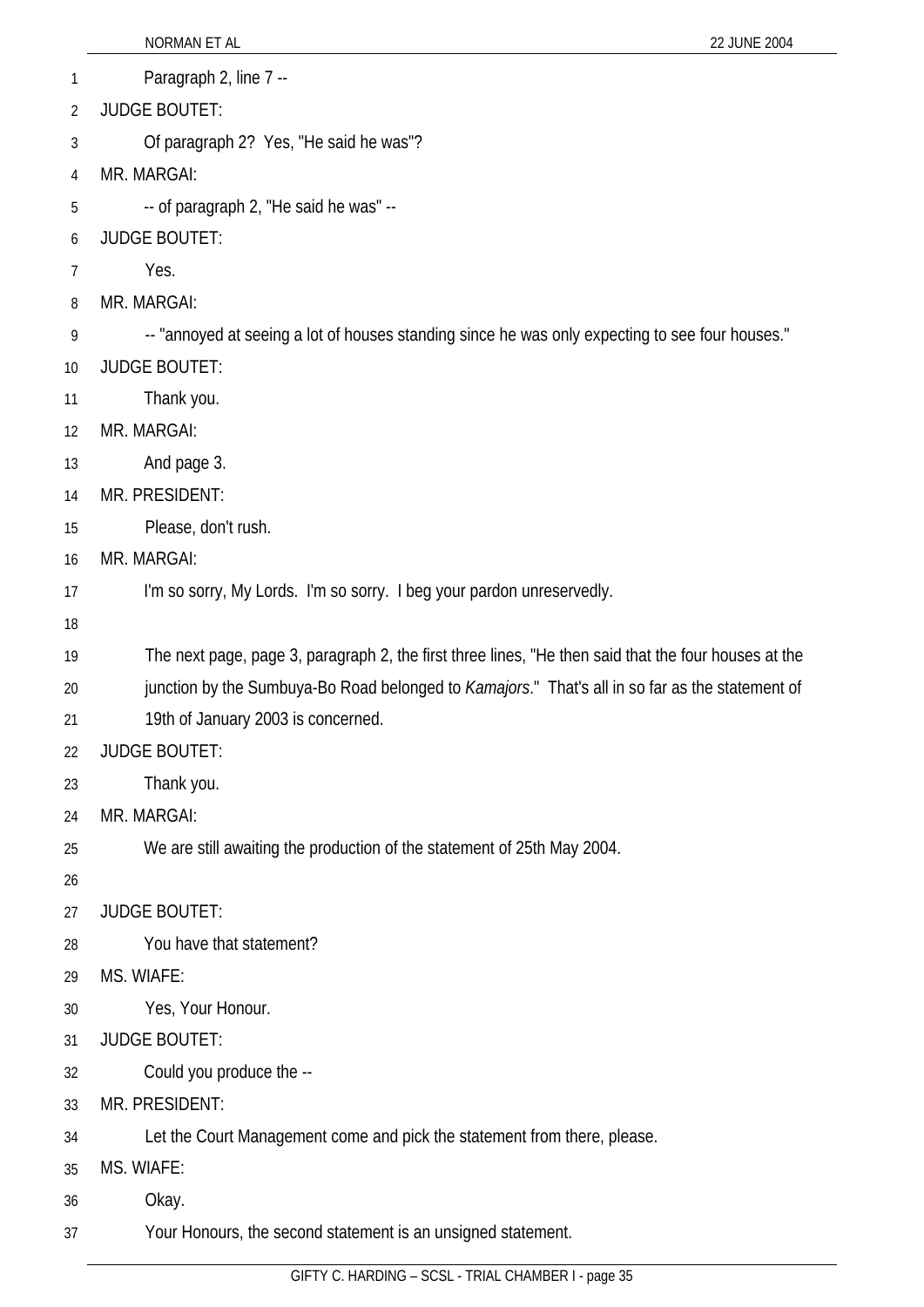- 1 JUDGE BOUTET:
- 2 But this is the statement of 25 May '04?
- 3 MS. WIAFE:
- 4 Yes.
- 5 JUDGE BOUTET:
- 6 So is this the original?
- 7 MR. PRESIDENT:
- 8 Mr. Margai, have you seen the statement of the 25th of May, have you seen it?
- 9 MR. MARGAI:
- 10 Yes, My Lords.
- 11 MR. PRESIDENT:
- 12 Sorry?
- 13 JUDGE BOUTET:
- 14 So this is the original or this is a copy of?
- 15 MS. WIAFE:
- 16 This is the original. It's an electronic copy and we didn't -- it wasn't handwritten or anything like that.
- 17 MR. PRESIDENT:
- 18 And you say it's unsigned?
- 19 MS. WIAFE:
- 20 It's unsigned, yes.
- 21 MR. PRESIDENT:
- 22 Do you mean that there is no signed copy of that statement in your records?
- 23 MS. WIAFE:
- 24 Yes, Your Honour.
- 25 JUDGE BOUTET:
- 26 So that's the way it's been right from the moment this statement was given; in other words, there's
- 27 never been a signature on that document?
- 28 MS. WIAFE:
- 29 Yes, Your Honour.
- 30 MR. MARGAI:
- 31 We accept it, My Lord.
- 32 JUDGE BOUTET:
- 33 So, Mr. Margai, about this document, date of interview, 25 May 2004, titled "Interview Notes". It has
- 34 one, two, three -- three lines and a half.
- 35 MR. MARGAI:
- 36 Yes, My Lord.
- 37 JUDGE BOUTET: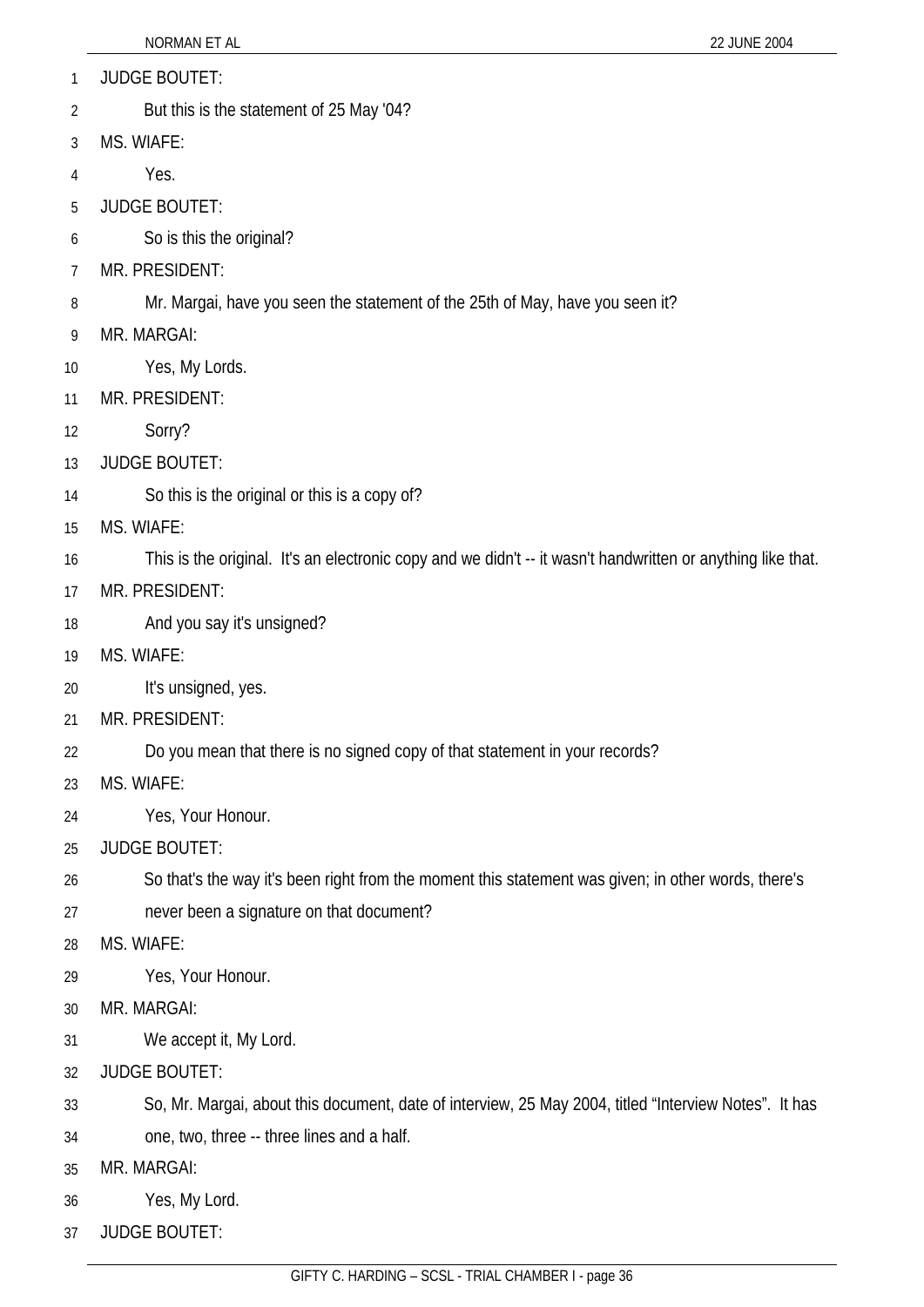- 1 Which -- which is which?
- 2 MR. MARGAI:
- 3 The entirety of that document.
- 4 MR. PRESIDENT:
- 5 You mean the entirety of the statements?
- 6 JUDGE BOUTET:
- 7 Which --
- 8 MR. MARGAI:
- 9 Yes, My Lord.
- 10 JUDGE BOUTET:
- 11 Which is from the -- that he did not say that?
- 12 MR. MARGAI:
- 13 The three and a half lines.
- 14 JUDGE BOUTET:
- 15 Yes, okay.
- 16 MR. MARGAI:
- 17 As My Lords please.
- 18 JUDGE BOUTET:
- 19 Thank you.
- 20 MR. PRESIDENT:
- 21 Yes.
- 22 MR. MARGAI:
- 23 Just for the exhibits to be numbered, My Lords.
- 24 JUDGE BOUTET:
- 25 Do we need to number that when we admit only those portions or --
- 26 MR. MARGAI:
- 27 Well, they are in as exhibits and we have had Exhibits 1 to -- 1 to 5.
- 28 MR. PRESIDENT:
- 29 We did say, Mr. Margai, that we are only, for the records, accepting the extracts of what you consider
- 30 as inconsistencies in the statements, you know, made by this witness, not necessarily to admit the
- 31 statements in evidences. And that is what the records are doing now. You have drawn the attention
- 32 of the Court to -- to the inconsistencies in the statements -- in the first statement, you know, the
- 33 statement of the 29th of January 2003 *(sic)*, you have made four -- you have highlighted four
- 34 inconsistencies.
- 35 MR. MARGAI:
- 36 Yes, My Lord.
- 37 MR. PRESIDENT: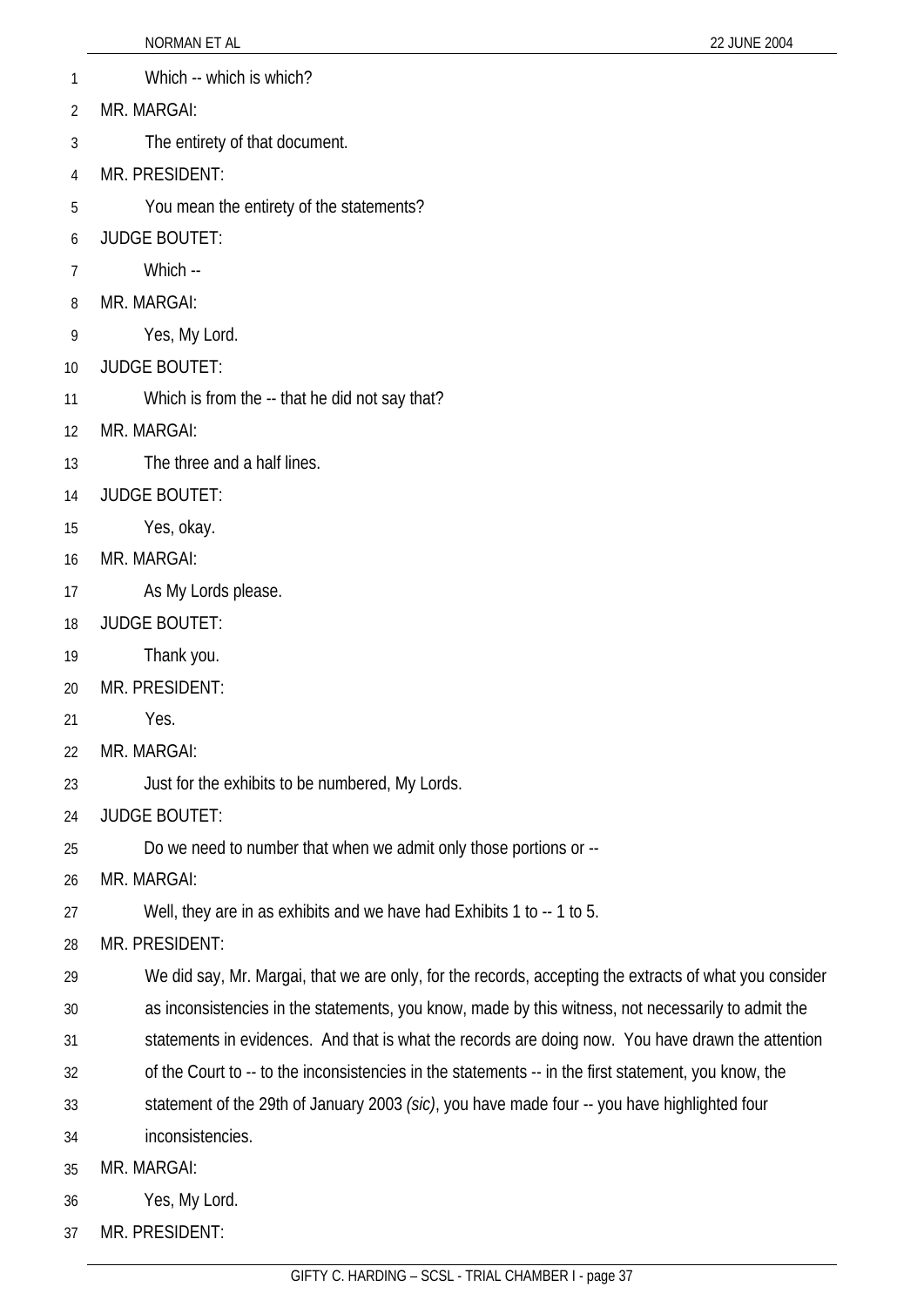| $\overline{1}$ | In the second statement, you know, of the 25th of May, you -- you, in fact you have not addressed us     |
|----------------|----------------------------------------------------------------------------------------------------------|
| 2              | sufficiently on what you see in the entire statement, you know. You say it is -- you are questioning the |
| 3              | consistency of this witness on the entire statement.                                                     |
| $\overline{4}$ | MR. MARGAI:                                                                                              |
| 5              | Yes, My Lord.                                                                                            |
| 6              | MR. PRESIDENT:                                                                                           |
| $\overline{7}$ | You have not addressed us specifically on that. And even if you did, the purpose of this exercise is to  |
| 8              | ensure that we take for the records those inconsistencies which you have noted without necessarily --    |
| 9              | without necessarily admitting the document in evidence.                                                  |
| 10             | MR. MARGAI:                                                                                              |
| 11             | My only worry, My Lord -- or, rather my concern is, if I were to refer to that document containing the   |
| 12             | evidence referred to therein, how would I address that issue?                                            |
| 13             | MR. PRESIDENT:                                                                                           |
| 14             | Just the way you have been referring to them now, by their dates and since the records, you know,        |
| 15             | have them on, we would be able to identify them.                                                         |
| 16             | MR. MARGAI:                                                                                              |
| 17             | My Lords, I --                                                                                           |
| 18             | MR. PRESIDENT:                                                                                           |
| 19             | There are no two statements made. You know, there are two specific statements made on two                |
| 20             | particular dates.                                                                                        |
| 21             | MR. MARGAI:                                                                                              |
| 22             | I appreciate that, My Lords. I honestly would have thought that they would be exhibits whatever          |
| 23             | number is given to them, but then the purpose is simply not beyond what Your Lordships have stated,      |
| 24             | and that is conceded.                                                                                    |
| 25             | MR. PRESIDENT:                                                                                           |
| 26             | You see --                                                                                               |
| 27             | MR. MARGAI:                                                                                              |
| 28             | But for ease of reference if I want to identify --                                                       |
| 29             | MR. PRESIDENT:                                                                                           |
| 30             | Let me say this. The witness has given evidence, you know, to the fact that -- I mean, it's for us to    |
| 31             | assess, you know, the nature of that evidence.                                                           |
| 32             | MR. MARGAI:                                                                                              |
| 33             | Granted.                                                                                                 |
| 34             | MR. PRESIDENT:                                                                                           |
| 35             | That he was -- that the statements were not read back, you know, to him.                                 |
| 36             |                                                                                                          |
| 37             | MR. MARGAI:                                                                                              |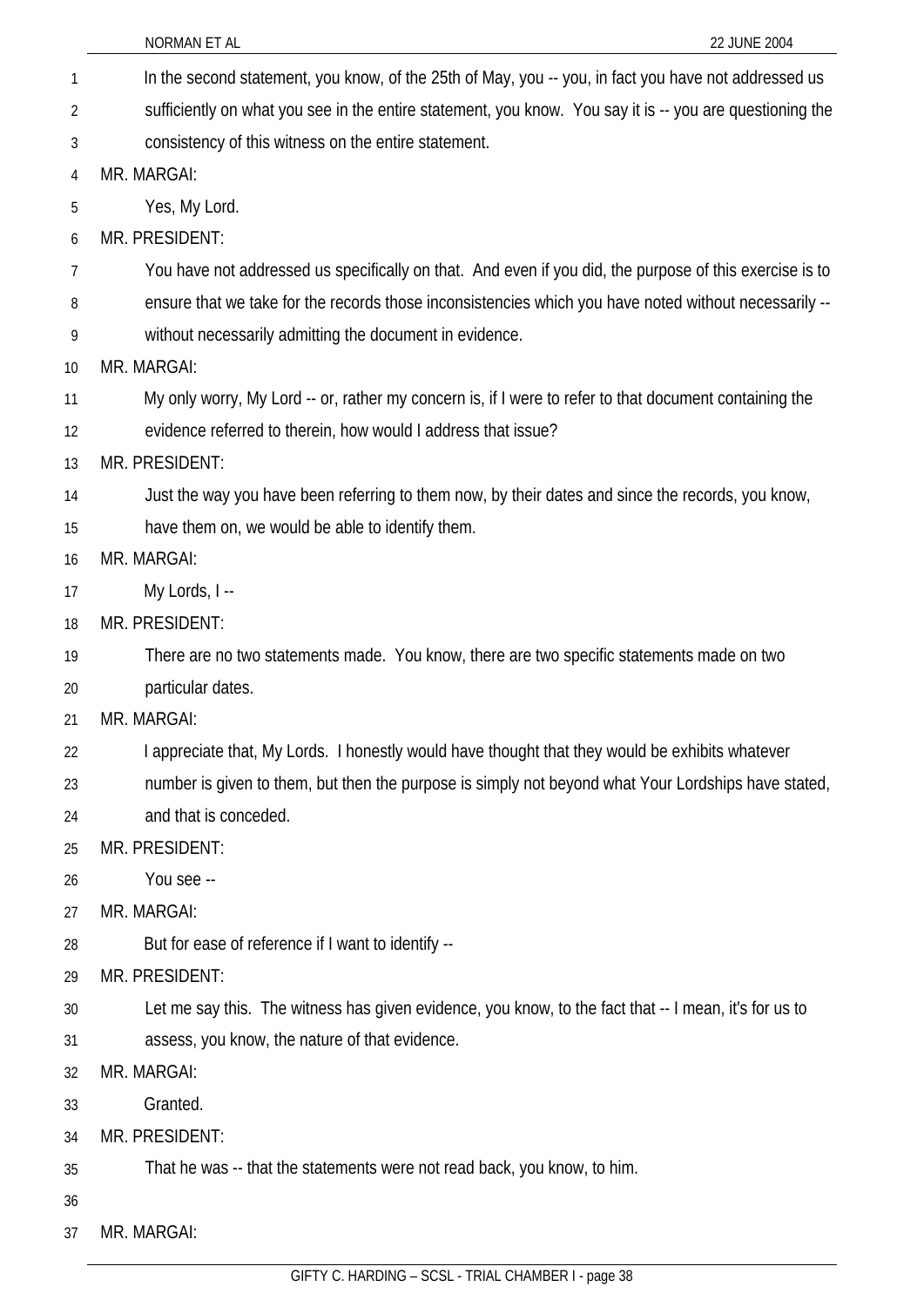|              | 22 JUNE 2004<br>NORMAN ET AL                                                                             |
|--------------|----------------------------------------------------------------------------------------------------------|
| $\mathbf{1}$ | The latter statement.                                                                                    |
| 2            | MR. PRESIDENT:                                                                                           |
| 3            | Yes, latter statement, yes. Which was -- it was just recorded and it was not read to him, you know, in   |
| 4            | Mende and the rest of it, and he has always been pleading illiteracy and contesting, you know, parts     |
| 5            | and parcels of the statement and so on. So, for purposes of this exercise, we have gone as far as I      |
| 6            | think we should go.                                                                                      |
| 7            |                                                                                                          |
| 8            | We have you on record, Mr. Margai, as having highlighted certain inconsistencies, and these              |
| 9            | inconsistencies, you know, relate to issues that you have raised on the two statements.                  |
| 10           | MR. MARGAI:                                                                                              |
| 11           | Yes.                                                                                                     |
| 12           | MR. PRESIDENT:                                                                                           |
| 13           | But I would like you to address us more, you know, on the second statement because we haven't            |
| 14           | perceived what your submissions are, you know, or your observations are on the second statement.         |
| 15           |                                                                                                          |
| 16           | Now, having said this, you know, I think we'd be able to get to --                                       |
| 17           | MR. MARGAI:                                                                                              |
| 18           | My Lords, quite frankly I sympathise with the witness and I was watching Your Lordship's expression      |
| 19           | when my learned friend on the other side was asked the question whether, in fact, there is no            |
| 20           | signature or thumbprint of -- on the statement, and the answer was in the positive. But, My Lords,       |
| 21           | again, I sympathise with the witness because, I mean, our practice -- when I talk of our practice, the   |
| 22           | Common Law practice -- is that once you are dealing with an illiterate, you obtain his statement, you    |
| 23           | are supposed to read back and interpret the statement to that witness.                                   |
| 24           |                                                                                                          |
| 25           | MR. PRESIDENT:                                                                                           |
| 26           | It's a protected person.                                                                                 |
| 27           | MR. MARGAI:                                                                                              |
| 28           | Precisely, precisely, you see? But be that as it may, My Lords, as I referred you to the earlier case of |
| 29           | Kayishema and Ruzindana, which states that, "Counsel should then mark the relevant portion of such       |
| 30           | a written statement and formally exhibit it," it meaning the statement,"so as to form part of the record |
| 31           | of the Tribunal."                                                                                        |
| 32           | MR. PRESIDENT:                                                                                           |
| 33           | Exactly.                                                                                                 |
| 34           | MR. PRESIDENT:                                                                                           |
| 35           | "It" meaning the statement (overlapping microphones).                                                    |
| 36           |                                                                                                          |
| 37           | MR. PRESIDENT:                                                                                           |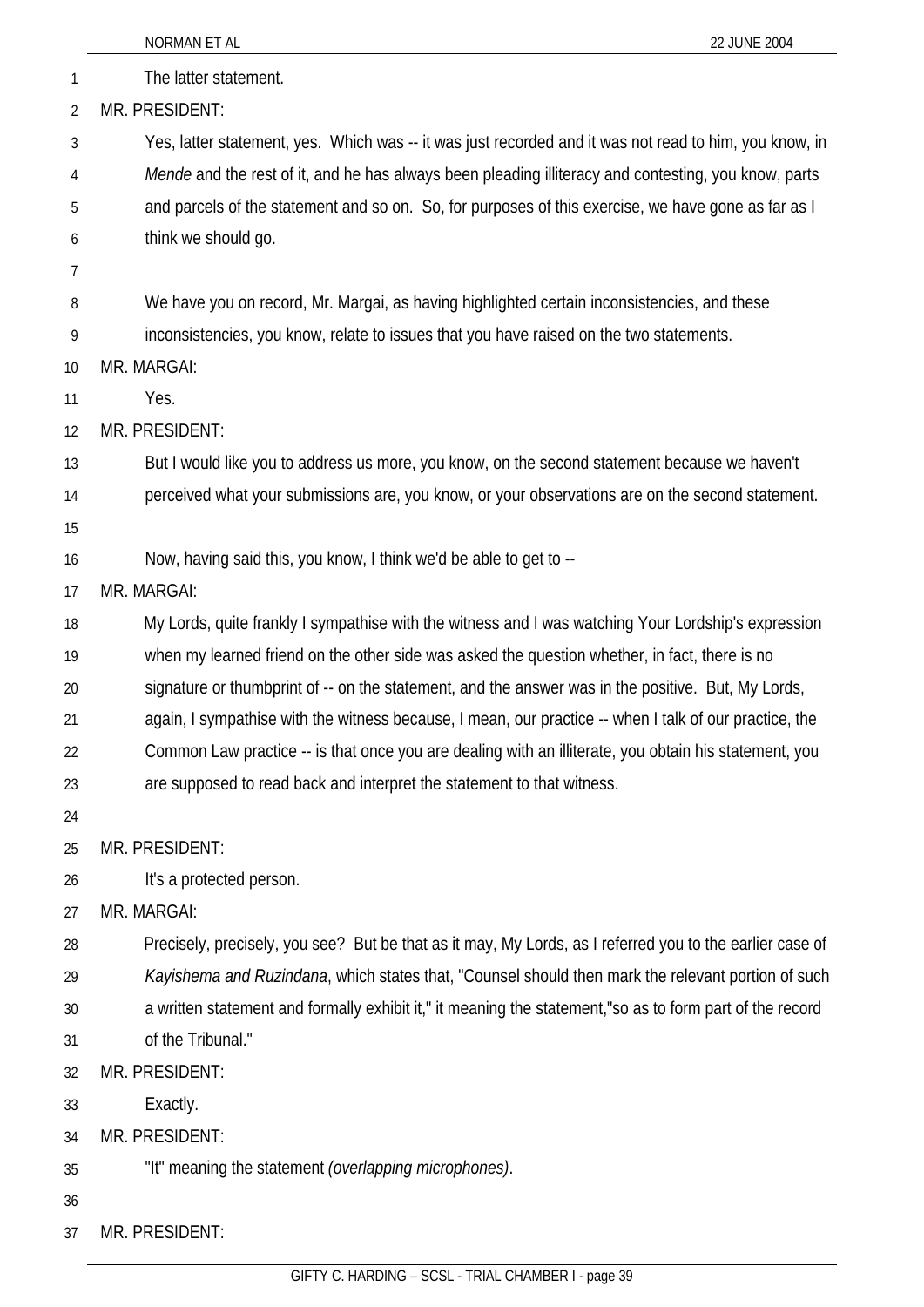| 1  | Exactly. It has been exhibited and it is part of the records from what has been said here. What you       |
|----|-----------------------------------------------------------------------------------------------------------|
| 2  | are --                                                                                                    |
| 3  | MR. MARGAI:                                                                                               |
| 4  | So if $-$                                                                                                 |
| 5  | MR. PRESIDENT:                                                                                            |
| 6  | Saying is being recorded. It's being recorded, not only -- I mean, we have a -- if you doubt it it can be |
| 7  | produced, you know, tomorrow for you to see, you know, that you are fully recorded and that these         |
| 8  | transcripts will be what you will be relying on, you know, if you have to need these records, you know,   |
| 9  | for any purpose.                                                                                          |
| 10 | MR. MARGAI:                                                                                               |
| 11 | My Lords, the reason why I am being very cautious in this particular situation is, I do not want to find  |
| 12 | myself in a similar predicament in which I found myself when we were defending Mina and others in a       |
| 13 | treason trial where oral testimony was tendered, the judge admitted it and deliberately I rose up and     |
| 14 | asked to see that document. How could you possibly tender an oral statement? But that is not the          |
| 15 | point. The reason why I'm asking, My Lords, is that perhaps in the course of the trial I may have         |
| 16 | cause to have recourse to this document, how would I ask for it, as exhibit what?                         |
| 17 | MR. PRESIDENT:                                                                                            |
| 18 | You will ask for it in terms that you have asked for it today and it will be supplied to you.             |
| 19 | MR. MARGAI:                                                                                               |
| 20 | As My Lords please. We better not belabour that point. As My Lords please.                                |
| 21 | THE ACCUSED NORMAN:                                                                                       |
| 22 | My Lords, may I say something in respect of that statement being exhibited?                               |
| 23 | MS. WIAFE:                                                                                                |
| 24 | Your Honour, I object to the comments to be made by Hinga Norman. He's already had his time.              |
| 25 | He's cross-examined this witness, and I don't think that he should be heard on this matter.               |
| 26 | MR. PRESIDENT:                                                                                            |
| 27 | Yes, we have taken note of your objection, but let us hear what he has no say. Let us hear what he        |
| 28 | has to say.                                                                                               |
| 29 | THE ACCUSED NORMAN:                                                                                       |
| 30 | Thank you, My Lord.                                                                                       |
| 31 |                                                                                                           |
| 32 | My interest in that document being marked as an exhibit is that it may well be one of those documents     |
| 33 | that we were presented --                                                                                 |
| 34 | MR. PRESIDENT:                                                                                            |
| 35 | Yes, Mr. Norman, no, we have -- we have taken a decision on that. We are not going back on that           |
| 36 | decision.                                                                                                 |
| 37 | THE ACCUSED NORMAN:                                                                                       |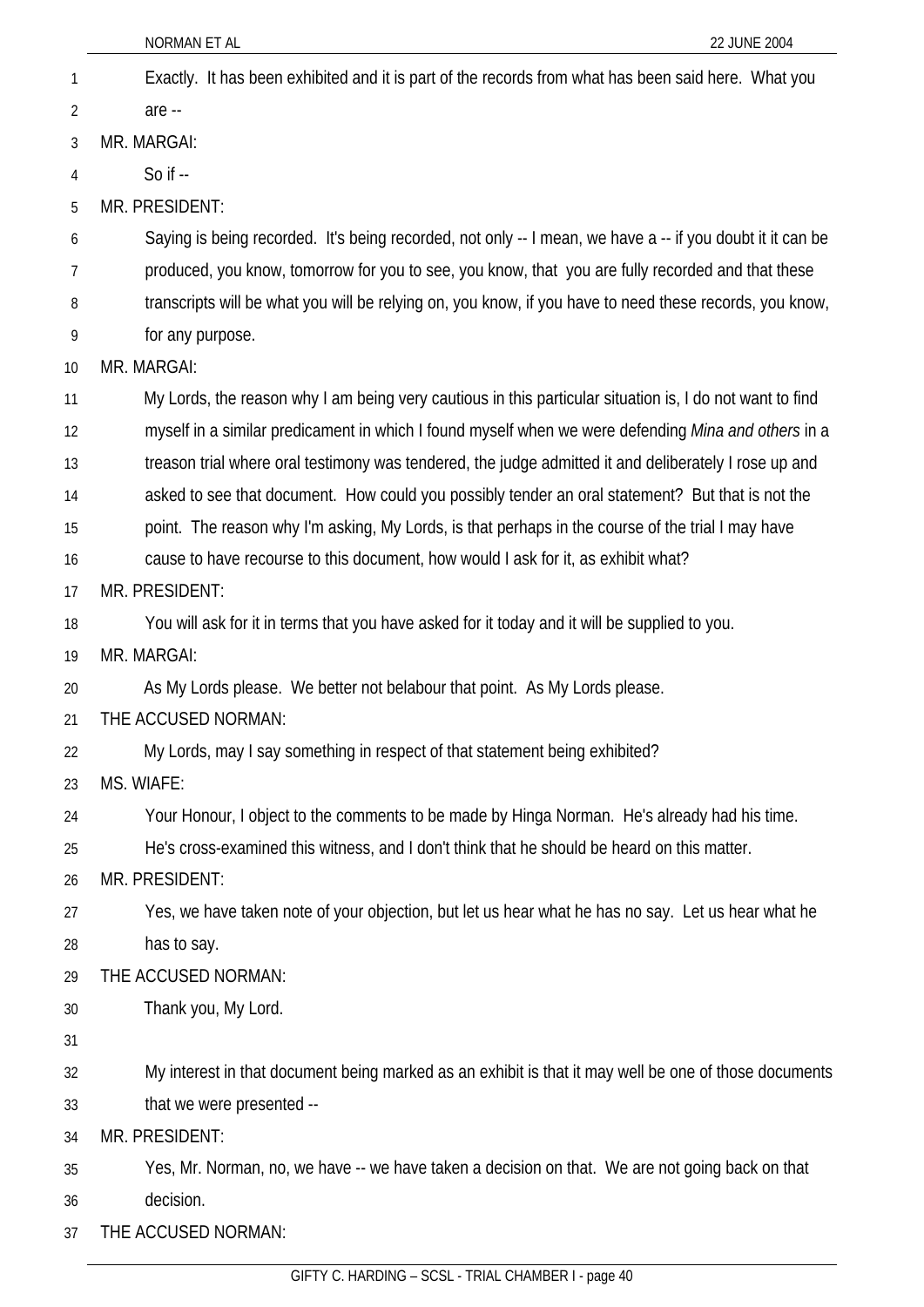- 1 My Lord, I have the right as a man defending himself that may be locked up for his life -- 2 3 4 5 6 7 8 9 10 11 12 13 14 15 16 17 18 19 20 21 22 23 24 25 26 27 28 29 30 31 32 33 34 35 JUDGE BOUTET: No, Mr. Norman, Mr. Norman, please, please. You are assisted by stand-by counsel. You have been given all possible opportunity to cross-examine this witness. It has been fully exercised by you and your counsel. You have completed your cross-examination and now we've completed with the crossexamination by counsel for the third Accused, and you had been given every single possible opportunity to cross-examine and to exercise your right. I regret, but you have -- you have no right to speak at this particular moment. THE ACCUSED NORMAN: My Lord, it's not cross-examination. JUDGE BOUTET: Mr. Norman. THE ACCUSED NORMAN: I'm emphasising a point. In the interest of justice, My Lords -- in the interest of justice that that document may well have been one of those documents that were presented to the judge who was convinced, and I was indicted and arrested. MR. PRESIDENT: Mr. Norman, Mr. Norman, please. This morning it was made abundantly clear that those statements were not part of the documents that were represented to the judge that was looking at the issue of approving the indictment. Why do you need to come back to that? You do not believe the judge when he says, you know, that these statements were not part of the package that was presented to him before he approved the indictment? THE ACCUSED NORMAN: With all due respect I do not have that intention, My Lord. I am only saying, out of cautious -abundance of cautiousness at least for transparent justice. JUDGE THOMPSON: May I address this question to Mr. Margai.? Learned Counsel, in this particular situation, isn't the proper methodology to having put the relevant portions in evidence and they form part of the records, to expect or request the Chamber to have the documents or the statements kept in the custody of the Court so that when the time comes they will be produced and made available for any further purpose, particularly the purpose of addressing, for example, from your side, addressing the Judges on the issue of credibility or probative value? Isn't that for the practice for the Court to take the document into its custody and, in fact, produce it when that becomes necessary or when some enquiry is made in request of that particular document?
- 36

37 MR. MARGAI: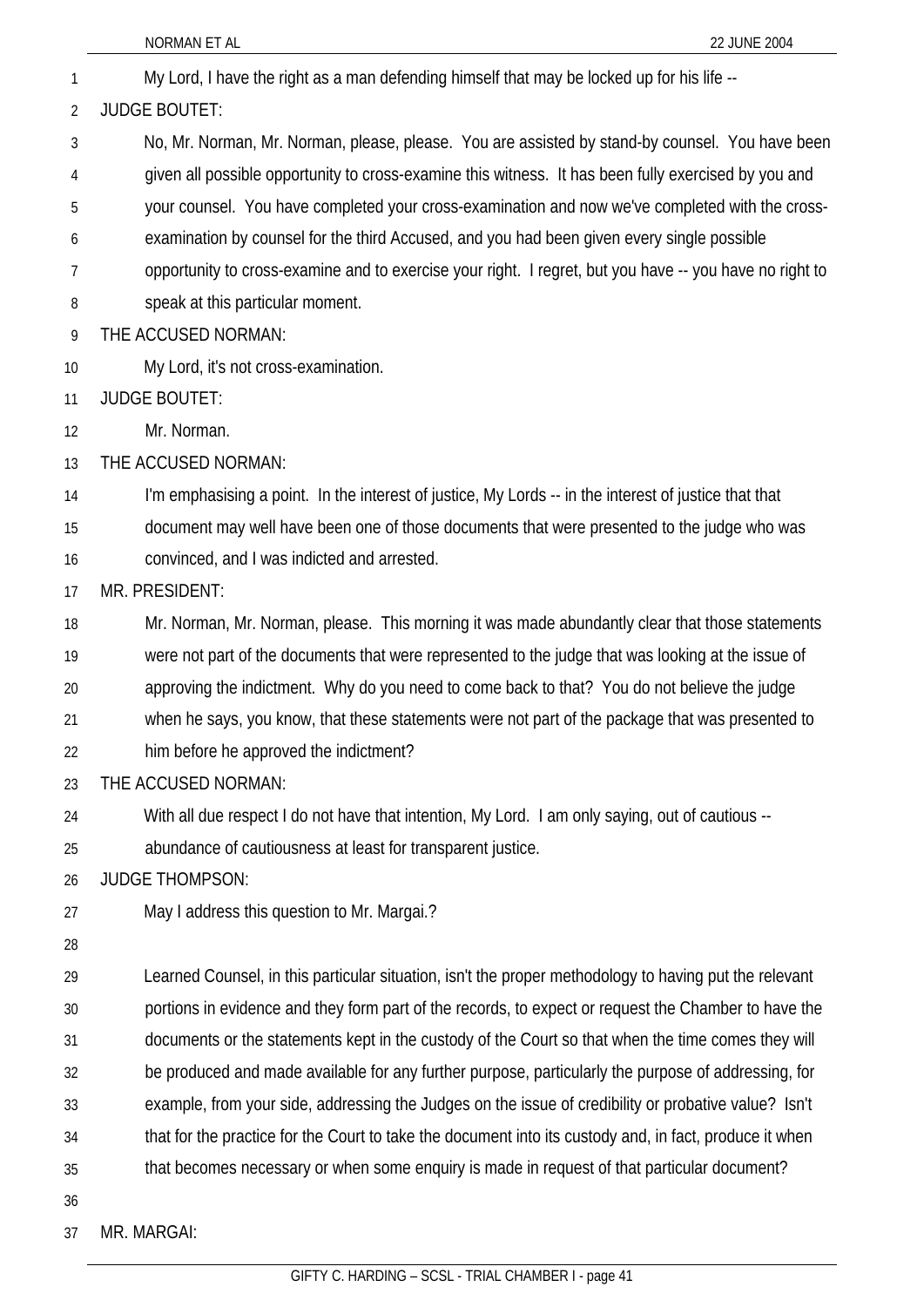|                | NORMAN ET AL<br>22 JUNE 2004                                                                                |  |
|----------------|-------------------------------------------------------------------------------------------------------------|--|
| 1              | Indeed, My Lord, that is the practice and I believe it still is. As long as a document has been             |  |
| $\overline{2}$ | tendered, whether in its entirety or partially, once tendered, it should from that moment be in the         |  |
| 3              | custody of the Court and I believe that is the case.                                                        |  |
| 4              | <b>JUDGE THOMPSON:</b>                                                                                      |  |
| 5              | And then -- and then can be produced from inspection by counsel and the Court for purposes for              |  |
| 6              | which counsel has sought to put in evidence the portions of that statement.                                 |  |
| 7              | MR. MARGAI:                                                                                                 |  |
| 8              | I agree with Your Lordship.                                                                                 |  |
| 9              | <b>JUDGE THOMSON:</b>                                                                                       |  |
| 10             | The difficulty of course in which one finds itself -- oneself now is whether we should, in fact, give these |  |
| 11             | statements a particular or particular exhibit numbers, we would mean more or less admitting the             |  |
| 12             | statements in their entirety. Of course, the second statement presents a tricky situation where,            |  |
| 13             | according to you, you are relying upon the three lines that in fact constitute the statement. But the       |  |
| 14             | question really is whether this Court can, under the procedure that we outlined this morning, can           |  |
| 15             | actually give each of those documents an exhibit number. That's the difficulty.                             |  |
| 16             | MR. MARGAI:                                                                                                 |  |
| 17             | My Lords, I am not for one moment attacking the entirety of the statements. I have, on guidance of          |  |
| 18             | Justice Boutet, highlighted the portions I am concerned with. And even if those documents were to be        |  |
| 19             | given an exhibit number, at the end of the day when I come to attack the credibility of the witness, I      |  |
| 20             | would expect, and I believe I would limit myself just to the portions highlighted. This is why the          |  |
| 21             | authority I cited said that they should be clearly marked.                                                  |  |
| 22             | MR. PRESIDENT:                                                                                              |  |
| 23             | Mr. Margai.                                                                                                 |  |
| 24             | MR. MARGAI:                                                                                                 |  |
| 25             | Yes, My Lord.                                                                                               |  |
| 26             |                                                                                                             |  |
| 27             | MR. PRESIDENT:                                                                                              |  |
| 28             | We have heard you on your insistence on having these exhibits, you know, marked. We have                    |  |
| 29             | assured you as a Chamber --                                                                                 |  |
| 30             | MR. MARGAI:                                                                                                 |  |
| 31             | I have no doubt about that, no doubt about that.                                                            |  |
| 32<br>$\sim$   | MR. PRESIDENT:<br>time comes to that these oublite will be produced and thou will be used by                |  |

- 33 When the time comes to that, these exhibits will be produced and they will be used by you for any
	- 34 purposes that you require --
	- 35 MR. MARGAI:
	- 36 So be it, My Lord.
	- 37 MR. PRESIDENT: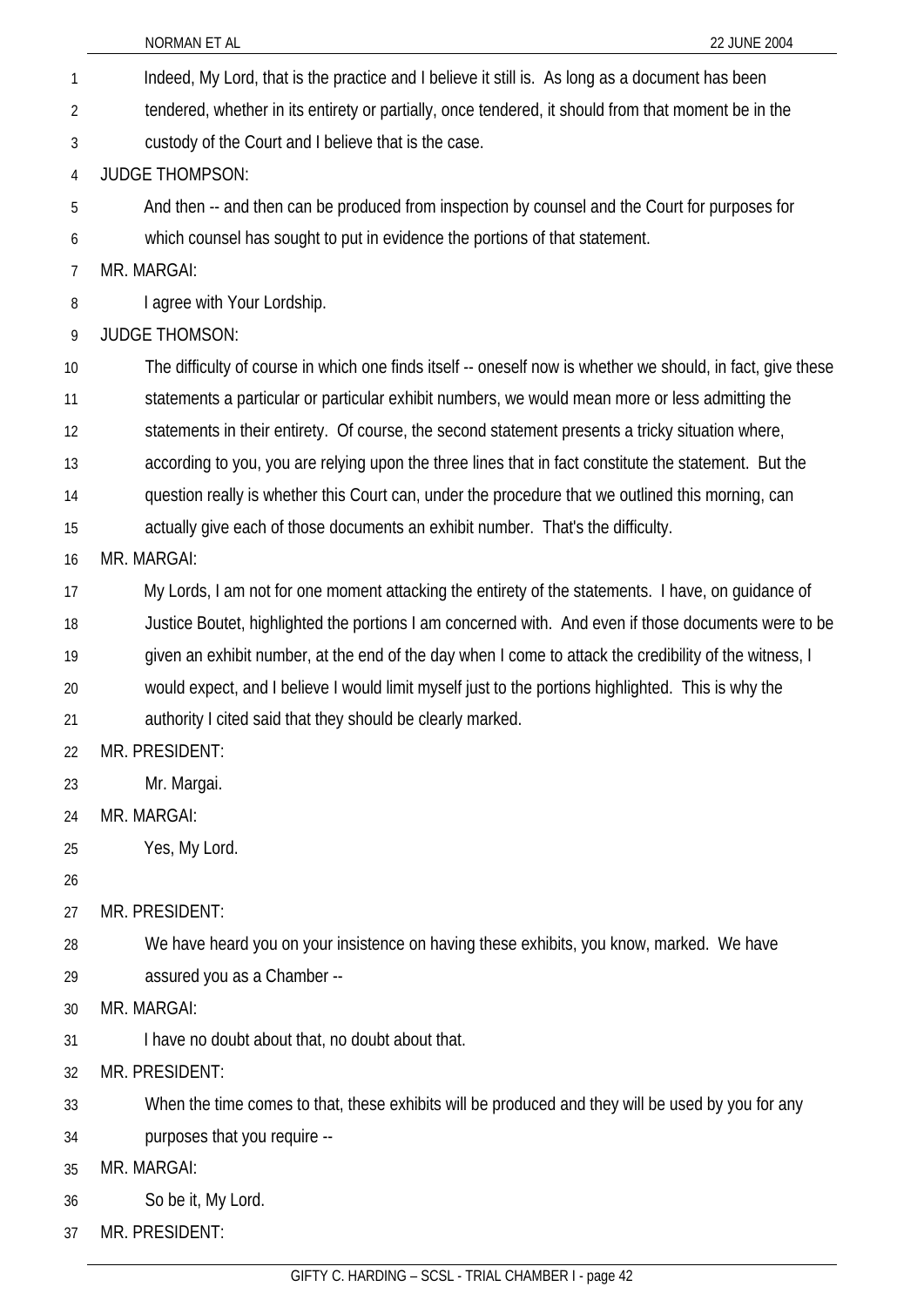- 1 --- without necessarily marking them as exhibits. 2 MR. MARGAI:
- 3 So be it, My Lord.
- 4 MR. PRESIDENT:

5 Thank you. Are you now through with the cross-examination of this witness?

6 MR. MARGAI:

7 Yes, My Lords, that would be all for this witness. And thank you very much for your cooperation.

- 8 JUDGE BOUTET:
- 9 Re-examination.
- 10 MS. WIAFE:

11 Your Honours, we would like you to take judicial notice of a practice direction issued by the Registry

- 12 on 13th May 2004, dealing with allowances for witnesses and expert witnesses. Article 4 of that
- 13 directive stipulates that, "the daily attendance allowance for witnesses appearing before the Special
- 14 Court –"
- 15 MS. WHITAKER:
- 16 Could we have the document which is being referred to? Could we have this document, please,
- 17 before you address the Court on it?
- 18 MR. PRESIDENT:
- 19 Please get along, get along please.
- 20 MS. WIAFE:
- 21 Article 4 of that practice direction states that, "the daily attendance allowance for witnesses appearing
- 22 23 before the Special Court shall be 16,000 Leones per day." And I believe that the Registry can furnish this Court with this document.
- 24
- 25 26 Your Honours, it is based on this directive that the Prosecution -- that the Registry gave allowances to witnesses.
- 27 MR. MARGAI:
- 28 Objection. Objection, My Lords. We are cognisant of the practice direction referred to, but I do not
- 29 believe that we -- the Prosecutor can go beyond that because that is now venturing into the realm of
- 30 giving testimony. If she wishes, she could sit there.
- 31 MR. PRESIDENT:
- 32 Objection sustained in as far as --
- 33 MR. MARGAI:
- 34 As My Lord pleases.
- 35 MR. PRESIDENT:
- 36 -- in as far as it goes to the last arm of her submission.
- 37 MR. MARGAI: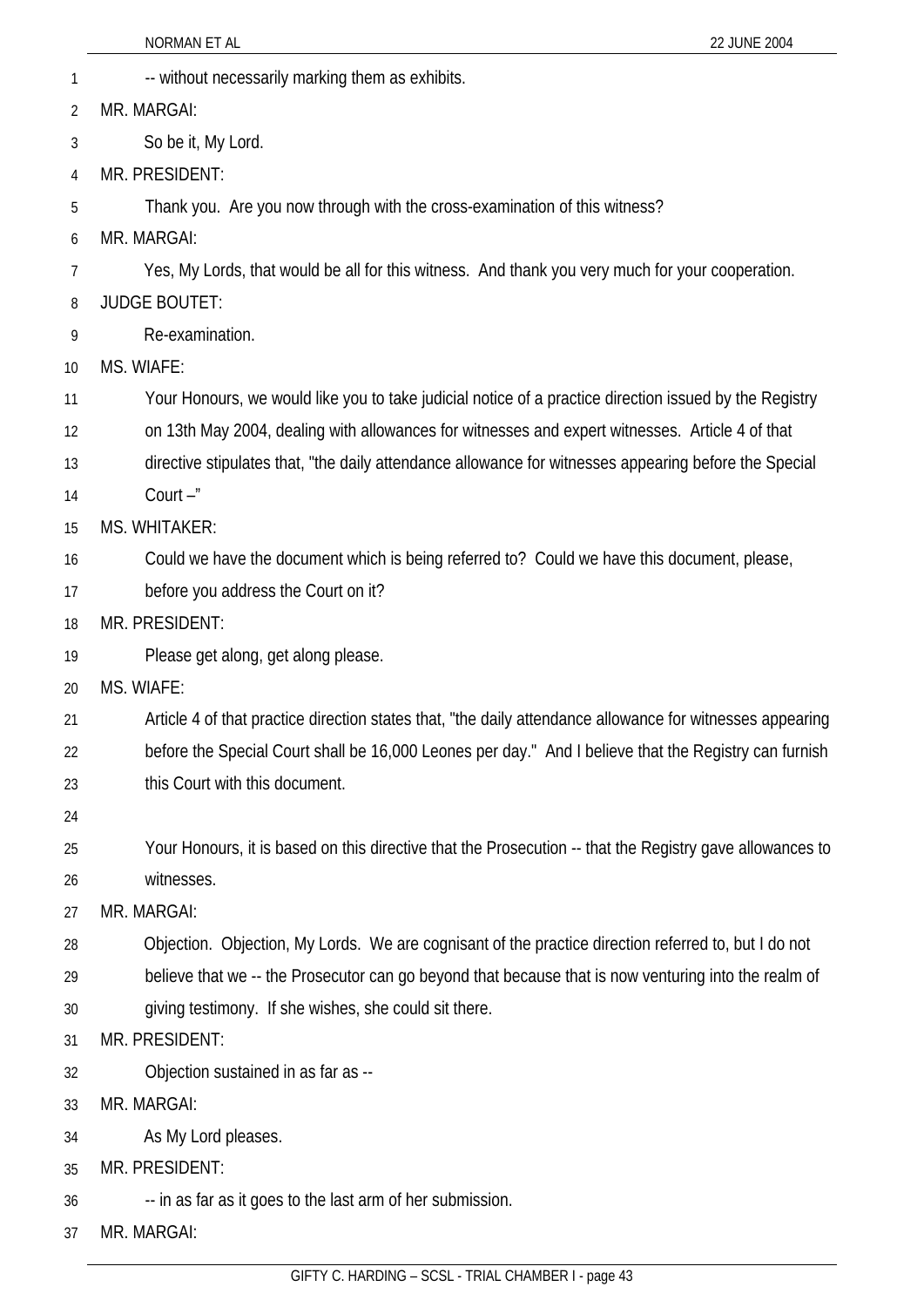|    | NORMAN ET AL<br>22 JUNE 2004                                                                          |
|----|-------------------------------------------------------------------------------------------------------|
| 1  | As My Lord pleases.                                                                                   |
| 2  |                                                                                                       |
| 3  | Would you want to show that document to the stand-by counsel of the -- Mr. Walker, can you pick the   |
| 4  | document, please, and hand it over to Mr. Norman's stand-by team.                                     |
| 5  | <b>MS. WHITAKER:</b>                                                                                  |
| 6  | Could we keep this document?                                                                          |
| 7  | MR. PRESIDENT:                                                                                        |
| 8  | I'm not hearing you at all.                                                                           |
| 9  | MS. WHITAKER:                                                                                         |
| 10 | My Lord, we haven't seen this document. We wondered if we could either keep it or have a copy. We     |
| 11 | haven't had --                                                                                        |
| 12 | MR. PRESIDENT:                                                                                        |
| 13 | No, you give it back to her. They will arrange to let you have copies. You remember I referred to the |
| 14 | Registry for photocopiers and what have you? I'm sure the same authority can give you a copy of that  |
| 15 | document.                                                                                             |
| 16 | MS. WHITAKER:                                                                                         |
| 17 | In my understanding, if the Court was to be addressed on a document it is normally --                 |
| 18 | MR. PRESIDENT:                                                                                        |
| 19 | Pardon me?                                                                                            |
| 20 | MS. WHITAKER:                                                                                         |
| 21 | It is normally common to provide a copy if the Court is going to be addressed on a document of which  |
| 22 | we haven't had sight of before.                                                                       |
| 23 | MR. PRESIDENT:                                                                                        |
| 24 | I'm sure a copy can be made to you in due course from the Registry.                                   |
| 25 | MS. WHITAKER:                                                                                         |
| 26 | Thank you very much. Most interesting.                                                                |
| 27 | MR. PRESIDENT:                                                                                        |
| 28 | All right. What's the date of that document?                                                          |
| 29 | MS. WIAFE:                                                                                            |
| 30 | My Lord, it was adopted on the 13th of May 2004, I'm told by the Registry -- Witness Protection       |
| 31 | people.                                                                                               |
| 32 | MR. PRESIDENT:                                                                                        |
| 33 | Yes.                                                                                                  |
| 34 | <b>JUDGE BOUTET:</b>                                                                                  |
| 35 | Has this document been published?                                                                     |
| 36 |                                                                                                       |

GIFTY C. HARDING – SCSL - TRIAL CHAMBER I - page 44

37 MS. WIAFE: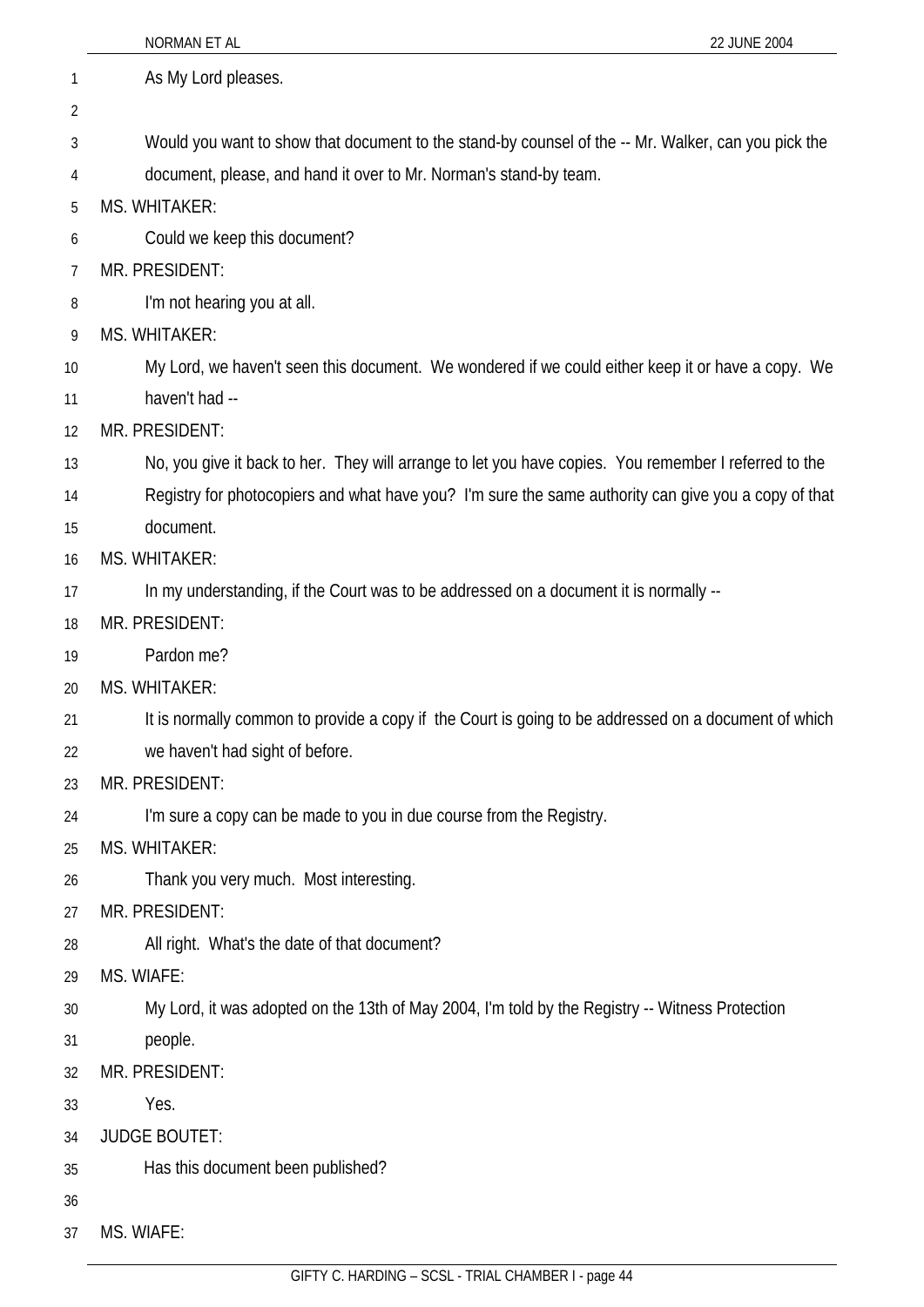|    | 22 JUNE 2004<br>NORMAN ET AL                                                                                |
|----|-------------------------------------------------------------------------------------------------------------|
| 1  | Your Honour, I received this document from Witness Protection.                                              |
| 2  | <b>JUDGE BOUTET:</b>                                                                                        |
| 3  | I understand. I heard you saying so, but my question is, has it been published? You are asking this         |
| 4  | Court to take judicial notice of this document. If you yourself didn't even know it existed before today,   |
| 5  | how is this Court to take judicial notice of it?                                                            |
| 6  | MS. WIAFE:                                                                                                  |
| 7  | My Lord, it was provided to us by Witness Protection.                                                       |
| 8  | <b>JUDGE BOUTET:</b>                                                                                        |
| 9  | I understand, but my question to you is, has it been published, and if so, where and when and how?          |
| 10 | MS. WIAFE:                                                                                                  |
| 11 | Your Honour, we would check on this information and authenticate it and resubmit.                           |
| 12 | <b>JUDGE BOUTET:</b>                                                                                        |
| 13 | Very well.                                                                                                  |
| 14 | MS. WHITAKER:                                                                                               |
| 15 | My Lord, could the Prosecution also provide any other material regarding what they are entitled to          |
| 16 | provide to witnesses in this -- in this context. If there is other unpublished material we'd be grateful -- |
| 17 | <b>JUDGE BOUTET:</b>                                                                                        |
| 18 | (Overlapping microphones) it's only fair that you be provided with that information, indeed.                |
| 19 | MS. WHITAKER:                                                                                               |
| 20 | Thank you.                                                                                                  |
| 21 | <b>JUDGE BOUTET:</b>                                                                                        |
| 22 | Do you have any questions in re-examination?                                                                |
| 23 | MS. WIAFE:                                                                                                  |
| 24 | No, Your Honour.                                                                                            |
| 25 | <b>JUDGE BOUTET:</b>                                                                                        |
| 26 | Thank you very much.                                                                                        |
| 27 |                                                                                                             |
| 28 | Mr. Prosecutor, we are 3:40, twenty to four on the 22nd of June and the session was to be until the         |
| 29 | 22nd of June. Would it be possible, feasible to have a short, I underline short, witness that could be      |
| 30 | fitted this afternoon?                                                                                      |
| 31 | MR. JOHNSON:                                                                                                |
| 32 | Well, Your Honours, as much as I would like to be able to fit in a witness this afternoon, I don't know     |
| 33 | that I can promise that. We could finish our direct, I'm quite sure in the time we have this afternoon,     |
| 34 | but I can make no promises how long the cross-examination would go.                                         |
| 35 |                                                                                                             |
| 36 | I would also, in as much as I hate to -- hate to say maybe we should not put another witness on             |
| 37 | because I would very much like to and get as many more witnesses as we could on, I would ask that           |
|    | CCCL TOIAL CUAMOEDI                                                                                         |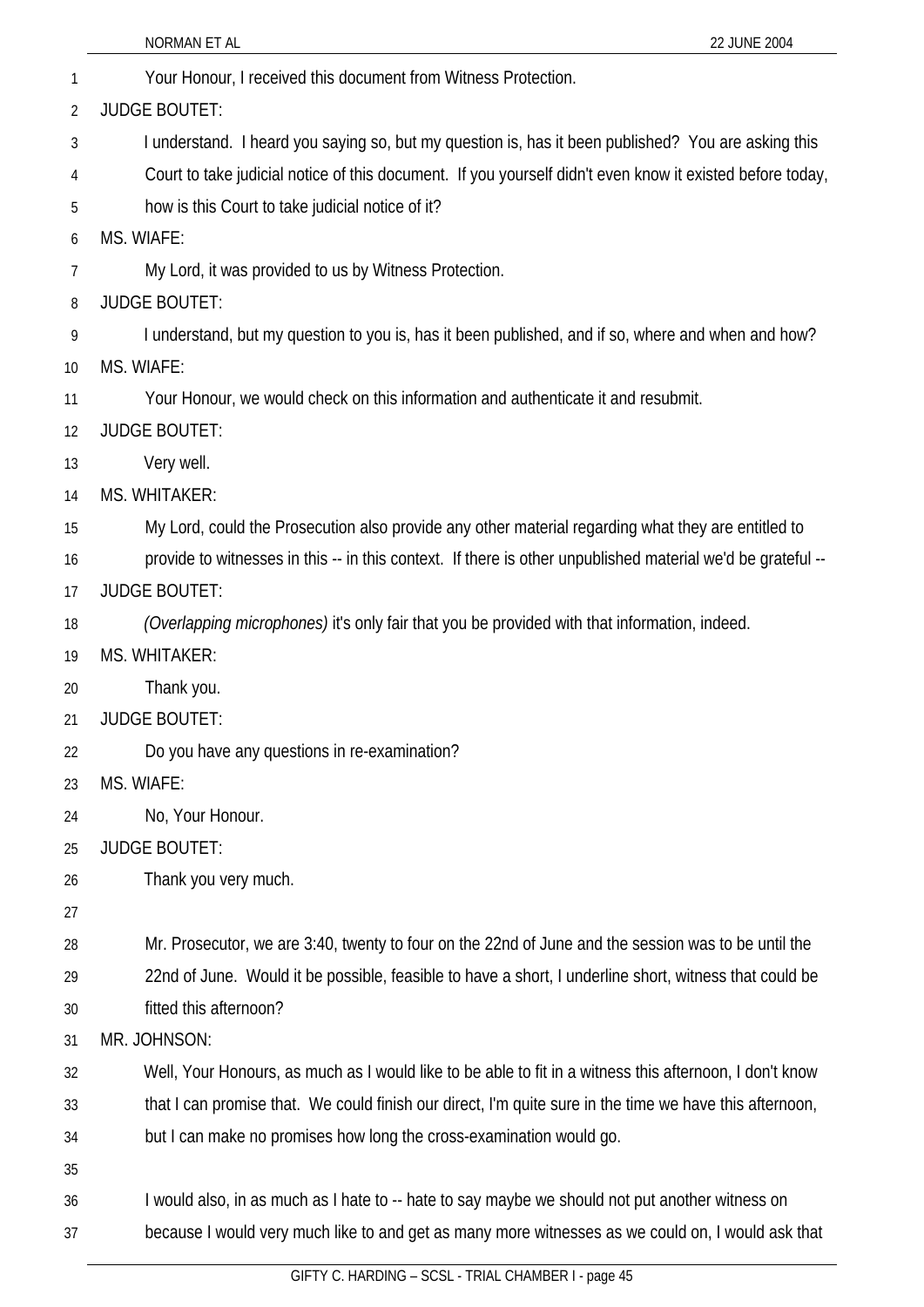| 1              | unless we could be allowed some more time in this session, possibly tomorrow or Thursday morning          |
|----------------|-----------------------------------------------------------------------------------------------------------|
| $\overline{2}$ | or some time next week, that unless we could have some additional time within this trial session, then    |
| 3              | I would ask that we not start another witness now and run the risk that that witness could not finish the |
| 4              | complete testimony this session.                                                                          |
| 5              | MR. PRESIDENT:                                                                                            |
| 6              | I didn't see Judge Boutet, I thought he had disappeared.                                                  |
| 7              |                                                                                                           |
| 8              | Well, we'll have to adjourn the session to -- to tomorrow at 2:30, 1430 hours. We'll adjourn this case,   |
| 9              | you know, in order to deliver, amongst other things, a directive -- a ruling on Mr. Norman's -- the first |
| 10             | Accused's, you know, requests about the logistics for his self-defence. This will be done at 2:30         |
| 11             | tomorrow, and thereafter the Court will issue further directives as to the nature of its calendar for     |
| 12             | weeks that would follow.                                                                                  |
| 13             |                                                                                                           |
| 14             | So this matter is adjourned to tomorrow. And I think my -- I take -- we've taken very seriously the       |
| 15             | advice of Mr. Johnson not to venture into taking another witness because we never know for how            |
| 16             | long, you know, the witness would last. And, in any event, we were supposed, you know, to -- to sit       |
| 17             | today for the last time, and we wouldn't want anything that would drag on to Thursday because             |
| 18             | Thursday is a very busy day for us.                                                                       |
| 19             |                                                                                                           |
| 20             | Yes, Mr. Johnson, you --                                                                                  |
| 21             | MR. JOHNSON:                                                                                              |
| 22             | I just want to make sure I understand. I assume that then what you are saying is there would be no        |
| 23             | need to have a witness waiting by tomorrow.                                                               |
| 24             | MR. PRESIDENT:                                                                                            |
| 25             | No. There would be no need to have a witness waiting by tomorrow, absolutely no need.                     |
| 26             | MR. HALL:                                                                                                 |
| 27             | Your Honour, if it please the Court.                                                                      |
| 28             | MR. PRESIDENT:                                                                                            |
| 29             | Yes, Mr. Hall.                                                                                            |
| 30             | MR. HALL:                                                                                                 |
| 31             | The exhibit that the Prosecutor showed to the Court that they asked to take judicial notice, we are not   |
| 32             | going to have any objection of that, but we would like to review -- we'd like it to be an exhibit so we   |
| 33             | would request that they do whatever they can to authenticate it. It should not be difficult to do that by |
| 34             | tomorrow so that could be made an exhibit in this case because we are going to make applications to       |
| 35             | them to produce similar exhibits for every witness that they provided us for Witness 012.                 |
| 36             |                                                                                                           |
| 37             | MR. PRESIDENT:                                                                                            |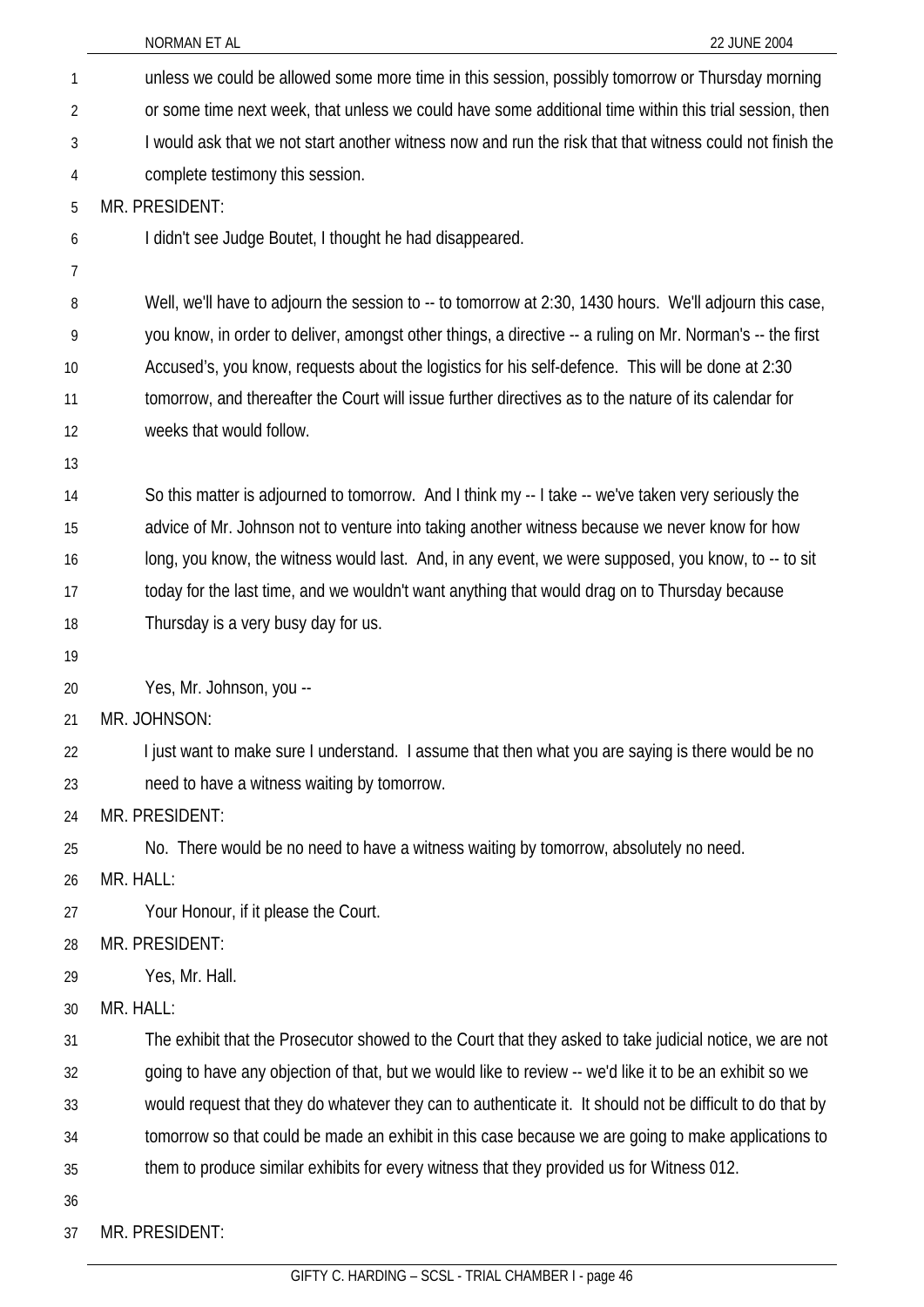| $\mathbf{1}$   | We shall address that issue tomorrow, Mr. Hall. |
|----------------|-------------------------------------------------|
| $\overline{2}$ | MR. HALL:                                       |
| $\sqrt{3}$     | Thank you, Your Honour.                         |
| $\overline{4}$ | MR. PRESIDENT:                                  |
| $\sqrt{5}$     | Right.                                          |
| 6              |                                                 |
| $\overline{7}$ | The Court will rise.                            |
| $\, 8$         | (Court adjourned at 1545H)                      |
| 9              | (Pages17 to 47 by Gifty C. Harding)             |
| 10             |                                                 |
| 11             |                                                 |
| 12             |                                                 |
| 13             |                                                 |
| 14             |                                                 |
| $15\,$         |                                                 |
| 16             |                                                 |
| 17             |                                                 |
| 18             |                                                 |
| 19             |                                                 |
| 20             |                                                 |
| 21             |                                                 |
| 22             |                                                 |
| 23             |                                                 |
| 24             |                                                 |
| 25<br>26       |                                                 |
| 27             |                                                 |
| 28             |                                                 |
| 29             |                                                 |
| 30             |                                                 |
| 31             |                                                 |
| 32             |                                                 |
| 33             |                                                 |
| 34             |                                                 |
| 35             |                                                 |
| 36             |                                                 |
|                |                                                 |

NORMAN ET AL 22 JUNE 2004